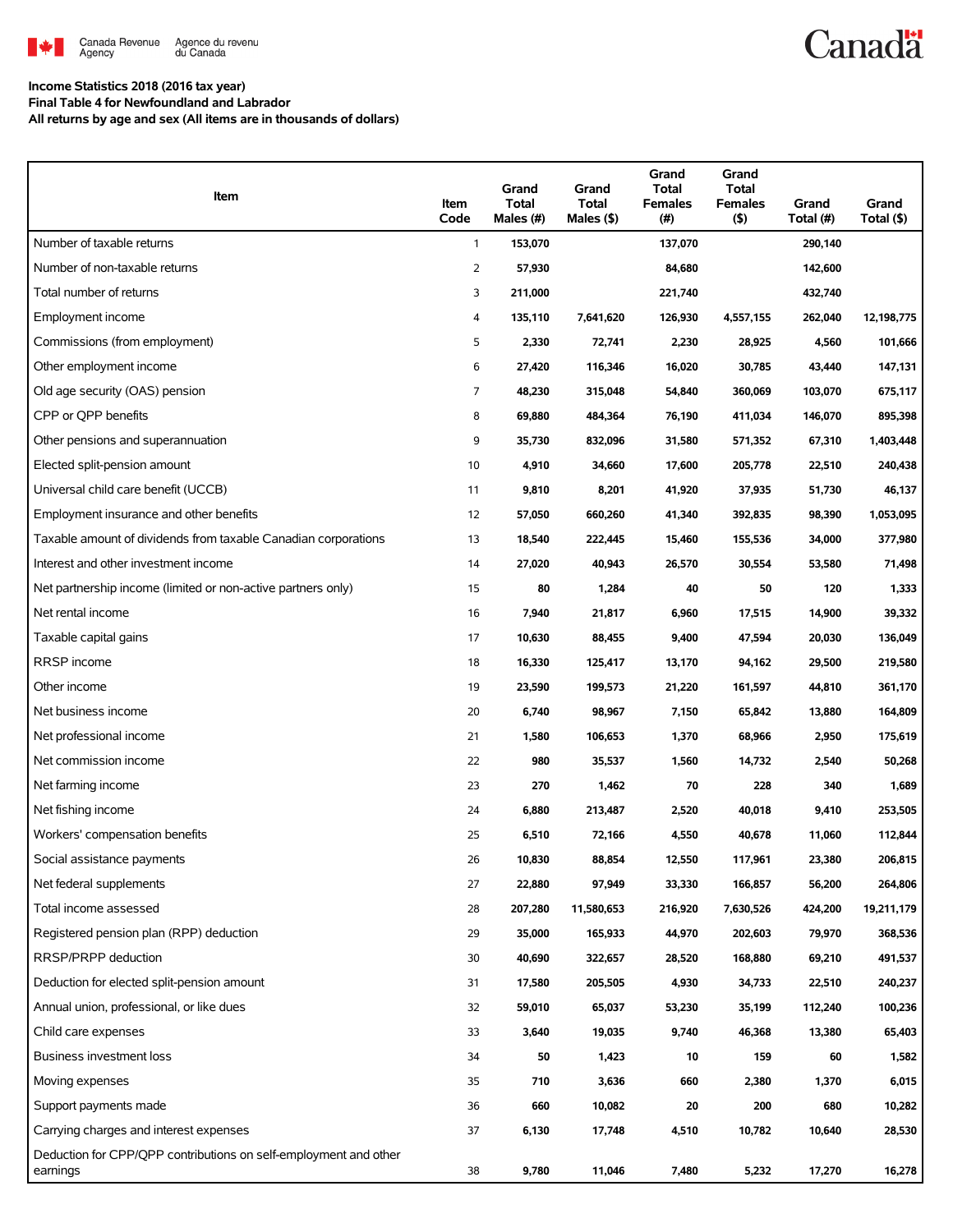

### **Income Statistics 2018 (2016 tax year)**

**Final Table 4 for Newfoundland and Labrador**

**All returns by age and sex (All items are in thousands of dollars)**

| Item                                                                                          | Item<br>Code | Grand<br>Total<br>Males (#) | Grand<br>Total<br>Males (\$) | Grand<br><b>Total</b><br><b>Females</b><br>$(\#)$ | Grand<br><b>Total</b><br><b>Females</b><br>$($ \$) | Grand<br>Total (#) | Grand<br>Total (\$) |
|-----------------------------------------------------------------------------------------------|--------------|-----------------------------|------------------------------|---------------------------------------------------|----------------------------------------------------|--------------------|---------------------|
| Deduction for provincial parental insurance plan (PPIP) premiums on<br>self-employment income | 39           |                             |                              |                                                   |                                                    |                    |                     |
| Exploration and development expenses                                                          | 40           | 110                         | 919                          | 40                                                | 213                                                | 150                | 1,132               |
| Other employment expenses                                                                     | 41           | 6,290                       | 26,812                       | 3,890                                             | 10,154                                             | 10,180             | 36,966              |
| Clergy residence deduction                                                                    | 42           | 470                         | 4,929                        | 170                                               | 1,789                                              | 640                | 6,718               |
| Other deductions                                                                              | 43           | 7,960                       | 11,769                       | 6,940                                             | 9,963                                              | 14,900             | 21,732              |
| Total deductions before adjustments                                                           | 44           | 113,860                     | 866,609                      | 92,470                                            | 528,890                                            | 206,330            | 1,395,499           |
| Social benefits repayment                                                                     | 45           | 15,660                      | 38,670                       | 2,230                                             | 5,632                                              | 17,900             | 44,302              |
| Net income                                                                                    | 46           | 206,980                     | 10,678,620                   | 216,550                                           | 7,098,845                                          | 423,530            | 17,777,464          |
| Canadian Forces personnel and police deduction                                                | 47           | 20                          | 216                          |                                                   |                                                    | 20                 | 216                 |
| Security options deductions                                                                   | 48           | 80                          | 5,777                        |                                                   |                                                    | 100                | 6,843               |
| Other payments deduction                                                                      | 49           | 38,920                      | 258,938                      | 49,660                                            | 325,459                                            | 88,580             | 584,398             |
| Non-capital losses of other years                                                             | 50           | 110                         | 959                          | 140                                               | 678                                                | 250                | 1,636               |
| Net capital losses of other years                                                             | 51           | 1,600                       | 4,040                        | 1,090                                             | 2,146                                              | 2,690              | 6,186               |
| Capital gains deduction                                                                       | 52           | 280                         | 34,141                       | 140                                               | 14,054                                             | 420                | 48,194              |
| Northern residents deductions                                                                 | 53           | 7,930                       | 58,382                       | 4,860                                             | 25,743                                             | 12,790             | 84,125              |
| Additional deductions                                                                         | 54           | 800                         | 4,115                        | 1,010                                             | 7,368                                              | 1,800              | 11,483              |
| Farming/fishing losses of prior years                                                         | 55           | 20                          | 206                          |                                                   |                                                    | 30                 | 294                 |
| Total deductions from net income                                                              | 56           | 49,070                      | 366,775                      | 56,270                                            | 376,633                                            | 105,340            | 743,408             |
| Taxable income assessed                                                                       | 57           | 199,470                     | 10,312,417                   | 210,130                                           | 6,722,630                                          | 409,600            | 17,035,047          |
| Basic personal amount                                                                         | 58           | 210,990                     | 2,414,180                    | 221,740                                           | 2,538,227                                          | 432,730            | 4,952,407           |
| Age amount                                                                                    | 59           | 47,100                      | 308,406                      | 54,710                                            | 371,949                                            | 101,810            | 680,355             |
| Spouse or common-law partner amount                                                           | 60           | 22,300                      | 151,470                      | 4,980                                             | 34,555                                             | 27,280             | 186,025             |
| Amount for an eligible dependant                                                              | 61           | 2,260                       | 23,699                       | 12,450                                            | 134,352                                            | 14,700             | 158,050             |
| Family caregiver amount for children under 18 years of age                                    | 62           | 1,540                       | 3,725                        | 1,450                                             | 3,700                                              | 2,990              | 7,425               |
| Amount for infirm dependants age 18 or older                                                  | 63           | 340                         | 1,971                        | 260                                               | 1,434                                              | 600                | 3,406               |
| CPP or QPP contributions through employment                                                   | 64           | 128,210                     | 229,815                      | 121,450                                           | 166,072                                            | 249,660            | 395,886             |
| CPP or QPP contributions on self-employment and other earnings                                | 65           | 9,780                       | 11,046                       | 7,480                                             | 5,232                                              | 17,270             | 16,278              |
| Employment insurance premiums                                                                 | 66           | 129,820                     | 86,623                       | 120,140                                           | 66,162                                             | 249,960            | 152,785             |
| PPIP premiums paid                                                                            | 67           |                             |                              |                                                   |                                                    |                    |                     |
| PPIP premiums payable on employment income                                                    | 68           |                             |                              |                                                   |                                                    |                    |                     |
| PPIP premiums payable on self-employment income                                               | 69           |                             |                              |                                                   |                                                    |                    |                     |
| Volunteer firefighters' amount/search and rescue volunteers' amount                           | 70           | 5,100                       | 15,309                       | 360                                               | 1,077                                              | 5,460              | 16,386              |
| Canada employment amount                                                                      | 71           | 142,410                     | 157,966                      | 132,690                                           | 146,389                                            | 275,100            | 304,355             |
| Public transit amount                                                                         | 72           | 1,060                       | 483                          | 1,180                                             | 546                                                | 2,240              | 1,029               |
| Children's arts amount                                                                        | 73           | 4,980                       | 1,637                        | 4,090                                             | 1,295                                              | 9,080              | 2,932               |
| Home accessibility expenses                                                                   | 74           | 100                         | 395                          | 80                                                | 318                                                | 170                | 713                 |
| Home buyers' amount                                                                           | 75           | 1,490                       | 6,975                        | 990                                               | 4,458                                              | 2,480              | 11,434              |
| Pension income amount                                                                         | 76           | 38,880                      | 74,398                       | 43,230                                            | 82,809                                             | 82,110             | 157,207             |

**Canadä**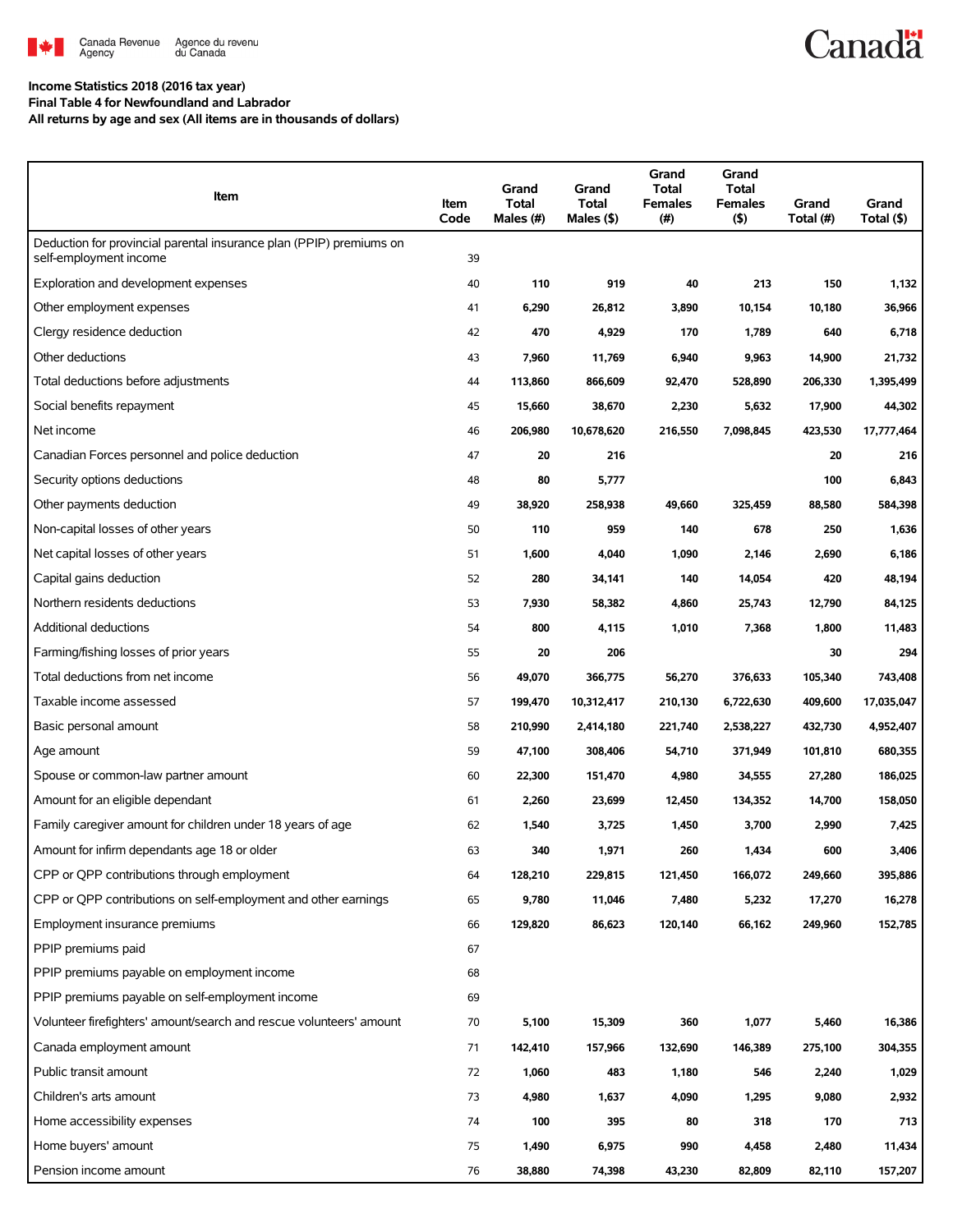

### **Income Statistics 2018 (2016 tax year)**

**Final Table 4 for Newfoundland and Labrador All returns by age and sex (All items are in thousands of dollars)**

| Item                                                              | Item<br>Code | Grand<br><b>Total</b><br>Males (#) | Grand<br><b>Total</b><br>Males (\$) | Grand<br><b>Total</b><br><b>Females</b><br>(#) | Grand<br><b>Total</b><br><b>Females</b><br>$($ \$) | Grand<br>Total (#) | Grand<br>Total (\$) |
|-------------------------------------------------------------------|--------------|------------------------------------|-------------------------------------|------------------------------------------------|----------------------------------------------------|--------------------|---------------------|
| Caregiver amount                                                  | 77           | 2,870                              | 15,145                              | 1,830                                          | 9,081                                              | 4,710              | 24,226              |
| Disability amount                                                 | 78           | 10,620                             | 84,923                              | 9,160                                          | 73,275                                             | 19,780             | 158,198             |
| Disability amount transferred from a dependant                    | 79           | 3,420                              | 35,820                              | 2,960                                          | 31,154                                             | 6,380              | 66,974              |
| Interest paid on student loans                                    | 80           | 3,900                              | 1,821                               | 6,620                                          | 3,814                                              | 10,520             | 5,636               |
| Tuition, education, and textbook amounts                          | 81           | 11,990                             | 56,089                              | 13,340                                         | 70,106                                             | 25,330             | 126,196             |
| Tuition, education, and textbook amounts transferred from a child | 82           | 5,560                              | 26,072                              | 3,720                                          | 16,781                                             | 9,280              | 42,853              |
| Amounts transferred from spouse or common-law partner             | 83           | 15,290                             | 94,403                              | 10,180                                         | 57,526                                             | 25,470             | 151,929             |
| Medical expenses                                                  | 84           | 36,900                             | 89,524                              | 58,480                                         | 132,727                                            | 95,380             | 222,251             |
| Total tax credits on personal amounts                             | 85           | 210,990                            | 583,793                             | 221,740                                        | 592,969                                            | 432,740            | 1,176,762           |
| Allowable charitable donations and government gifts               | 86           | 43,780                             | 54,566                              | 35,660                                         | 31,643                                             | 79,440             | 86,209              |
| Eligible cultural and ecological gifts                            | 87           | 40                                 | 193                                 | 30                                             | 118                                                | 70                 | 311                 |
| Total tax credit on donations and gifts                           | 88           | 43,340                             | 15,214                              | 35,340                                         | 8,514                                              | 78,670             | 23,728              |
| Total federal non-refundable tax credits                          | 89           | 210,990                            | 599,007                             | 221,740                                        | 601,483                                            | 432,740            | 1,200,490           |
| Federal dividend tax credit                                       | 90           | 17,140                             | 26,174                              | 13,760                                         | 18,016                                             | 30,900             | 44,190              |
| Minimum tax carryover                                             | 91           | 270                                | 1,261                               | 150                                            | 414                                                | 420                | 1,676               |
| Basic federal tax                                                 | 92           | 145,430                            | 1,347,625                           | 124,850                                        | 614,119                                            | 270,280            | 1,961,744           |
| Federal foreign tax credit                                        | 93           | 5,240                              | 10,853                              | 3,840                                          | 1,355                                              | 9,090              | 12,208              |
| Federal political contribution tax credit                         | 94           | 540                                | 113                                 | 330                                            | 66                                                 | 860                | 178                 |
| Investment tax credit                                             | 95           | 590                                | 684                                 | 70                                             | 48                                                 | 660                | 732                 |
| Labour-sponsored funds tax credit (federally registered)          | 96           |                                    |                                     |                                                |                                                    |                    |                     |
| Labour-sponsored funds tax credit (provincially registered)       | 97           |                                    |                                     |                                                |                                                    |                    |                     |
| Alternative minimum tax payable                                   | 98           | 100                                | 886                                 | 70                                             | 663                                                | 170                | 1,549               |
| Net federal tax                                                   | 99           | 145,260                            | 1,336,001                           | 124,750                                        | 612,677                                            | 270,010            | 1,948,678           |
| CPP contributions on self-employment                              | 100          | 9,780                              | 22,092                              | 7,480                                          | 10,464                                             | 17,270             | 32,556              |
| Social Benefits repayment                                         | 101          | 15,660                             | 38,670                              | 2,230                                          | 5,632                                              | 17,900             | 44,302              |
| Working income tax benefit (WITB)                                 | 102          | 5,950                              | 3,737                               | 8,860                                          | 6,632                                              | 14,820             | 10,369              |
| Children's fitness tax credit                                     | 103          | 11,210                             | 1,017                               | 9,280                                          | 788                                                | 20,490             | 1,805               |
| Eligible educator school supply tax credit                        | 104          | 130                                | 8                                   | 520                                            | 34                                                 | 650                | 42                  |
| Net provincial or territorial tax                                 | 105          | 147,900                            | 926,704                             | 131,080                                        | 447,698                                            | 278,980            | 1,374,402           |
| Total tax payable                                                 | 106          | 153,070                            | 2,323,473                           | 137,070                                        | 1,076,519                                          | 290.140            | 3,399,992           |

## **Canadä**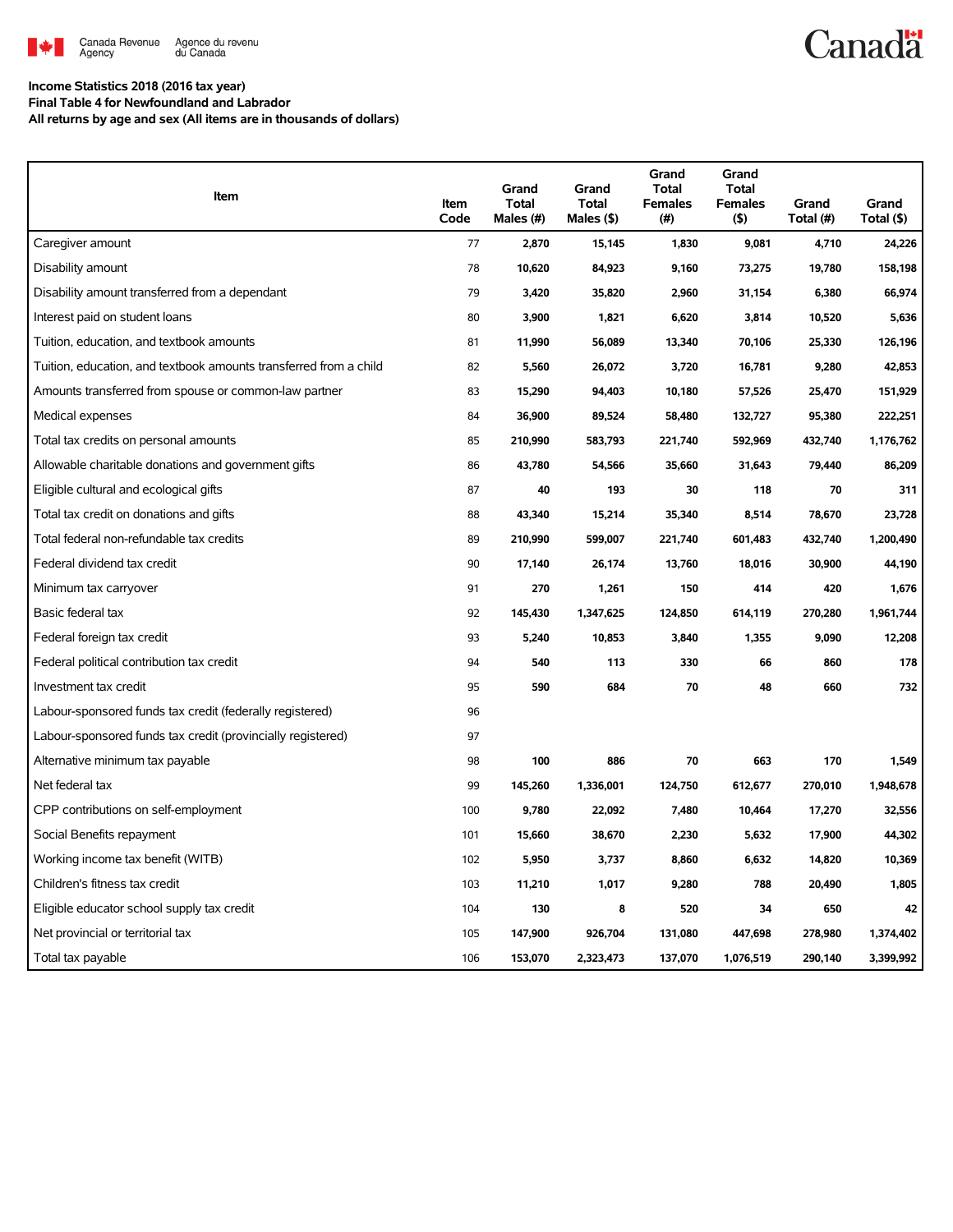| Item                                                                                          | Item<br>Code | Age<br>Group:<br>Under 20<br>Males (#) | Age<br>Group:<br>Under 20<br>Males (\$) | Age<br>Group:<br>Under 20<br>Females (#) | Age<br>Group:<br>Under 20<br>Females (\$) |
|-----------------------------------------------------------------------------------------------|--------------|----------------------------------------|-----------------------------------------|------------------------------------------|-------------------------------------------|
| Number of taxable returns                                                                     | $\mathbf{1}$ | 1,130                                  |                                         | 700                                      |                                           |
| Number of non-taxable returns                                                                 | 2            | 6,680                                  |                                         | 6,980                                    |                                           |
| Total number of returns                                                                       | 3            | 7,820                                  |                                         | 7,680                                    |                                           |
| Employment income                                                                             | 4            | 6,680                                  | 47,865                                  | 6,660                                    | 42,419                                    |
| Commissions (from employment)                                                                 | 5            | 30                                     | 46                                      | 60                                       | 50                                        |
| Other employment income                                                                       | 6            | 100                                    | 232                                     | 110                                      | 249                                       |
| Old age security (OAS) pension                                                                | 7            |                                        |                                         |                                          |                                           |
| CPP or QPP benefits                                                                           | 8            | 530                                    | 1,535                                   | 530                                      | 1,572                                     |
| Other pensions and superannuation                                                             | 9            | 10                                     | 80                                      | 20                                       | 121                                       |
| Elected split-pension amount                                                                  | 10           |                                        |                                         |                                          |                                           |
| Universal child care benefit (UCCB)                                                           | 11           | 60                                     | 35                                      | 170                                      | 142                                       |
| Employment insurance and other benefits                                                       | 12           | 550                                    | 3,429                                   | 240                                      | 1,157                                     |
| Taxable amount of dividends from taxable Canadian corporations                                | 13           | 120                                    | 2,152                                   | 130                                      | 2,369                                     |
| Interest and other investment income                                                          | 14           | 140                                    | 77                                      | 110                                      | 111                                       |
| Net partnership income (limited or non-active partners only)                                  | 15           |                                        |                                         |                                          |                                           |
| Net rental income                                                                             | 16           |                                        |                                         |                                          |                                           |
| Taxable capital gains                                                                         | 17           |                                        |                                         | 50                                       | 503                                       |
| <b>RRSP</b> income                                                                            | 18           |                                        |                                         |                                          |                                           |
| Other income                                                                                  | 19           | 1,280                                  | 4,933                                   | 1,370                                    | 5,138                                     |
| Net business income                                                                           | 20           | 40                                     | 308                                     | 60                                       | 179                                       |
| Net professional income                                                                       | 21           |                                        |                                         |                                          |                                           |
| Net commission income                                                                         | 22           |                                        |                                         |                                          |                                           |
| Net farming income                                                                            | 23           |                                        |                                         |                                          |                                           |
| Net fishing income                                                                            | 24           | 190                                    | 2,768                                   | 40                                       | 417                                       |
| Workers' compensation benefits                                                                | 25           | 30                                     | 28                                      | 30                                       | 31                                        |
| Social assistance payments                                                                    | 26           | 250                                    | 1,073                                   | 240                                      | 1,360                                     |
| Net federal supplements                                                                       | 27           |                                        |                                         |                                          |                                           |
| Total income assessed                                                                         | 28           | 7,360                                  | 64,998                                  | 7,240                                    | 55,875                                    |
| Registered pension plan (RPP) deduction                                                       | 29           |                                        |                                         | 80                                       | 26                                        |
| RRSP/PRPP deduction                                                                           | 30           | 40                                     | 82                                      | 20                                       | 15                                        |
| Deduction for elected split-pension amount                                                    | 31           |                                        |                                         |                                          |                                           |
| Annual union, professional, or like dues                                                      | 32           | 880                                    | 178                                     | 540                                      | 85                                        |
| Child care expenses                                                                           | 33           |                                        |                                         |                                          |                                           |
| Business investment loss                                                                      | 34           |                                        |                                         |                                          |                                           |
| Moving expenses                                                                               | 35           |                                        |                                         |                                          |                                           |
| Support payments made                                                                         | 36           |                                        |                                         |                                          |                                           |
| Carrying charges and interest expenses                                                        | 37           |                                        |                                         |                                          |                                           |
| Deduction for CPP/QPP contributions on self-employment and other earnings                     | 38           | 120                                    | 74                                      |                                          |                                           |
| Deduction for provincial parental insurance plan (PPIP) premiums on self-employment<br>income | 39           |                                        |                                         |                                          |                                           |
| Exploration and development expenses                                                          | 40           |                                        |                                         |                                          |                                           |
| Other employment expenses                                                                     | 41           | 20                                     | 13                                      |                                          |                                           |
| Clergy residence deduction                                                                    | 42           |                                        |                                         |                                          |                                           |
| Other deductions                                                                              | 43           | 20                                     | 29                                      | 20                                       | 19                                        |
| Total deductions before adjustments                                                           | 44           | 1,010                                  | 451                                     | 650                                      | 212                                       |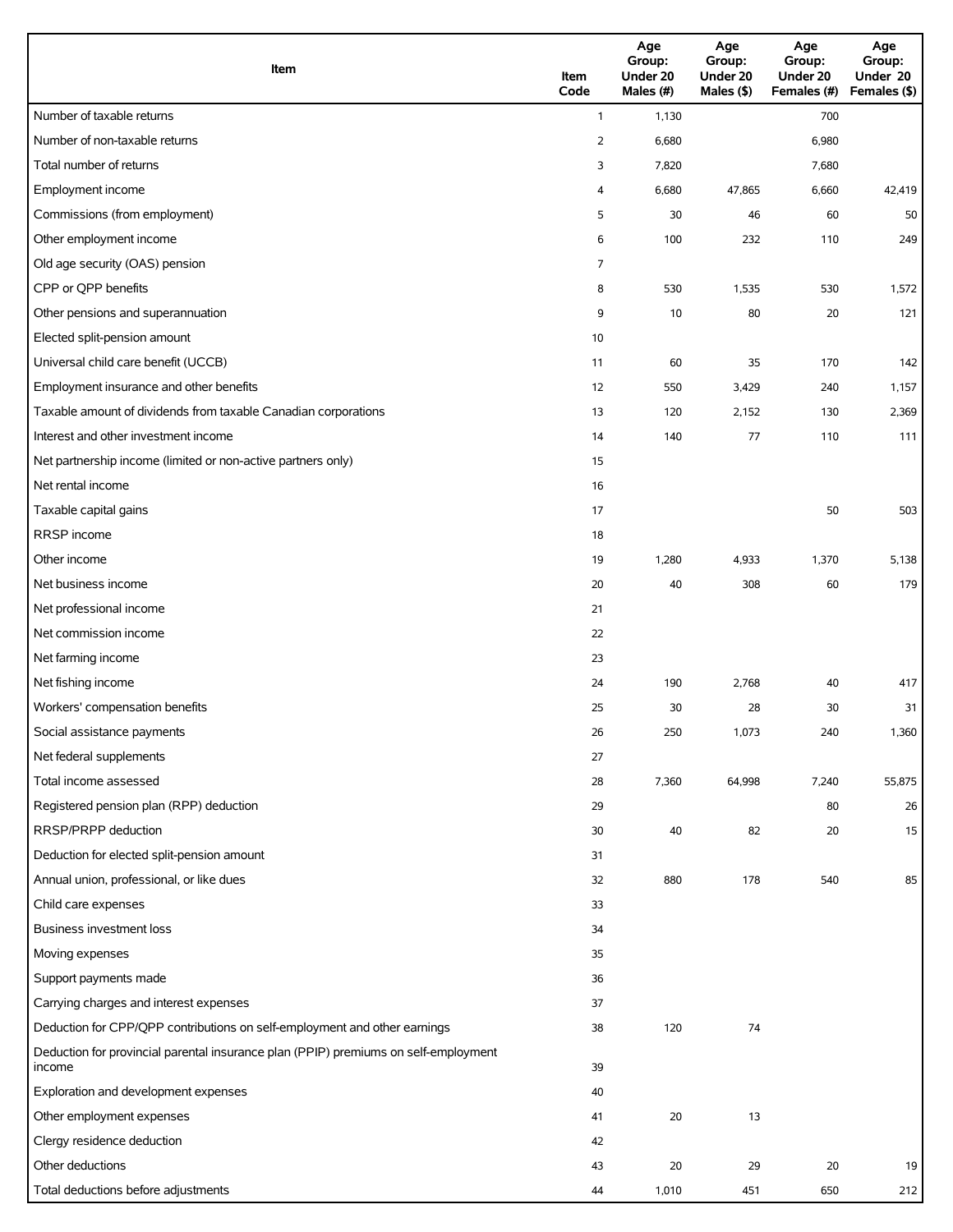| Item                                                                | <b>Item Code</b> | Under 20<br>Males (#) | Age Group: Age Group:<br>Under 20<br>Males (\$) | Age Group: Age Group:<br>Under 20<br>Females (#) | Under 20<br>Females (\$) |
|---------------------------------------------------------------------|------------------|-----------------------|-------------------------------------------------|--------------------------------------------------|--------------------------|
| Social benefits repayment                                           | 45               |                       |                                                 |                                                  |                          |
| Net income                                                          | 46               | 7,350                 | 64,541                                          | 7,240                                            | 55,663                   |
| Canadian Forces personnel and police deduction                      | 47               |                       |                                                 |                                                  |                          |
| Security options deductions                                         | 48               |                       |                                                 |                                                  |                          |
| Other payments deduction                                            | 49               | 280                   | 1,107                                           | 260                                              | 1,391                    |
| Non-capital losses of other years                                   | 50               |                       |                                                 |                                                  |                          |
| Net capital losses of other years                                   | 51               |                       |                                                 |                                                  |                          |
| Capital gains deduction                                             | 52               |                       |                                                 |                                                  |                          |
| Northern residents deductions                                       | 53               | 40                    | 151                                             | 30                                               | 92                       |
| <b>Additional deductions</b>                                        | 54               | 20                    | 72                                              | 10                                               | 68                       |
| Farming/fishing losses of prior years                               | 55               |                       |                                                 |                                                  |                          |
| Total deductions from net income                                    | 56               | 340                   | 1,330                                           | 310                                              | 1,652                    |
| Taxable income assessed                                             | 57               | 7,200                 | 63,213                                          | 7,120                                            | 54,011                   |
| Basic personal amount                                               | 58               | 7,820                 | 89,543                                          | 7,680                                            | 88,061                   |
| Age amount                                                          | 59               |                       |                                                 |                                                  |                          |
| Spouse or common-law partner amount                                 | 60               | 10                    | 64                                              | 10                                               | 111                      |
| Amount for an eligible dependant                                    | 61               |                       |                                                 | 100                                              | 1,143                    |
| Family caregiver amount for children under 18 years of age          | 62               |                       |                                                 |                                                  |                          |
| Amount for infirm dependants age 18 or older                        | 63               |                       |                                                 |                                                  |                          |
| CPP or QPP contributions through employment                         | 64               | 4,110                 | 1,301                                           | 4,110                                            | 987                      |
| CPP or QPP contributions on self-employment and other earnings      | 65               | 120                   | 74                                              |                                                  |                          |
| Employment insurance premiums                                       | 66               | 5,640                 | 908                                             | 5,740                                            | 776                      |
| PPIP premiums paid                                                  | 67               |                       |                                                 |                                                  |                          |
| PPIP premiums payable on employment income                          | 68               |                       |                                                 |                                                  |                          |
| PPIP premiums payable on self-employment income                     | 69               |                       |                                                 |                                                  |                          |
| Volunteer firefighters' amount/search and rescue volunteers' amount | 70               | 40                    | 120                                             |                                                  |                          |
| Canada employment amount                                            | 71               | 6,690                 | 7,475                                           | 6,680                                            | 7,511                    |
| Public transit amount                                               | 72               | 60                    | 16                                              | 100                                              | 26                       |
| Children's arts amount                                              | 73               |                       |                                                 |                                                  |                          |
| Home accessibility expenses                                         | 74               |                       |                                                 |                                                  |                          |
| Home buyers' amount                                                 | 75               |                       |                                                 |                                                  |                          |
| Pension income amount                                               | 76               |                       |                                                 | 20                                               | 33                       |
| Caregiver amount                                                    | 77               |                       |                                                 |                                                  |                          |
| Disability amount                                                   | 78               | 220                   | 1,931                                           | 130                                              | 1,230                    |
| Disability amount transferred from a dependant                      | 79               |                       |                                                 |                                                  |                          |
| Interest paid on student loans                                      | 80               |                       |                                                 |                                                  |                          |
| Tuition, education, and textbook amounts                            | 81               | 670                   | 2,525                                           | 530                                              | 1,836                    |
| Tuition, education, and textbook amounts transferred from a child   | 82               |                       |                                                 |                                                  |                          |
| Amounts transferred from spouse or common-law partner               | 83               |                       |                                                 |                                                  |                          |
| Medical expenses                                                    | 84               | 140                   | 109                                             | 220                                              | 162                      |
| Total tax credits on personal amounts                               | 85               | 7,820                 | 15,618                                          | 7,680                                            | 15,292                   |
| Allowable charitable donations and government gifts                 | 86               | 40                    | 10                                              | 40                                               | 4                        |
| Eligible cultural and ecological gifts                              | 87               |                       |                                                 |                                                  |                          |
| Total tax credit on donations and gifts                             | 88               | 40                    | 3                                               | 40                                               | 1                        |
| Total federal non-refundable tax credits                            | 89               | 7,820                 | 15,621                                          | 7,680                                            | 15,293                   |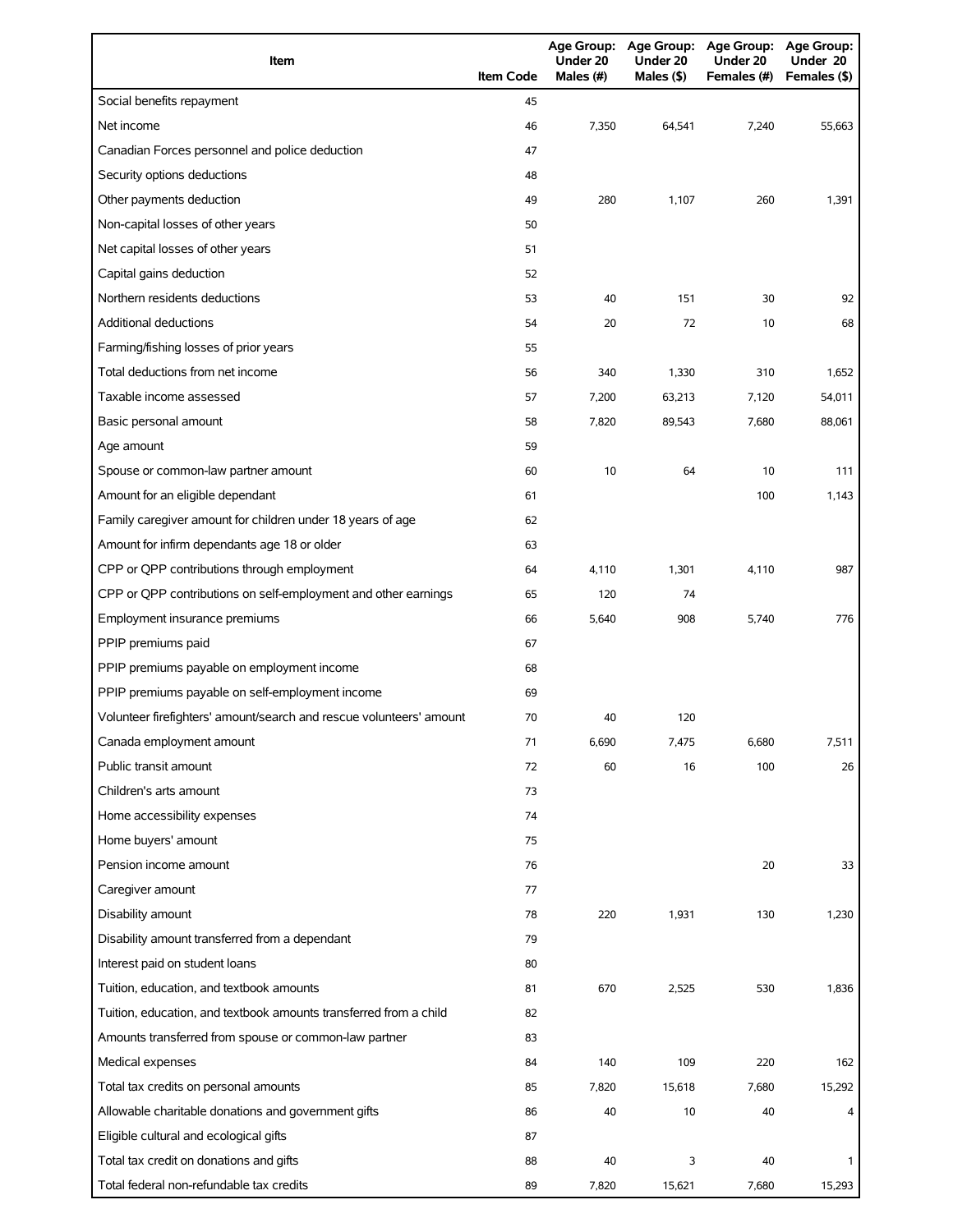| Item                                                        | <b>Item Code</b> | Under 20<br>Males (#) | Age Group: Age Group:<br>Under 20<br>Males $($ \$ $)$ | Age Group:<br>Under 20<br>Females (#) | Age Group:<br>Under 20<br>Females (\$) |
|-------------------------------------------------------------|------------------|-----------------------|-------------------------------------------------------|---------------------------------------|----------------------------------------|
| Federal dividend tax credit                                 | 90               | 70                    | 193                                                   | 90                                    | 218                                    |
| Minimum tax carryover                                       | 91               |                       |                                                       |                                       |                                        |
| Basic federal tax                                           | 92               | 1,070                 | 1,494                                                 | 620                                   | 548                                    |
| Federal foreign tax credit                                  | 93               |                       |                                                       |                                       |                                        |
| Federal political contribution tax credit                   | 94               |                       |                                                       |                                       |                                        |
| Investment tax credit                                       | 95               |                       |                                                       |                                       |                                        |
| Labour-sponsored funds tax credit (federally registered)    | 96               |                       |                                                       |                                       |                                        |
| Labour-sponsored funds tax credit (provincially registered) | 97               |                       |                                                       |                                       |                                        |
| Alternative minimum tax payable                             | 98               |                       |                                                       |                                       |                                        |
| Net federal tax                                             | 99               | 1,060                 | 1,493                                                 | 620                                   | 544                                    |
| CPP contributions on self-employment                        | 100              | 120                   | 147                                                   |                                       |                                        |
| Social Benefits repayment                                   | 101              |                       |                                                       |                                       |                                        |
| Working income tax benefit (WITB)                           | 102              | 470                   | 308                                                   | 480                                   | 330                                    |
| Children's fitness tax credit                               | 103              |                       |                                                       |                                       |                                        |
| Eligible educator school supply tax credit                  | 104              |                       |                                                       |                                       |                                        |
| Net provincial or territorial tax                           | 105              | 650                   | 995                                                   | 300                                   | 362                                    |
| Total tax payable                                           | 106              | 1,130                 | 2,641                                                 | 700                                   | 931                                    |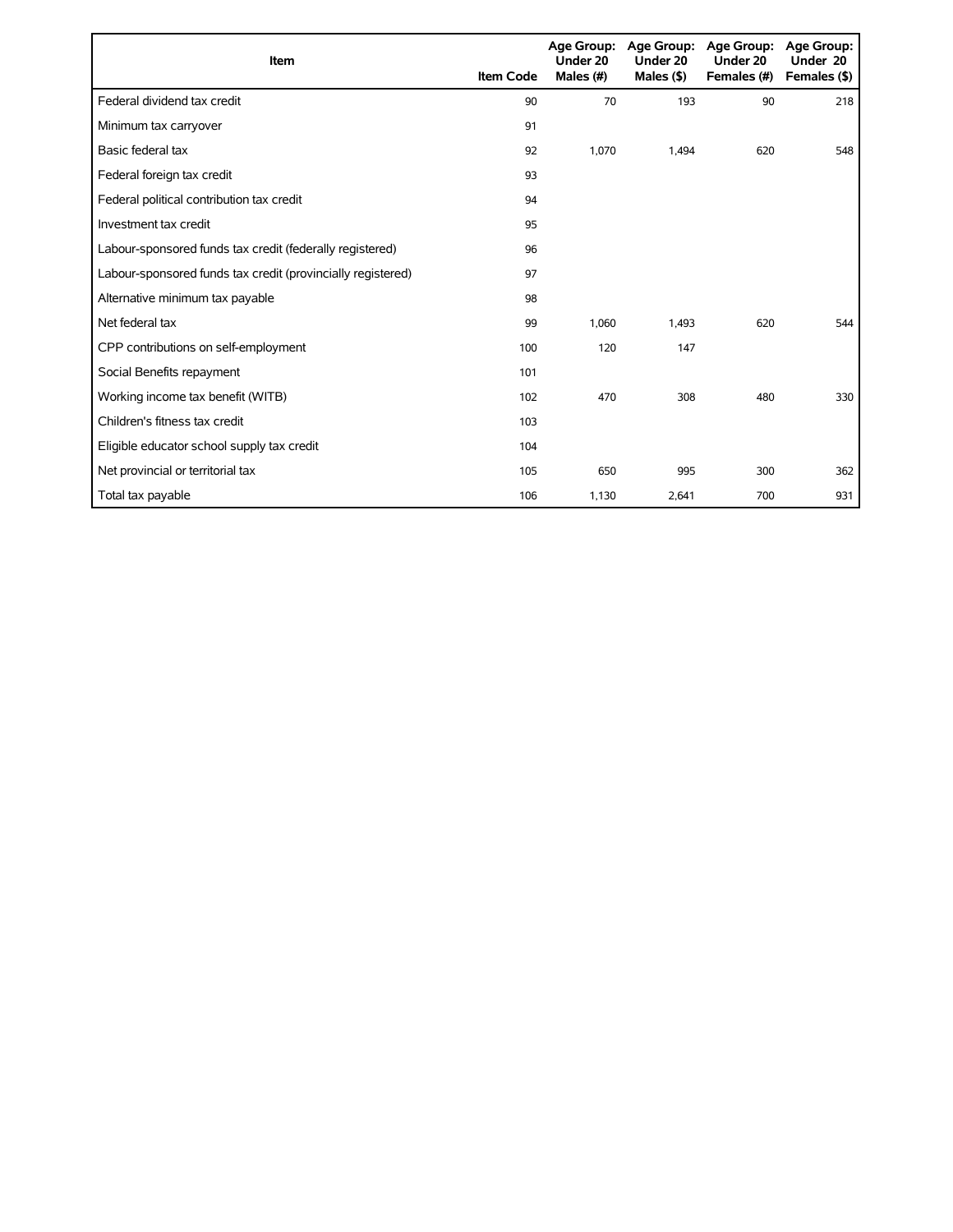| Item                                                                                          | Item<br>Code   | Age<br>Group:<br>20 to 24<br>Males (#) | Age<br>Group:<br>20 to 24<br>Males (\$) | Age<br>Group:<br>20 to 24<br>Females (#) | Age<br>Group:<br>20 to 24<br>Females (\$) |
|-----------------------------------------------------------------------------------------------|----------------|----------------------------------------|-----------------------------------------|------------------------------------------|-------------------------------------------|
| Number of taxable returns                                                                     | $\mathbf{1}$   | 7,770                                  |                                         | 5,390                                    |                                           |
| Number of non-taxable returns                                                                 | $\overline{2}$ | 6,090                                  |                                         | 8,200                                    |                                           |
| Total number of returns                                                                       | 3              | 13,860                                 |                                         | 13,590                                   |                                           |
| Employment income                                                                             | 4              | 12,010                                 | 290,799                                 | 11,550                                   | 196,041                                   |
| Commissions (from employment)                                                                 | 5              | 220                                    | 1,324                                   | 380                                      | 1,160                                     |
| Other employment income                                                                       | 6              | 950                                    | 1,585                                   | 570                                      | 1,370                                     |
| Old age security (OAS) pension                                                                | 7              |                                        |                                         |                                          |                                           |
| CPP or QPP benefits                                                                           | 8              | 320                                    | 813                                     | 520                                      | 1,439                                     |
| Other pensions and superannuation                                                             | 9              |                                        |                                         | 20                                       | 51                                        |
| Elected split-pension amount                                                                  | 10             |                                        |                                         |                                          |                                           |
| Universal child care benefit (UCCB)                                                           | 11             | 60                                     | 61                                      | 1,560                                    | 1,790                                     |
| Employment insurance and other benefits                                                       | 12             | 4,680                                  | 47,711                                  | 2,680                                    | 24,199                                    |
| Taxable amount of dividends from taxable Canadian corporations                                | 13             | 360                                    | 5,229                                   | 270                                      | 5,315                                     |
| Interest and other investment income                                                          | 14             | 510                                    | 177                                     | 370                                      | 171                                       |
| Net partnership income (limited or non-active partners only)                                  | 15             |                                        |                                         |                                          |                                           |
| Net rental income                                                                             | 16             |                                        |                                         |                                          |                                           |
| Taxable capital gains                                                                         | 17             | 170                                    | 616                                     | 80                                       | 300                                       |
| <b>RRSP</b> income                                                                            | 18             |                                        |                                         |                                          |                                           |
| Other income                                                                                  | 19             | 2,010                                  | 6,073                                   | 2,080                                    | 6,831                                     |
| Net business income                                                                           | 20             | 120                                    | 981                                     | 260                                      | 1,258                                     |
| Net professional income                                                                       | 21             |                                        |                                         | 40                                       | 239                                       |
| Net commission income                                                                         | 22             | 30                                     | 126                                     | 100                                      | 165                                       |
| Net farming income                                                                            | 23             |                                        |                                         |                                          |                                           |
| Net fishing income                                                                            | 24             | 300                                    | 7,238                                   | 90                                       | 1,106                                     |
| Workers' compensation benefits                                                                | 25             | 150                                    | 460                                     | 120                                      | 368                                       |
| Social assistance payments                                                                    | 26             | 850                                    | 5,013                                   | 1,180                                    | 9,597                                     |
| Net federal supplements                                                                       | 27             |                                        |                                         |                                          |                                           |
| Total income assessed                                                                         | 28             | 13,260                                 | 369,439                                 | 13,140                                   | 251,686                                   |
| Registered pension plan (RPP) deduction                                                       | 29             | 1,020                                  | 1,899                                   | 1,560                                    | 2,809                                     |
| RRSP/PRPP deduction                                                                           | 30             | 1,220                                  | 4,337                                   | 580                                      | 1,116                                     |
| Deduction for elected split-pension amount                                                    | 31             |                                        |                                         |                                          |                                           |
| Annual union, professional, or like dues                                                      | 32             | 3,230                                  | 2,360                                   | 2,870                                    | 1,261                                     |
| Child care expenses                                                                           | 33             | 20                                     | 58                                      | 150                                      | 445                                       |
| Business investment loss                                                                      | 34             |                                        |                                         |                                          |                                           |
| Moving expenses                                                                               | 35             | 110                                    | 180                                     | 100                                      | 128                                       |
| Support payments made                                                                         | 36             |                                        |                                         |                                          |                                           |
| Carrying charges and interest expenses                                                        | 37             |                                        |                                         |                                          |                                           |
| Deduction for CPP/QPP contributions on self-employment and other earnings                     | 38             | 390                                    | 287                                     | 310                                      | 109                                       |
| Deduction for provincial parental insurance plan (PPIP) premiums on self-employment<br>income | 39             |                                        |                                         |                                          |                                           |
| Exploration and development expenses                                                          | 40             |                                        |                                         |                                          |                                           |
| Other employment expenses                                                                     | 41             | 170                                    | 373                                     | 110                                      | 160                                       |
| Clergy residence deduction                                                                    | 42             |                                        |                                         |                                          |                                           |
| Other deductions                                                                              | 43             | 390                                    | 279                                     | 360                                      | 218                                       |
| Total deductions before adjustments                                                           | 44             | 4,720                                  | 9,880                                   | 4,070                                    | 6,299                                     |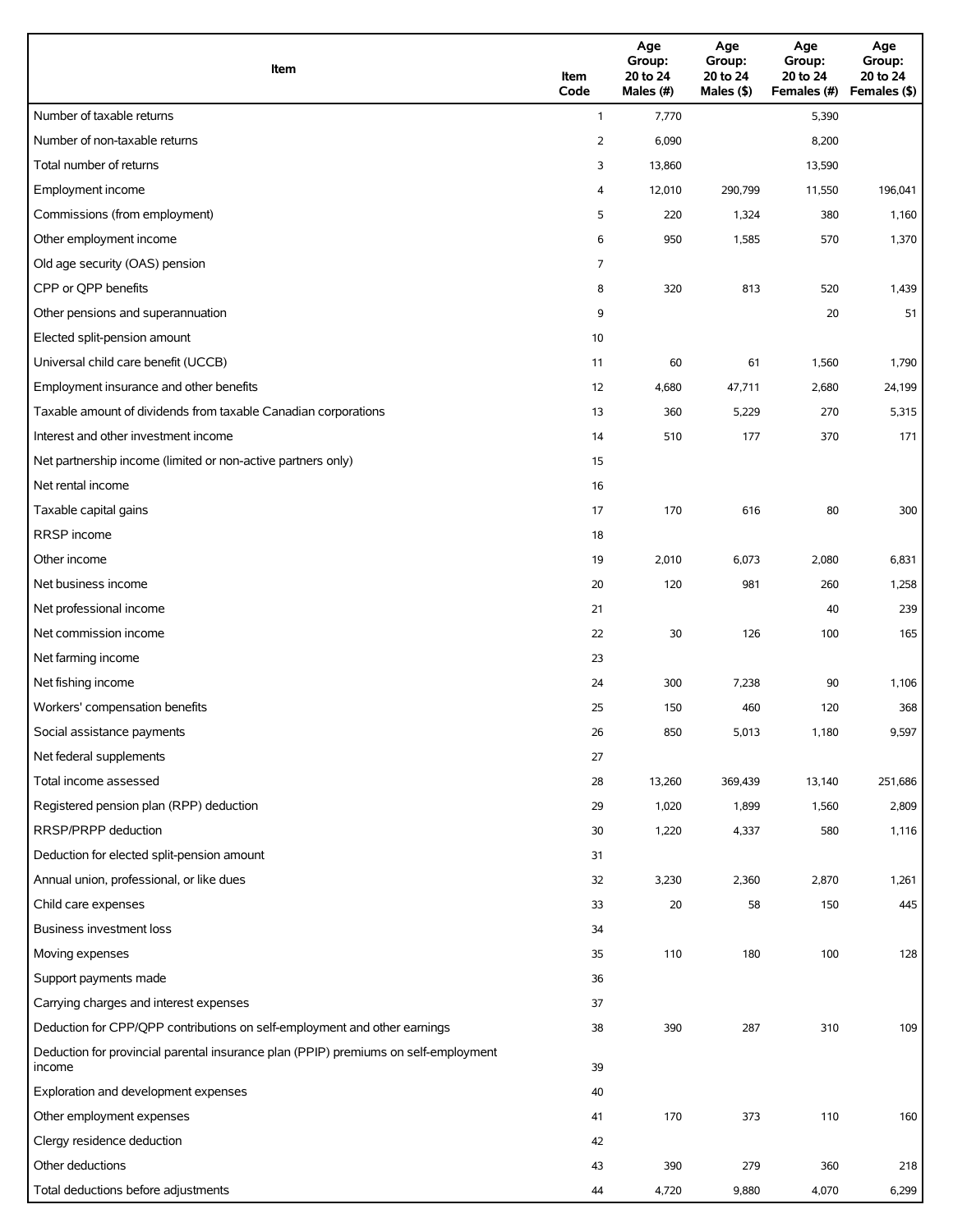| Item                                                                | <b>Item Code</b> | 20 to 24<br>Males (#) | Age Group: Age Group:<br>20 to 24<br>Males (\$) | <b>Age Group:</b><br>20 to 24<br>Females (#) | Age Group:<br>20 to 24<br>Females (\$) |
|---------------------------------------------------------------------|------------------|-----------------------|-------------------------------------------------|----------------------------------------------|----------------------------------------|
| Social benefits repayment                                           | 45               | 470                   | 851                                             | 40                                           | 60                                     |
| Net income                                                          | 46               | 13,250                | 358,711                                         | 13,130                                       | 245,358                                |
| Canadian Forces personnel and police deduction                      | 47               |                       |                                                 |                                              |                                        |
| Security options deductions                                         | 48               |                       |                                                 |                                              |                                        |
| Other payments deduction                                            | 49               | 1,000                 | 5,474                                           | 1,290                                        | 9,965                                  |
| Non-capital losses of other years                                   | 50               |                       |                                                 |                                              |                                        |
| Net capital losses of other years                                   | 51               |                       |                                                 |                                              |                                        |
| Capital gains deduction                                             | 52               |                       |                                                 |                                              |                                        |
| Northern residents deductions                                       | 53               | 360                   | 1,763                                           | 250                                          | 924                                    |
| <b>Additional deductions</b>                                        | 54               | 130                   | 718                                             | 120                                          | 636                                    |
| Farming/fishing losses of prior years                               | 55               |                       |                                                 |                                              |                                        |
| Total deductions from net income                                    | 56               | 1,470                 | 8,382                                           | 1,630                                        | 11,535                                 |
| Taxable income assessed                                             | 57               | 12,740                | 350,340                                         | 12,730                                       | 233,829                                |
| Basic personal amount                                               | 58               | 13,860                | 158,531                                         | 13,590                                       | 155,542                                |
| Age amount                                                          | 59               |                       |                                                 |                                              |                                        |
| Spouse or common-law partner amount                                 | 60               | 210                   | 1,499                                           | 100                                          | 837                                    |
| Amount for an eligible dependant                                    | 61               | 40                    | 424                                             | 910                                          | 10,178                                 |
| Family caregiver amount for children under 18 years of age          | 62               |                       |                                                 | 40                                           | 81                                     |
| Amount for infirm dependants age 18 or older                        | 63               |                       |                                                 |                                              |                                        |
| CPP or QPP contributions through employment                         | 64               | 11,870                | 11,532                                          | 11,440                                       | 7,890                                  |
| CPP or QPP contributions on self-employment and other earnings      | 65               | 390                   | 287                                             | 310                                          | 109                                    |
| Employment insurance premiums                                       | 66               | 11,580                | 4,843                                           | 10,970                                       | 3,543                                  |
| PPIP premiums paid                                                  | 67               |                       |                                                 |                                              |                                        |
| PPIP premiums payable on employment income                          | 68               |                       |                                                 |                                              |                                        |
| PPIP premiums payable on self-employment income                     | 69               |                       |                                                 |                                              |                                        |
| Volunteer firefighters' amount/search and rescue volunteers' amount | 70               | 220                   | 657                                             | 20                                           | 51                                     |
| Canada employment amount                                            | 71               | 12,050                | 13,757                                          | 11,590                                       | 13,209                                 |
| Public transit amount                                               | 72               | 230                   | 84                                              | 280                                          | 111                                    |
| Children's arts amount                                              | 73               |                       |                                                 |                                              |                                        |
| Home accessibility expenses                                         | 74               |                       |                                                 |                                              |                                        |
| Home buyers' amount                                                 | 75               | 160                   | 731                                             | 110                                          | 520                                    |
| Pension income amount                                               | 76               | 10                    | 21                                              |                                              |                                        |
| Caregiver amount                                                    | 77               | 20                    | 82                                              |                                              |                                        |
| Disability amount                                                   | 78               | 400                   | 3,148                                           | 240                                          | 1,876                                  |
| Disability amount transferred from a dependant                      | 79               | 10                    | 126                                             | 30                                           | 371                                    |
| Interest paid on student loans                                      | 80               | 500                   | 176                                             | 680                                          | 304                                    |
| Tuition, education, and textbook amounts                            | 81               | 3,930                 | 20,206                                          | 4,240                                        | 23,471                                 |
| Tuition, education, and textbook amounts transferred from a child   | 82               |                       |                                                 |                                              |                                        |
| Amounts transferred from spouse or common-law partner               | 83               |                       |                                                 | 10                                           | 36                                     |
| Medical expenses                                                    | 84               | 700                   | 760                                             | 1,230                                        | 1,255                                  |
| Total tax credits on personal amounts                               | 85               | 13,860                | 32,562                                          | 13,590                                       | 32,921                                 |
| Allowable charitable donations and government gifts                 | 86               | 470                   | 181                                             | 460                                          | 130                                    |
| Eligible cultural and ecological gifts                              | 87               |                       |                                                 |                                              |                                        |
| Total tax credit on donations and gifts                             | 88               | 450                   | 48                                              | 440                                          | 35                                     |
| Total federal non-refundable tax credits                            | 89               | 13,860                | 32,610                                          | 13,590                                       | 32,955                                 |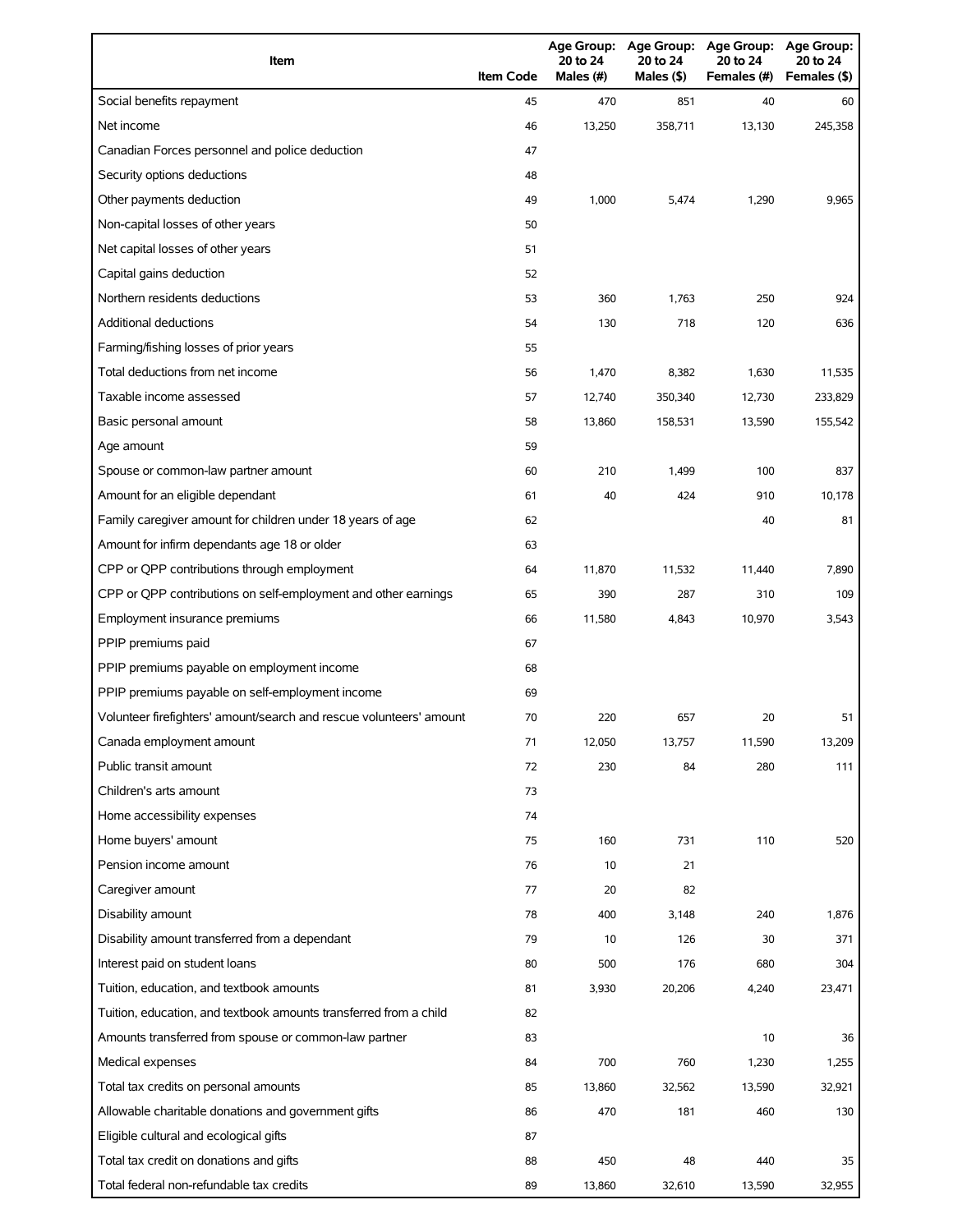| Item                                                        | <b>Item Code</b> | 20 to 24<br>Males (#) | Age Group: Age Group:<br>20 to 24<br>Males $($ \$) | Age Group:<br>20 to 24<br>Females (#) | Age Group:<br>20 to 24<br>Females (\$) |
|-------------------------------------------------------------|------------------|-----------------------|----------------------------------------------------|---------------------------------------|----------------------------------------|
| Federal dividend tax credit                                 | 90               | 310                   | 500                                                | 230                                   | 475                                    |
| Minimum tax carryover                                       | 91               |                       |                                                    |                                       |                                        |
| Basic federal tax                                           | 92               | 7.340                 | 28,460                                             | 4.670                                 | 10,127                                 |
| Federal foreign tax credit                                  | 93               |                       |                                                    | 20                                    | 13                                     |
| Federal political contribution tax credit                   | 94               |                       |                                                    |                                       |                                        |
| Investment tax credit                                       | 95               |                       |                                                    |                                       |                                        |
| Labour-sponsored funds tax credit (federally registered)    | 96               |                       |                                                    |                                       |                                        |
| Labour-sponsored funds tax credit (provincially registered) | 97               |                       |                                                    |                                       |                                        |
| Alternative minimum tax payable                             | 98               |                       |                                                    |                                       |                                        |
| Net federal tax                                             | 99               | 7,330                 | 28,400                                             | 4,660                                 | 10,115                                 |
| CPP contributions on self-employment                        | 100              | 390                   | 575                                                | 310                                   | 217                                    |
| Social Benefits repayment                                   | 101              | 470                   | 851                                                | 40                                    | 60                                     |
| Working income tax benefit (WITB)                           | 102              | 1,700                 | 1,041                                              | 1,930                                 | 1,300                                  |
| Children's fitness tax credit                               | 103              | 20                    | 1                                                  | 40                                    | 2                                      |
| Eligible educator school supply tax credit                  | 104              |                       |                                                    |                                       |                                        |
| Net provincial or territorial tax                           | 105              | 6,840                 | 20,645                                             | 4,480                                 | 8,030                                  |
| Total tax payable                                           | 106              | 7,770                 | 50,470                                             | 5,390                                 | 18,423                                 |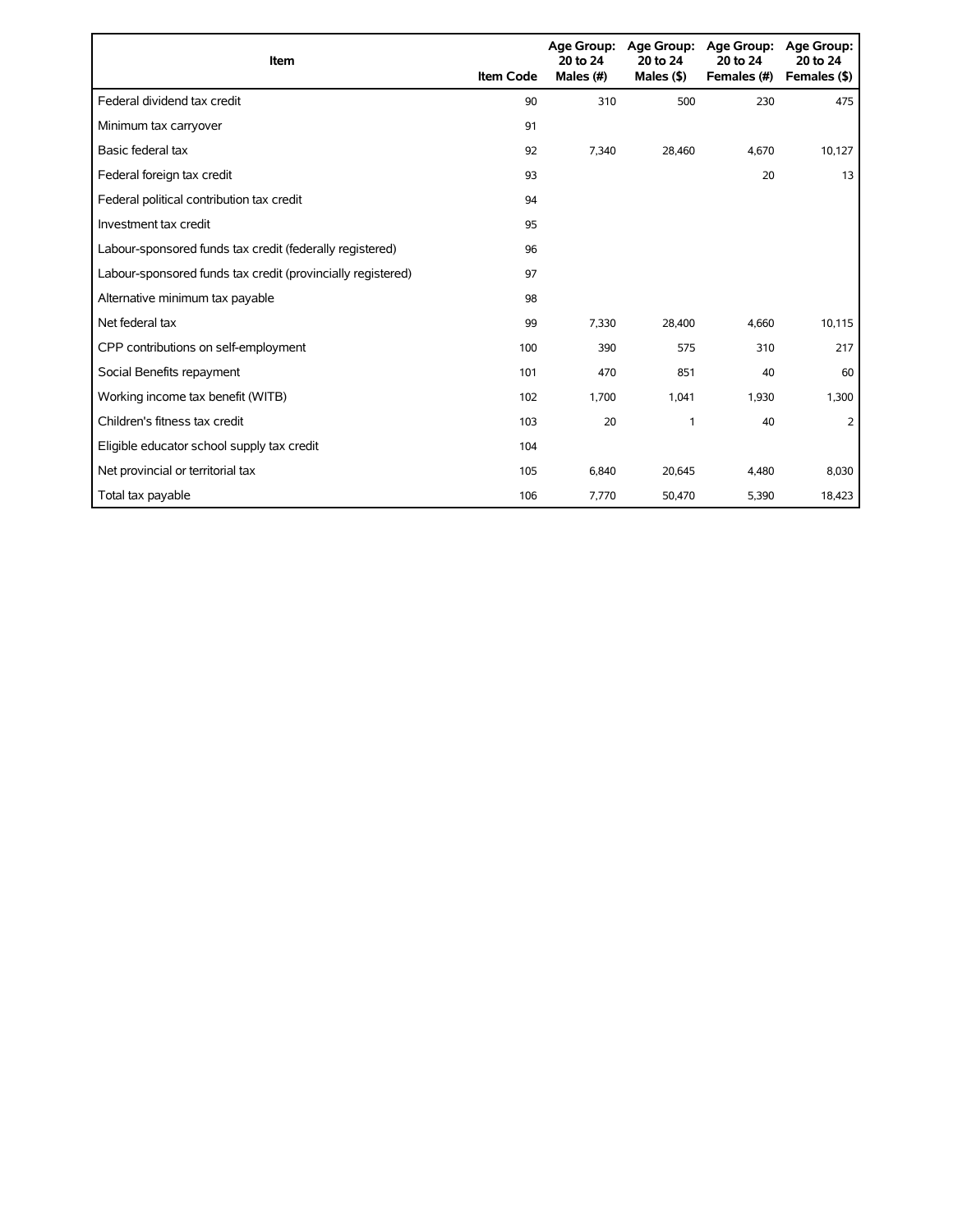| Item                                                                                          | Item<br>Code | Age<br>Group:<br>25 to 29<br>Males (#) | Age<br>Group:<br>25 to 29<br>Males (\$) | Age<br>Group:<br>25 to 29<br>Females (#) | Age<br>Group:<br>25 to 29<br>Females (\$) |
|-----------------------------------------------------------------------------------------------|--------------|----------------------------------------|-----------------------------------------|------------------------------------------|-------------------------------------------|
| Number of taxable returns                                                                     | $\mathbf{1}$ | 11,100                                 |                                         | 9,630                                    |                                           |
| Number of non-taxable returns                                                                 | 2            | 3,360                                  |                                         | 5,040                                    |                                           |
| Total number of returns                                                                       | 3            | 14,470                                 |                                         | 14,670                                   |                                           |
| Employment income                                                                             | 4            | 12,630                                 | 569,156                                 | 11,930                                   | 390,348                                   |
| Commissions (from employment)                                                                 | 5            | 290                                    | 3,849                                   | 340                                      | 2,558                                     |
| Other employment income                                                                       | 6            | 1,730                                  | 4,027                                   | 980                                      | 2,489                                     |
| Old age security (OAS) pension                                                                | 7            |                                        |                                         |                                          |                                           |
| CPP or QPP benefits                                                                           | 8            | 60                                     | 223                                     | 70                                       | 149                                       |
| Other pensions and superannuation                                                             | 9            |                                        |                                         |                                          |                                           |
| Elected split-pension amount                                                                  | 10           |                                        |                                         |                                          |                                           |
| Universal child care benefit (UCCB)                                                           | 11           | 310                                    | 365                                     | 4,230                                    | 5,235                                     |
| Employment insurance and other benefits                                                       | 12           | 5,440                                  | 56,899                                  | 4,320                                    | 42,461                                    |
| Taxable amount of dividends from taxable Canadian corporations                                | 13           | 440                                    | 3,893                                   | 380                                      | 4,885                                     |
| Interest and other investment income                                                          | 14           | 830                                    | 517                                     | 630                                      | 351                                       |
| Net partnership income (limited or non-active partners only)                                  | 15           |                                        |                                         |                                          |                                           |
| Net rental income                                                                             | 16           | 460                                    | 830                                     | 420                                      | 768                                       |
| Taxable capital gains                                                                         | 17           |                                        |                                         | 160                                      | 1,893                                     |
| <b>RRSP</b> income                                                                            | 18           | 860                                    | 3,627                                   | 400                                      | 1,262                                     |
| Other income                                                                                  | 19           | 1,370                                  | 4,367                                   | 1,010                                    | 3,663                                     |
| Net business income                                                                           | 20           | 270                                    | 2,346                                   | 570                                      | 5,078                                     |
| Net professional income                                                                       | 21           | 60                                     | 1,713                                   | 90                                       | 2,744                                     |
| Net commission income                                                                         | 22           | 50                                     | 895                                     | 250                                      | 1,019                                     |
| Net farming income                                                                            | 23           |                                        |                                         |                                          |                                           |
| Net fishing income                                                                            | 24           | 310                                    | 9,969                                   | 100                                      | 1,458                                     |
| Workers' compensation benefits                                                                | 25           | 190                                    | 835                                     | 190                                      | 900                                       |
| Social assistance payments                                                                    | 26           | 890                                    | 6,494                                   | 1,440                                    | 13,614                                    |
| Net federal supplements                                                                       | 27           |                                        |                                         |                                          |                                           |
| Total income assessed                                                                         | 28           | 14,000                                 | 670,282                                 | 14,330                                   | 480,992                                   |
| Registered pension plan (RPP) deduction                                                       | 29           | 2,510                                  | 7,847                                   | 4,030                                    | 13,233                                    |
| RRSP/PRPP deduction                                                                           | 30           | 2,920                                  | 13,249                                  | 2,250                                    | 6,707                                     |
| Deduction for elected split-pension amount                                                    | 31           |                                        |                                         |                                          |                                           |
| Annual union, professional, or like dues                                                      | 32           | 4,860                                  | 5,165                                   | 5,050                                    | 3,165                                     |
| Child care expenses                                                                           | 33           | 130                                    | 545                                     | 930                                      | 3,264                                     |
| Business investment loss                                                                      | 34           |                                        |                                         |                                          |                                           |
| Moving expenses                                                                               | 35           | 140                                    | 414                                     | 170                                      | 298                                       |
| Support payments made                                                                         | 36           |                                        |                                         |                                          |                                           |
| Carrying charges and interest expenses                                                        | 37           | 60                                     | 66                                      | 60                                       | 100                                       |
| Deduction for CPP/QPP contributions on self-employment and other earnings                     | 38           | 510                                    | 480                                     | 600                                      | 357                                       |
| Deduction for provincial parental insurance plan (PPIP) premiums on self-employment<br>income | 39           |                                        |                                         |                                          |                                           |
| Exploration and development expenses                                                          | 40           |                                        |                                         |                                          |                                           |
| Other employment expenses                                                                     | 41           | 380                                    | 1,036                                   | 330                                      | 597                                       |
| Clergy residence deduction                                                                    | 42           |                                        |                                         | 10                                       | 110                                       |
| Other deductions                                                                              | 43           | 600                                    | 547                                     |                                          |                                           |
| Total deductions before adjustments                                                           | 44           | 7,830                                  | 29,505                                  | 8,000                                    | 28,227                                    |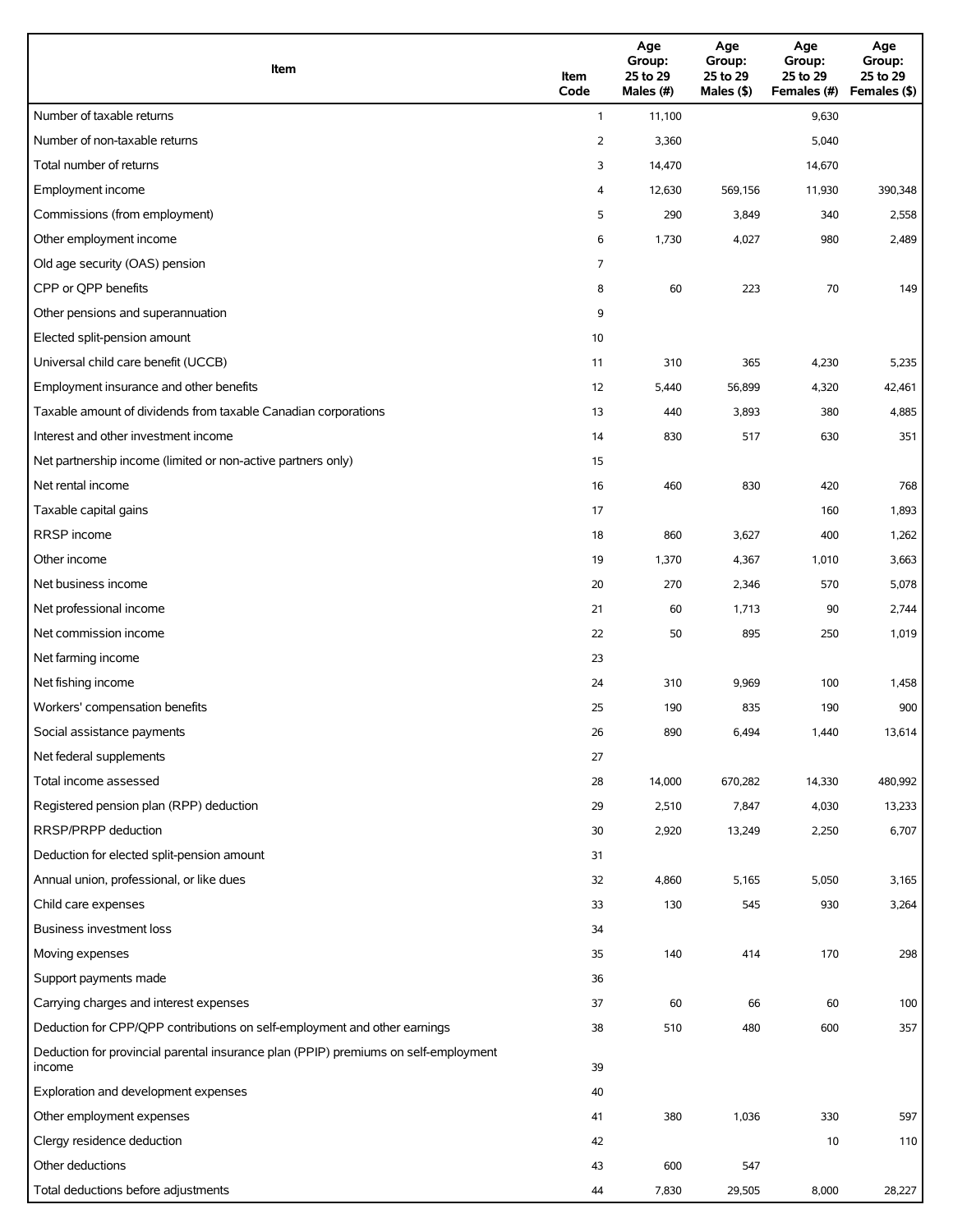| Item                                                                | <b>Item Code</b> | 25 to 29<br>Males (#) | 25 to 29<br>Males (\$) | Age Group: Age Group: Age Group:<br>25 to 29<br>Females (#) | <b>Age Group:</b><br>25 to 29<br>Females (\$) |
|---------------------------------------------------------------------|------------------|-----------------------|------------------------|-------------------------------------------------------------|-----------------------------------------------|
| Social benefits repayment                                           | 45               | 1,220                 | 2,338                  | 100                                                         | 153                                           |
| Net income                                                          | 46               | 13,990                | 638,532                | 14,300                                                      | 452,734                                       |
| Canadian Forces personnel and police deduction                      | 47               |                       |                        |                                                             |                                               |
| Security options deductions                                         | 48               |                       |                        |                                                             |                                               |
| Other payments deduction                                            | 49               | 1,070                 | 7,328                  | 1,620                                                       | 14,514                                        |
| Non-capital losses of other years                                   | 50               |                       |                        | 10                                                          | 16                                            |
| Net capital losses of other years                                   | 51               | 20                    | 3                      |                                                             |                                               |
| Capital gains deduction                                             | 52               |                       |                        |                                                             |                                               |
| Northern residents deductions                                       | 53               | 700                   | 4,618                  | 500                                                         | 2,356                                         |
| Additional deductions                                               | 54               | 100                   | 597                    | 80                                                          | 404                                           |
| Farming/fishing losses of prior years                               | 55               |                       |                        |                                                             |                                               |
| Total deductions from net income                                    | 56               | 1,860                 | 12,552                 | 2,180                                                       | 18,952                                        |
| Taxable income assessed                                             | 57               | 13,440                | 625,996                | 13,890                                                      | 433,807                                       |
| Basic personal amount                                               | 58               | 14,470                | 165,067                | 14,670                                                      | 167,522                                       |
| Age amount                                                          | 59               |                       |                        |                                                             |                                               |
| Spouse or common-law partner amount                                 | 60               | 800                   | 6,319                  | 270                                                         | 2,295                                         |
| Amount for an eligible dependant                                    | 61               | 110                   | 1,224                  | 1,760                                                       | 19,729                                        |
| Family caregiver amount for children under 18 years of age          | 62               | 40                    | 89                     | 100                                                         | 250                                           |
| Amount for infirm dependants age 18 or older                        | 63               |                       |                        |                                                             |                                               |
| CPP or QPP contributions through employment                         | 64               | 12,510                | 20,440                 | 11,820                                                      | 15,498                                        |
| CPP or QPP contributions on self-employment and other earnings      | 65               | 510                   | 480                    | 600                                                         | 357                                           |
| Employment insurance premiums                                       | 66               | 12,380                | 7,815                  | 11,450                                                      | 6,266                                         |
| PPIP premiums paid                                                  | 67               |                       |                        |                                                             |                                               |
| PPIP premiums payable on employment income                          | 68               |                       |                        |                                                             |                                               |
| PPIP premiums payable on self-employment income                     | 69               |                       |                        |                                                             |                                               |
| Volunteer firefighters' amount/search and rescue volunteers' amount | 70               | 310                   | 936                    | 30                                                          | 87                                            |
| Canada employment amount                                            | 71               | 12,690                | 14,574                 | 12,000                                                      | 13,674                                        |
| Public transit amount                                               | 72               | 210                   | 95                     | 230                                                         | 105                                           |
| Children's arts amount                                              | 73               | 60                    | 17                     | 120                                                         | 28                                            |
| Home accessibility expenses                                         | 74               |                       |                        |                                                             |                                               |
| Home buyers' amount                                                 | 75               | 490                   | 2,294                  | 340                                                         | 1,539                                         |
| Pension income amount                                               | 76               |                       |                        |                                                             |                                               |
| Caregiver amount                                                    | 77               | 40                    | 195                    |                                                             |                                               |
| Disability amount                                                   | 78               | 280                   | 2,237                  | 240                                                         | 1,912                                         |
| Disability amount transferred from a dependant                      | 79               | 60                    | 719                    | 110                                                         | 1,324                                         |
| Interest paid on student loans                                      | 80               | 1,180                 | 533                    | 2,000                                                       | 1,187                                         |
| Tuition, education, and textbook amounts                            | 81               | 2,560                 | 15,122                 | 3,300                                                       | 21,949                                        |
| Tuition, education, and textbook amounts transferred from a child   | 82               |                       |                        |                                                             |                                               |
| Amounts transferred from spouse or common-law partner               | 83               | 150                   | 581                    | 70                                                          | 272                                           |
| Medical expenses                                                    | 84               | 1,200                 | 1,434                  | 2,460                                                       | 3,364                                         |
| Total tax credits on personal amounts                               | 85               | 14,470                | 36,030                 | 14,670                                                      | 38,625                                        |
| Allowable charitable donations and government gifts                 | 86               | 1,090                 | 600                    | 1,260                                                       | 587                                           |
| Eligible cultural and ecological gifts                              | 87               |                       |                        |                                                             |                                               |
| Total tax credit on donations and gifts                             | 88               | 1,070                 | 161                    | 1,240                                                       | 155                                           |
| Total federal non-refundable tax credits                            | 89               | 14,470                | 36,190                 | 14,670                                                      | 38,781                                        |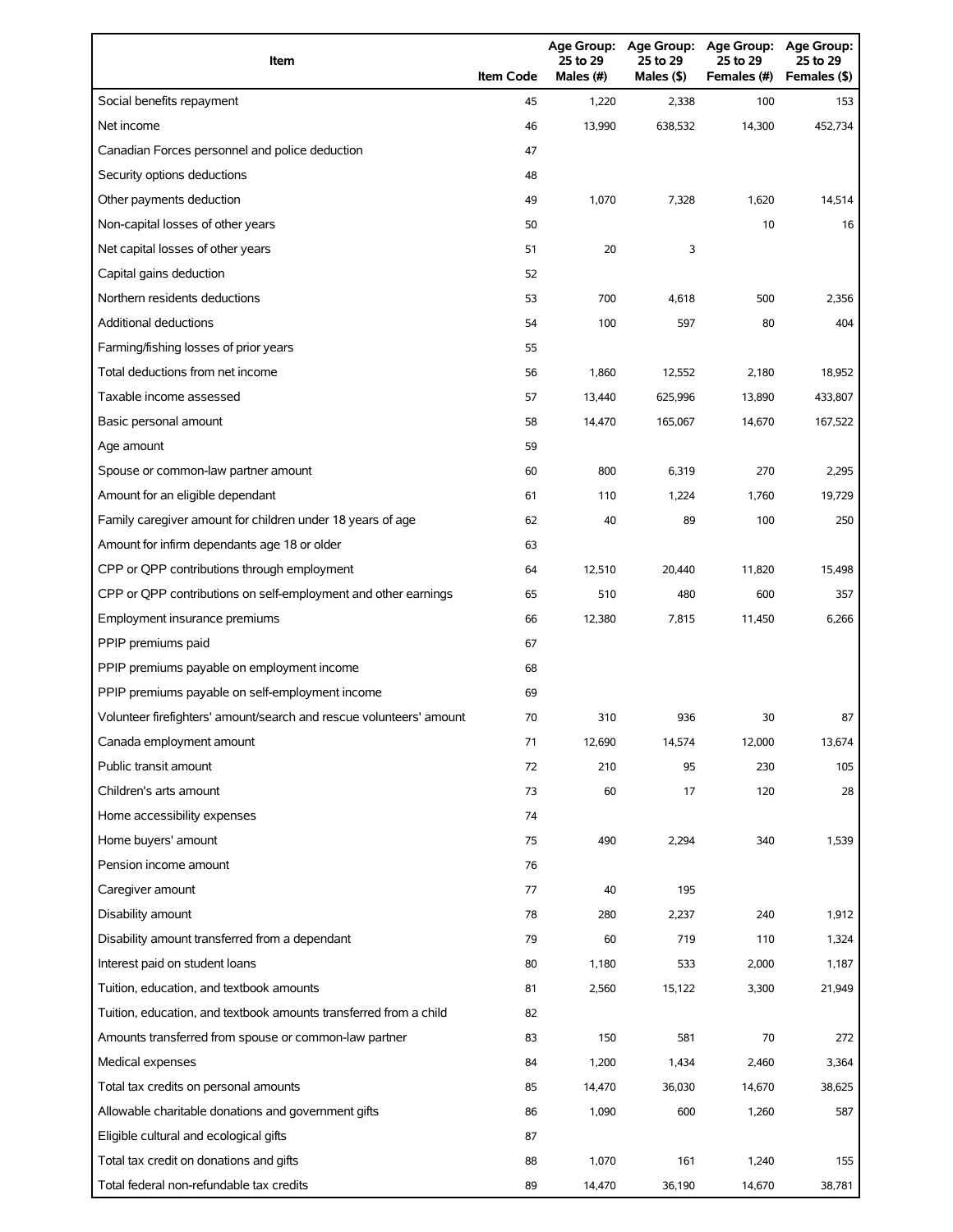| Item                                                        | <b>Item Code</b> | 25 to 29<br>Males (#) | Age Group: Age Group:<br>25 to 29<br>Males $($ \$) | <b>Age Group:</b><br>25 to 29<br>Females (#) | Age Group:<br>25 to 29<br>Females (\$) |
|-------------------------------------------------------------|------------------|-----------------------|----------------------------------------------------|----------------------------------------------|----------------------------------------|
| Federal dividend tax credit                                 | 90               | 440                   | 406                                                | 360                                          | 463                                    |
| Minimum tax carryover                                       | 91               |                       |                                                    |                                              |                                        |
| Basic federal tax                                           | 92               | 10.770                | 74,367                                             | 8,840                                        | 36,937                                 |
| Federal foreign tax credit                                  | 93               | 160                   | 372                                                | 60                                           | 34                                     |
| Federal political contribution tax credit                   | 94               |                       |                                                    |                                              |                                        |
| Investment tax credit                                       | 95               |                       |                                                    |                                              |                                        |
| Labour-sponsored funds tax credit (federally registered)    | 96               |                       |                                                    |                                              |                                        |
| Labour-sponsored funds tax credit (provincially registered) | 97               |                       |                                                    |                                              |                                        |
| Alternative minimum tax payable                             | 98               |                       |                                                    |                                              |                                        |
| Net federal tax                                             | 99               | 10,770                | 73,991                                             | 8,830                                        | 36,903                                 |
| CPP contributions on self-employment                        | 100              | 510                   | 959                                                | 600                                          | 714                                    |
| Social Benefits repayment                                   | 101              | 1,220                 | 2,338                                              | 100                                          | 153                                    |
| Working income tax benefit (WITB)                           | 102              | 1,030                 | 616                                                | 1,440                                        | 1,095                                  |
| Children's fitness tax credit                               | 103              | 240                   | 14                                                 | 410                                          | 21                                     |
| Eligible educator school supply tax credit                  | 104              |                       |                                                    | 60                                           | 3                                      |
| Net provincial or territorial tax                           | 105              | 10,440                | 52,717                                             | 8,910                                        | 27,396                                 |
| Total tax payable                                           | 106              | 11,100                | 130,006                                            | 9,630                                        | 65,176                                 |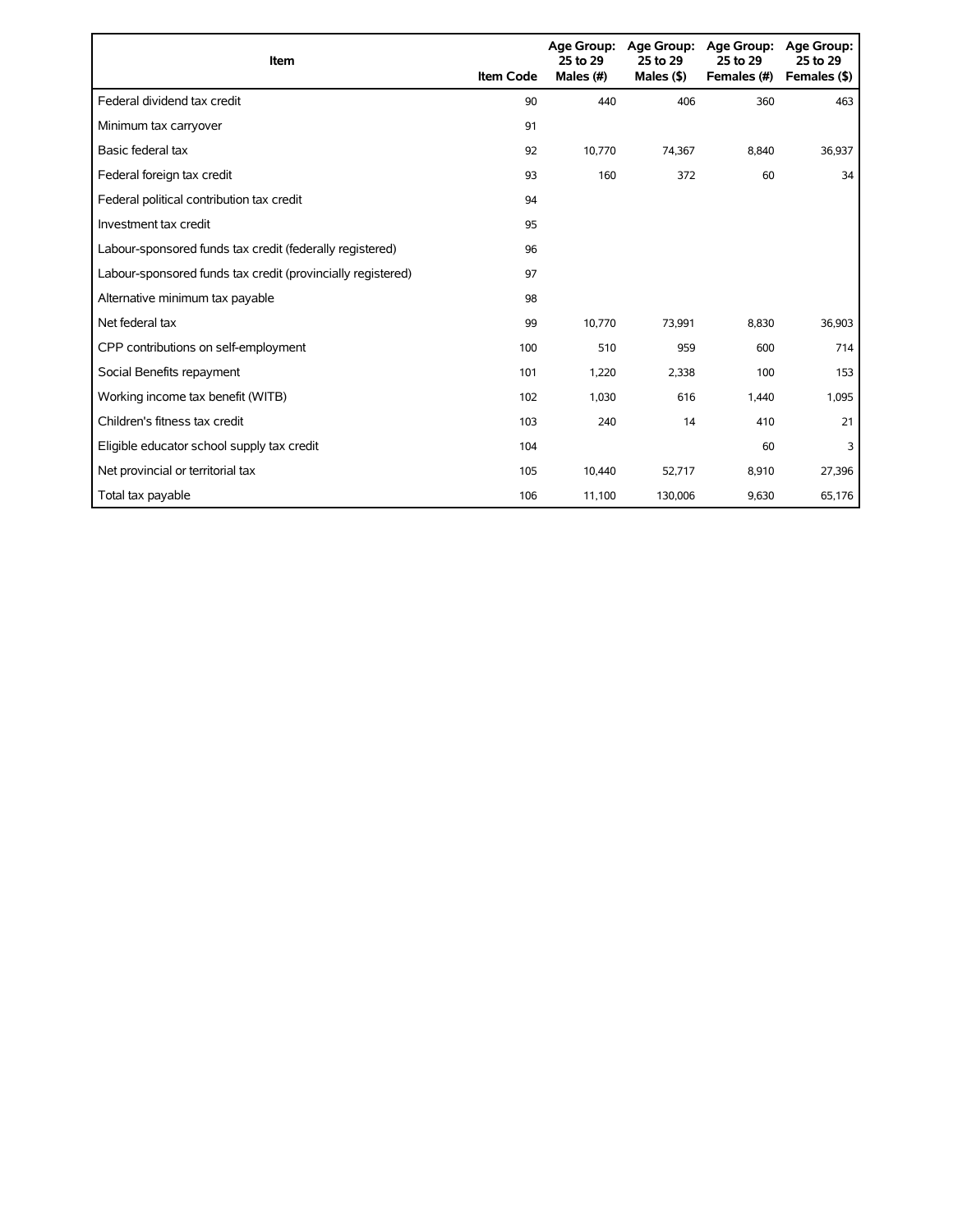| Item                                                                                          | Item<br>Code   | Age<br>Group:<br>30 to 34<br>Males (#) | Age<br>Group:<br>30 to 34<br>Males (\$) | Age<br>Group:<br>30 to 34<br>Females (#) | Age<br>Group:<br>30 to 34<br>Females (\$) |
|-----------------------------------------------------------------------------------------------|----------------|----------------------------------------|-----------------------------------------|------------------------------------------|-------------------------------------------|
| Number of taxable returns                                                                     | $\mathbf{1}$   | 12,310                                 |                                         | 10,920                                   |                                           |
| Number of non-taxable returns                                                                 | $\overline{2}$ | 2,280                                  |                                         | 4,390                                    |                                           |
| Total number of returns                                                                       | 3              | 14,580                                 |                                         | 15,310                                   |                                           |
| Employment income                                                                             | 4              | 12,570                                 | 764,019                                 | 12,010                                   | 467,559                                   |
| Commissions (from employment)                                                                 | 5              | 270                                    | 6,277                                   | 230                                      | 3,477                                     |
| Other employment income                                                                       | 6              | 1,960                                  | 9,955                                   | 940                                      | 2,606                                     |
| Old age security (OAS) pension                                                                | 7              |                                        |                                         |                                          |                                           |
| CPP or QPP benefits                                                                           | 8              | 50                                     | 418                                     | 80                                       | 474                                       |
| Other pensions and superannuation                                                             | 9              | 30                                     | 256                                     |                                          |                                           |
| Elected split-pension amount                                                                  | 10             |                                        |                                         |                                          |                                           |
| Universal child care benefit (UCCB)                                                           | 11             | 920                                    | 1,036                                   | 7,500                                    | 8,999                                     |
| Employment insurance and other benefits                                                       | 12             | 5,110                                  | 55,077                                  | 5,000                                    | 53,398                                    |
| Taxable amount of dividends from taxable Canadian corporations                                | 13             | 670                                    | 6,869                                   | 520                                      | 6,555                                     |
| Interest and other investment income                                                          | 14             | 1,050                                  | 979                                     | 850                                      | 389                                       |
| Net partnership income (limited or non-active partners only)                                  | 15             |                                        |                                         |                                          |                                           |
| Net rental income                                                                             | 16             | 780                                    | 1,460                                   | 710                                      | 1,525                                     |
| Taxable capital gains                                                                         | 17             | 390                                    | 1,662                                   | 270                                      | 1,269                                     |
| <b>RRSP</b> income                                                                            | 18             | 1,430                                  | 7,038                                   | 860                                      | 2,629                                     |
| Other income                                                                                  | 19             | 1,220                                  | 5,126                                   | 910                                      | 3,842                                     |
| Net business income                                                                           | 20             | 460                                    | 8,186                                   | 800                                      | 8,791                                     |
| Net professional income                                                                       | 21             | 110                                    | 6,840                                   | 170                                      | 9,988                                     |
| Net commission income                                                                         | 22             | 80                                     | 3,367                                   | 270                                      | 1,784                                     |
| Net farming income                                                                            | 23             | 20                                     | $-2$                                    |                                          |                                           |
| Net fishing income                                                                            | 24             | 350                                    | 10,989                                  | 160                                      | 2,096                                     |
| Workers' compensation benefits                                                                | 25             | 220                                    | 1,498                                   | 190                                      | 1,165                                     |
| Social assistance payments                                                                    | 26             | 970                                    | 7,750                                   | 1,480                                    | 14,924                                    |
| Net federal supplements                                                                       | 27             |                                        |                                         |                                          |                                           |
| Total income assessed                                                                         | 28             | 14,270                                 | 898,815                                 | 15,100                                   | 591,942                                   |
| Registered pension plan (RPP) deduction                                                       | 29             | 3,350                                  | 14,125                                  | 5,210                                    | 21,785                                    |
| RRSP/PRPP deduction                                                                           | 30             | 3,990                                  | 22,421                                  | 3,000                                    | 10,020                                    |
| Deduction for elected split-pension amount                                                    | 31             |                                        |                                         |                                          |                                           |
| Annual union, professional, or like dues                                                      | 32             | 5,550                                  | 6,634                                   | 5,760                                    | 3,902                                     |
| Child care expenses                                                                           | 33             | 530                                    | 2,793                                   | 2,440                                    | 12,416                                    |
| <b>Business investment loss</b>                                                               | 34             |                                        |                                         |                                          |                                           |
| Moving expenses                                                                               | 35             | 120                                    | 535                                     | 90                                       | 323                                       |
| Support payments made                                                                         | 36             |                                        |                                         |                                          |                                           |
| Carrying charges and interest expenses                                                        | 37             | 130                                    | 237                                     | 80                                       | 82                                        |
| Deduction for CPP/QPP contributions on self-employment and other earnings                     | 38             | 680                                    | 766                                     | 810                                      | 564                                       |
| Deduction for provincial parental insurance plan (PPIP) premiums on self-employment<br>income | 39             |                                        |                                         |                                          |                                           |
| Exploration and development expenses                                                          | 40             |                                        |                                         |                                          |                                           |
| Other employment expenses                                                                     | 41             | 480                                    | 1,623                                   | 400                                      | 898                                       |
| Clergy residence deduction                                                                    | 42             | 30                                     | 308                                     |                                          |                                           |
| Other deductions                                                                              | 43             | 670                                    | 824                                     | 660                                      | 542                                       |
| Total deductions before adjustments                                                           | 44             | 9,370                                  | 50,388                                  | 9,560                                    | 50,651                                    |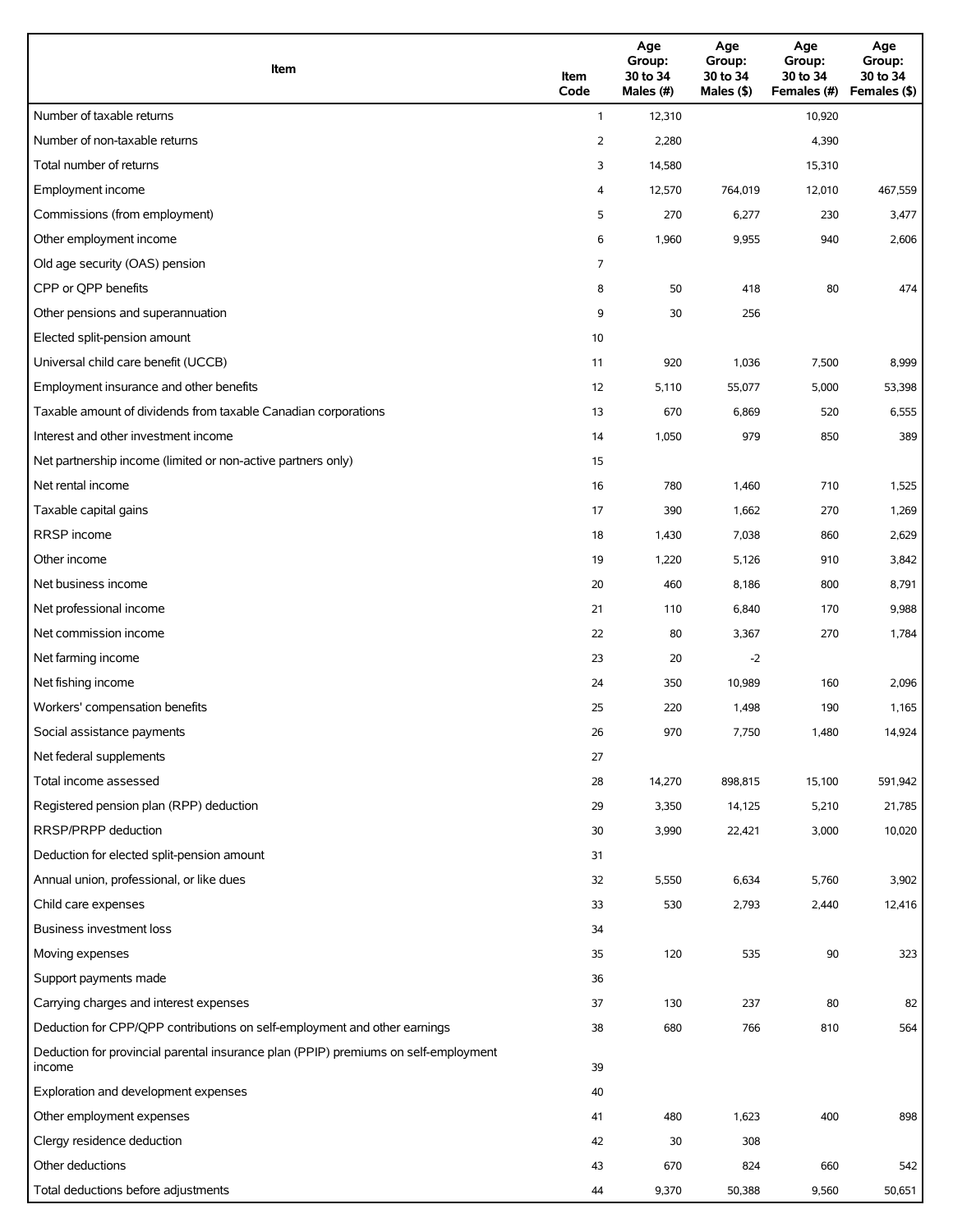| Item                                                                | <b>Item Code</b> | 30 to 34<br>Males $(H)$ | 30 to 34<br>Males (\$) | Age Group: Age Group: Age Group:<br>30 to 34<br>Females (#) | Age Group:<br>30 to 34<br>Females (\$) |
|---------------------------------------------------------------------|------------------|-------------------------|------------------------|-------------------------------------------------------------|----------------------------------------|
| Social benefits repayment                                           | 45               | 1,440                   | 2,855                  | 130                                                         | 177                                    |
| Net income                                                          | 46               | 14,250                  | 845,826                | 15,060                                                      | 541,335                                |
| Canadian Forces personnel and police deduction                      | 47               |                         |                        |                                                             |                                        |
| Security options deductions                                         | 48               |                         |                        |                                                             |                                        |
| Other payments deduction                                            | 49               | 1,180                   | 9,248                  | 1,660                                                       | 16,090                                 |
| Non-capital losses of other years                                   | 50               |                         |                        |                                                             |                                        |
| Net capital losses of other years                                   | 51               |                         |                        |                                                             |                                        |
| Capital gains deduction                                             | 52               |                         |                        |                                                             |                                        |
| Northern residents deductions                                       | 53               | 750                     | 5,692                  | 520                                                         | 2,615                                  |
| Additional deductions                                               | 54               | 60                      | 392                    | 70                                                          | 365                                    |
| Farming/fishing losses of prior years                               | 55               |                         |                        |                                                             |                                        |
| Total deductions from net income                                    | 56               | 2,010                   | 16,604                 | 2,260                                                       | 19,993                                 |
| Taxable income assessed                                             | 57               | 13,600                  | 829,266                | 14,660                                                      | 521,378                                |
| Basic personal amount                                               | 58               | 14,580                  | 166.139                | 15,310                                                      | 174,694                                |
| Age amount                                                          | 59               |                         |                        |                                                             |                                        |
| Spouse or common-law partner amount                                 | 60               | 1,500                   | 11,885                 | 400                                                         | 3,278                                  |
| Amount for an eligible dependant                                    | 61               | 220                     | 2,413                  | 2,110                                                       | 23,535                                 |
| Family caregiver amount for children under 18 years of age          | 62               | 150                     | 352                    | 240                                                         | 629                                    |
| Amount for infirm dependants age 18 or older                        | 63               |                         |                        |                                                             |                                        |
| CPP or QPP contributions through employment                         | 64               | 12,480                  | 24,384                 | 11,910                                                      | 17,872                                 |
| CPP or QPP contributions on self-employment and other earnings      | 65               | 680                     | 766                    | 810                                                         | 564                                    |
| Employment insurance premiums                                       | 66               | 12,330                  | 9,013                  | 11,600                                                      | 7,031                                  |
| PPIP premiums paid                                                  | 67               |                         |                        |                                                             |                                        |
| PPIP premiums payable on employment income                          | 68               |                         |                        |                                                             |                                        |
| PPIP premiums payable on self-employment income                     | 69               |                         |                        |                                                             |                                        |
| Volunteer firefighters' amount/search and rescue volunteers' amount | 70               | 360                     | 1,092                  | 30                                                          | 93                                     |
| Canada employment amount                                            | 71               | 12,680                  | 14,569                 | 12,070                                                      | 13,764                                 |
| Public transit amount                                               | 72               | 160                     | 72                     | 110                                                         | 61                                     |
| Children's arts amount                                              | 73               | 450                     | 124                    | 520                                                         | 138                                    |
| Home accessibility expenses                                         | 74               |                         |                        |                                                             |                                        |
| Home buyers' amount                                                 | 75               | 330                     | 1,504                  | 220                                                         | 973                                    |
| Pension income amount                                               | 76               | 20                      | 42                     | 30                                                          | 53                                     |
| Caregiver amount                                                    | 77               | 70                      | 397                    | 40                                                          | 195                                    |
| Disability amount                                                   | 78               | 320                     | 2,509                  | 240                                                         | 1,911                                  |
| Disability amount transferred from a dependant                      | 79               | 190                     | 2,420                  | 280                                                         | 3,447                                  |
| Interest paid on student loans                                      | 80               | 1,030                   | 586                    | 1,910                                                       | 1,264                                  |
| Tuition, education, and textbook amounts                            | 81               | 1,460                   | 7,467                  | 1,750                                                       | 8,964                                  |
| Tuition, education, and textbook amounts transferred from a child   | 82               |                         |                        |                                                             |                                        |
| Amounts transferred from spouse or common-law partner               | 83               | 180                     | 706                    | 70                                                          | 368                                    |
| Medical expenses                                                    | 84               | 1,550                   | 2,512                  | 3,480                                                       | 5,624                                  |
| Total tax credits on personal amounts                               | 85               | 14,580                  | 37,349                 | 15,310                                                      | 39,681                                 |
| Allowable charitable donations and government gifts                 | 86               | 1,910                   | 1,442                  | 1,820                                                       | 751                                    |
| Eligible cultural and ecological gifts                              | 87               |                         |                        |                                                             |                                        |
| Total tax credit on donations and gifts                             | 88               | 1,870                   | 396                    | 1,790                                                       | 192                                    |
| Total federal non-refundable tax credits                            | 89               | 14,580                  | 37,745                 | 15,310                                                      | 39,873                                 |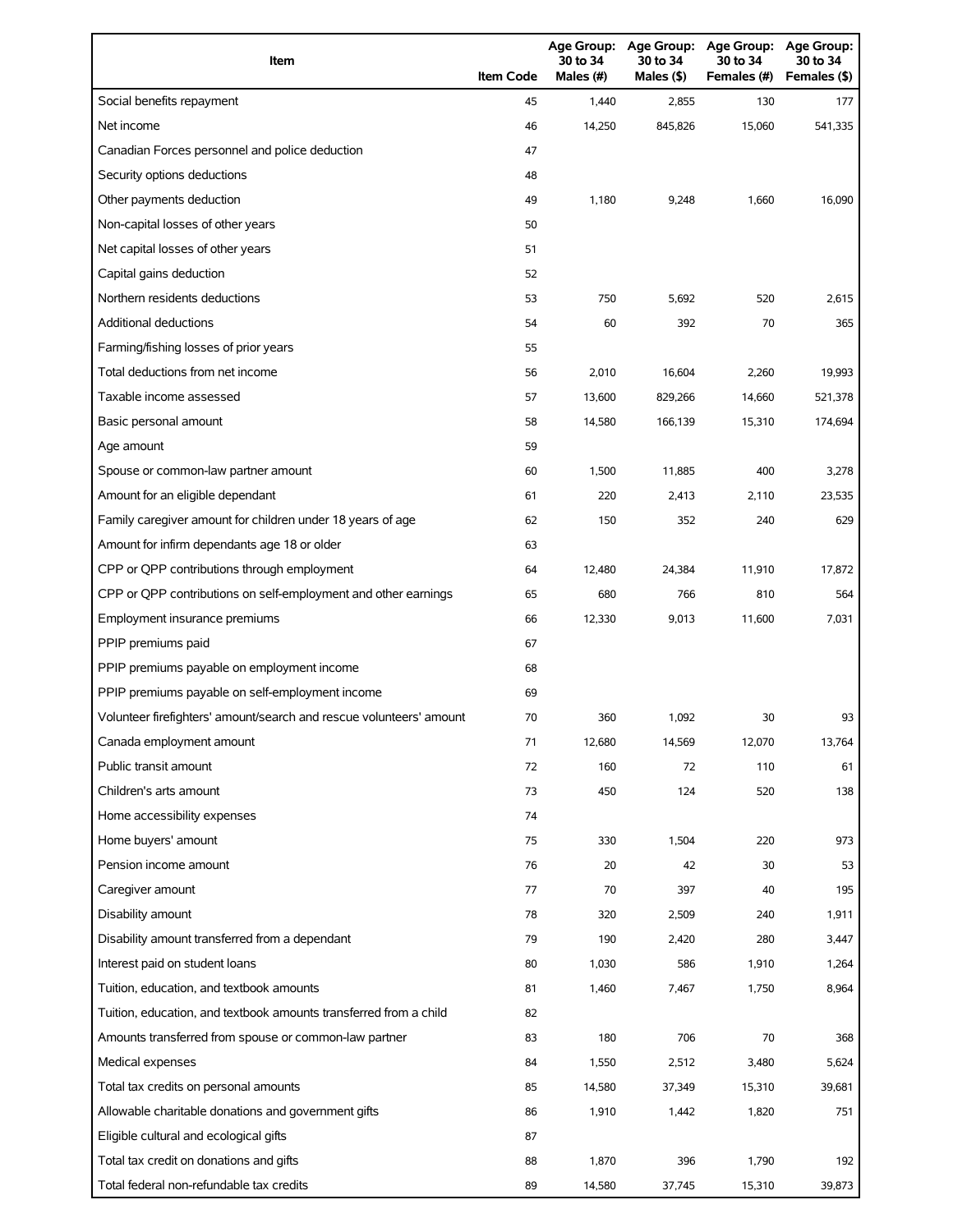| Item                                                        | <b>Item Code</b> | 30 to 34<br>Males (#) | Age Group: Age Group:<br>30 to 34<br>Males $($ \$) | <b>Age Group:</b><br>30 to 34<br>Females (#) | <b>Age Group:</b><br>30 to 34<br>Females (\$) |
|-------------------------------------------------------------|------------------|-----------------------|----------------------------------------------------|----------------------------------------------|-----------------------------------------------|
| Federal dividend tax credit                                 | 90               | 660                   | 751                                                | 490                                          | 738                                           |
| Minimum tax carryover                                       | 91               |                       |                                                    | 10                                           | 44                                            |
| Basic federal tax                                           | 92               | 12,060                | 115,165                                            | 10,270                                       | 51,942                                        |
| Federal foreign tax credit                                  | 93               | 280                   | 1,050                                              | 110                                          | 96                                            |
| Federal political contribution tax credit                   | 94               | 20                    | 4                                                  | 10                                           | 2                                             |
| Investment tax credit                                       | 95               | 10                    | 11                                                 |                                              |                                               |
| Labour-sponsored funds tax credit (federally registered)    | 96               |                       |                                                    |                                              |                                               |
| Labour-sponsored funds tax credit (provincially registered) | 97               |                       |                                                    |                                              |                                               |
| Alternative minimum tax payable                             | 98               |                       |                                                    |                                              |                                               |
| Net federal tax                                             | 99               | 12,050                | 114,100                                            | 10,250                                       | 51,845                                        |
| CPP contributions on self-employment                        | 100              | 680                   | 1,533                                              | 810                                          | 1,129                                         |
| Social Benefits repayment                                   | 101              | 1,440                 | 2,855                                              | 130                                          | 177                                           |
| Working income tax benefit (WITB)                           | 102              | 600                   | 383                                                | 1,140                                        | 953                                           |
| Children's fitness tax credit                               | 103              | 1,220                 | 84                                                 | 1,420                                        | 98                                            |
| Eligible educator school supply tax credit                  | 104              | 10                    | 1                                                  | 100                                          | 6                                             |
| Net provincial or territorial tax                           | 105              | 11,840                | 79,355                                             | 10,230                                       | 36,937                                        |
| Total tax payable                                           | 106              | 12,310                | 197,846                                            | 10,920                                       | 90,108                                        |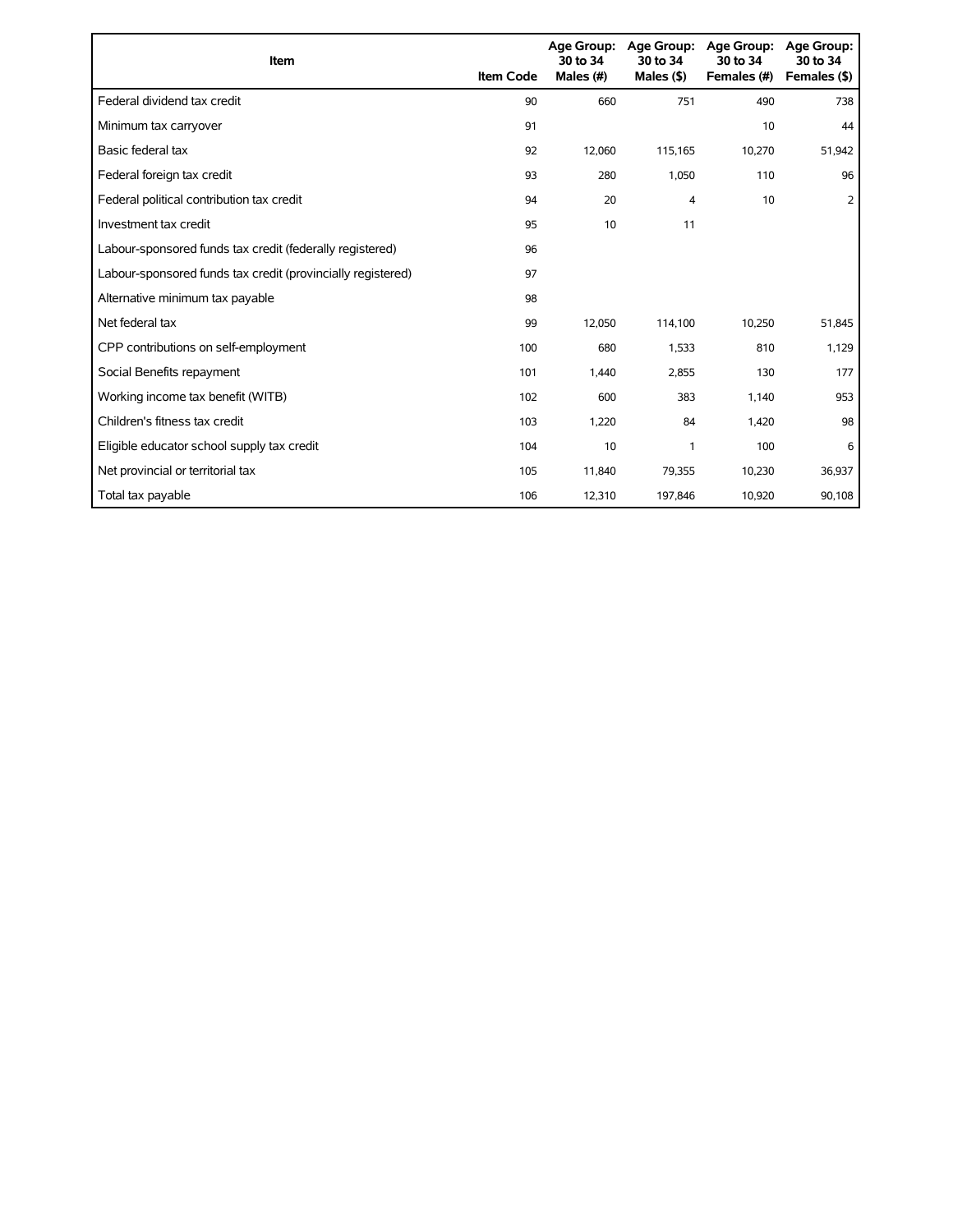| Item                                                                                          | Item<br>Code   | Age<br>Group:<br>35 to 39<br>Males (#) | Age<br>Group:<br>35 to 39<br>Males (\$) | Age<br>Group:<br>35 to 39<br>Females (#) | Age<br>Group:<br>35 to 39<br>Females (\$) |
|-----------------------------------------------------------------------------------------------|----------------|----------------------------------------|-----------------------------------------|------------------------------------------|-------------------------------------------|
| Number of taxable returns                                                                     | $\mathbf{1}$   | 13,010                                 |                                         | 11,670                                   |                                           |
| Number of non-taxable returns                                                                 | $\overline{2}$ | 1,880                                  |                                         | 4,280                                    |                                           |
| Total number of returns                                                                       | 3              | 14,880                                 |                                         | 15,950                                   |                                           |
| Employment income                                                                             | 4              | 12,760                                 | 876,769                                 | 12,540                                   | 552,267                                   |
| Commissions (from employment)                                                                 | 5              | 240                                    | 7,384                                   | 250                                      | 4,507                                     |
| Other employment income                                                                       | 6              | 1,970                                  | 17,980                                  | 980                                      | 2,531                                     |
| Old age security (OAS) pension                                                                | 7              |                                        |                                         |                                          |                                           |
| CPP or QPP benefits                                                                           | 8              | 140                                    | 1,162                                   | 230                                      | 1,618                                     |
| Other pensions and superannuation                                                             | 9              | 40                                     | 513                                     | 20                                       | 220                                       |
| Elected split-pension amount                                                                  | 10             |                                        |                                         | 30                                       | 258                                       |
| Universal child care benefit (UCCB)                                                           | 11             | 1,810                                  | 2,046                                   | 9,230                                    | 9,657                                     |
| Employment insurance and other benefits                                                       | 12             | 4,730                                  | 52,707                                  | 4,260                                    | 42,382                                    |
| Taxable amount of dividends from taxable Canadian corporations                                | 13             | 890                                    | 13,662                                  | 680                                      | 10,839                                    |
| Interest and other investment income                                                          | 14             | 1,230                                  | 844                                     | 1,080                                    | 563                                       |
| Net partnership income (limited or non-active partners only)                                  | 15             |                                        |                                         |                                          |                                           |
| Net rental income                                                                             | 16             | 760                                    | 1,618                                   | 760                                      | 1,927                                     |
| Taxable capital gains                                                                         | 17             | 500                                    | 2,183                                   | 360                                      | 772                                       |
| <b>RRSP</b> income                                                                            | 18             | 1,830                                  | 10,111                                  | 1,290                                    | 4,517                                     |
| Other income                                                                                  | 19             | 1,140                                  | 6,241                                   | 930                                      | 4,987                                     |
| Net business income                                                                           | 20             | 600                                    | 10,139                                  | 860                                      | 8,755                                     |
| Net professional income                                                                       | 21             | 150                                    | 12,480                                  | 200                                      | 11,869                                    |
| Net commission income                                                                         | 22             | 90                                     | 2,869                                   | 250                                      | 1,592                                     |
| Net farming income                                                                            | 23             |                                        |                                         |                                          |                                           |
| Net fishing income                                                                            | 24             | 430                                    | 15,501                                  | 210                                      | 3,552                                     |
| Workers' compensation benefits                                                                | 25             | 270                                    | 2,566                                   | 300                                      | 2,080                                     |
| Social assistance payments                                                                    | 26             | 930                                    | 7,676                                   | 1,330                                    | 13,121                                    |
| Net federal supplements                                                                       | 27             |                                        |                                         |                                          |                                           |
| Total income assessed                                                                         | 28             | 14,640                                 | 1,044,584                               | 15,760                                   | 678,441                                   |
| Registered pension plan (RPP) deduction                                                       | 29             | 3,900                                  | 18,370                                  | 5,690                                    | 27,146                                    |
| RRSP/PRPP deduction                                                                           | 30             | 4,430                                  | 30,260                                  | 3,380                                    | 13,492                                    |
| Deduction for elected split-pension amount                                                    | 31             |                                        |                                         |                                          |                                           |
| Annual union, professional, or like dues                                                      | 32             | 5,580                                  | 7,072                                   | 5,950                                    | 4,224                                     |
| Child care expenses                                                                           | 33             | 1,020                                  | 6,284                                   | 2,940                                    | 16,794                                    |
| <b>Business investment loss</b>                                                               | 34             |                                        |                                         |                                          |                                           |
| Moving expenses                                                                               | 35             | 90                                     | 789                                     | 70                                       | 523                                       |
| Support payments made                                                                         | 36             |                                        |                                         |                                          |                                           |
| Carrying charges and interest expenses                                                        | 37             | 210                                    | 440                                     | 130                                      | 219                                       |
| Deduction for CPP/QPP contributions on self-employment and other earnings                     | 38             | 830                                    | 1,002                                   | 900                                      | 666                                       |
| Deduction for provincial parental insurance plan (PPIP) premiums on self-employment<br>income | 39             |                                        |                                         |                                          |                                           |
| Exploration and development expenses                                                          | 40             |                                        |                                         |                                          |                                           |
| Other employment expenses                                                                     | 41             | 640                                    | 2,708                                   | 470                                      | 1,032                                     |
| Clergy residence deduction                                                                    | 42             | 30                                     | 396                                     |                                          |                                           |
| Other deductions                                                                              | 43             | 640                                    | 725                                     | 630                                      | 453                                       |
| Total deductions before adjustments                                                           | 44             | 10,120                                 | 68,452                                  | 10,090                                   | 64,816                                    |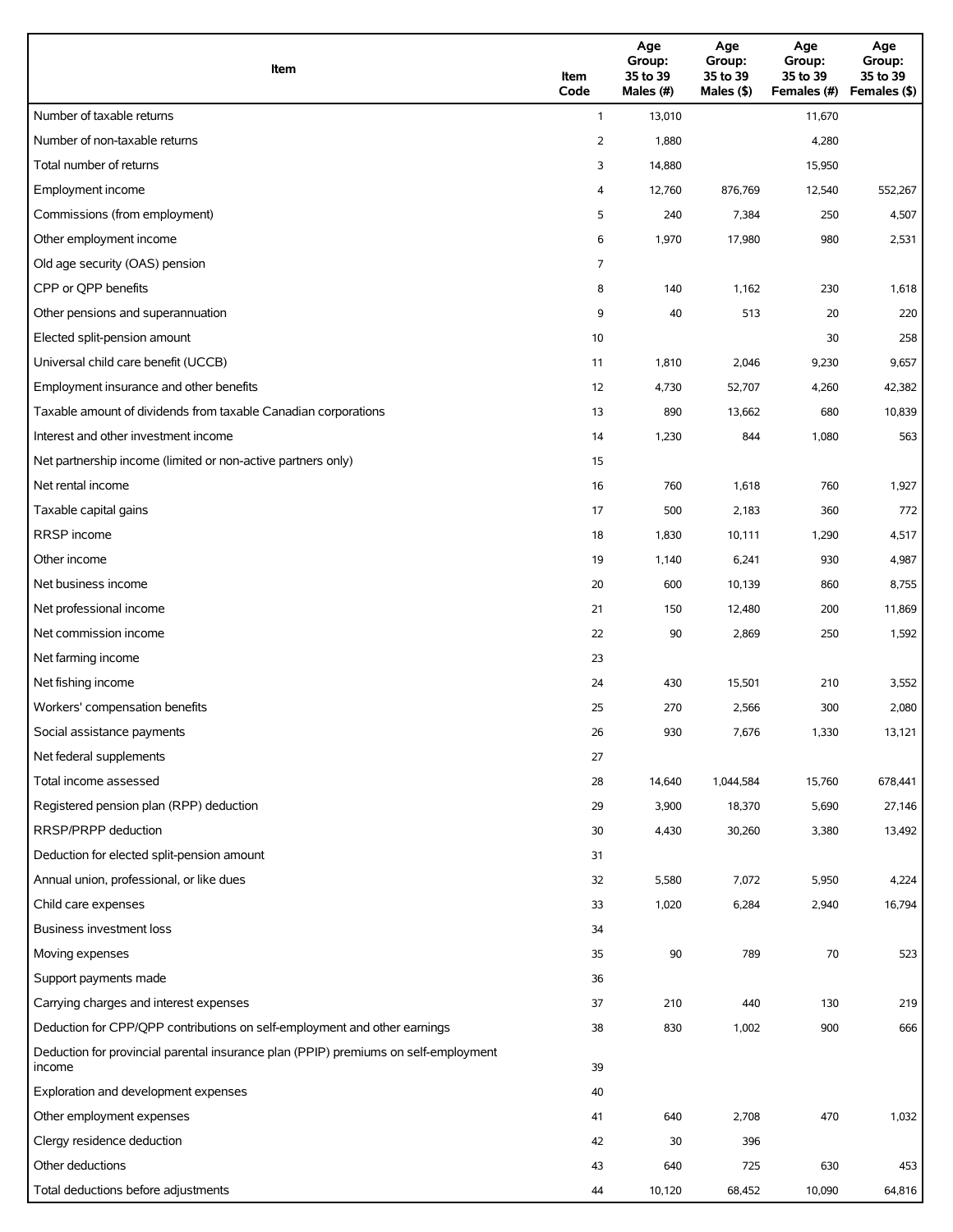| Item                                                                | <b>Item Code</b> | 35 to 39<br>Males $(H)$ | 35 to 39<br>Males (\$) | Age Group: Age Group: Age Group:<br>35 to 39<br>Females (#) | <b>Age Group:</b><br>35 to 39<br>Females (\$) |
|---------------------------------------------------------------------|------------------|-------------------------|------------------------|-------------------------------------------------------------|-----------------------------------------------|
| Social benefits repayment                                           | 45               | 1,350                   | 2,778                  | 100                                                         | 173                                           |
| Net income                                                          | 46               | 14,610                  | 973,741                | 15,700                                                      | 613,913                                       |
| Canadian Forces personnel and police deduction                      | 47               |                         |                        |                                                             |                                               |
| Security options deductions                                         | 48               |                         |                        |                                                             |                                               |
| Other payments deduction                                            | 49               | 1,190                   | 10,249                 | 1,620                                                       | 15,201                                        |
| Non-capital losses of other years                                   | 50               |                         |                        |                                                             |                                               |
| Net capital losses of other years                                   | 51               | 60                      | 54                     | 30                                                          | 15                                            |
| Capital gains deduction                                             | 52               |                         |                        |                                                             |                                               |
| Northern residents deductions                                       | 53               | 800                     | 6,587                  | 490                                                         | 2,787                                         |
| Additional deductions                                               | 54               | 40                      | 219                    | 50                                                          | 280                                           |
| Farming/fishing losses of prior years                               | 55               |                         |                        |                                                             |                                               |
| Total deductions from net income                                    | 56               | 2,080                   | 18,480                 | 2,170                                                       | 18,478                                        |
| Taxable income assessed                                             | 57               | 14,020                  | 955,277                | 15,290                                                      | 595,447                                       |
| Basic personal amount                                               | 58               | 14,880                  | 169,876                | 15,950                                                      | 182,044                                       |
| Age amount                                                          | 59               |                         |                        |                                                             |                                               |
| Spouse or common-law partner amount                                 | 60               | 1,860                   | 15.173                 | 450                                                         | 3,592                                         |
| Amount for an eligible dependant                                    | 61               | 400                     | 4,336                  | 2,420                                                       | 26,605                                        |
| Family caregiver amount for children under 18 years of age          | 62               | 300                     | 737                    | 330                                                         | 877                                           |
| Amount for infirm dependants age 18 or older                        | 63               | 10                      | 66                     | 10                                                          | 51                                            |
| CPP or QPP contributions through employment                         | 64               | 12,670                  | 26,358                 | 12,470                                                      | 19,927                                        |
| CPP or QPP contributions on self-employment and other earnings      | 65               | 830                     | 1,002                  | 900                                                         | 666                                           |
| Employment insurance premiums                                       | 66               | 12,470                  | 9,573                  | 12,110                                                      | 7,739                                         |
| PPIP premiums paid                                                  | 67               |                         |                        |                                                             |                                               |
| PPIP premiums payable on employment income                          | 68               |                         |                        |                                                             |                                               |
| PPIP premiums payable on self-employment income                     | 69               |                         |                        |                                                             |                                               |
| Volunteer firefighters' amount/search and rescue volunteers' amount | 70               | 510                     | 1,530                  | 40                                                          | 126                                           |
| Canada employment amount                                            | 71               | 12,890                  | 14,835                 | 12,600                                                      | 14,414                                        |
| Public transit amount                                               | 72               | 80                      | 53                     | 90                                                          | 47                                            |
| Children's arts amount                                              | 73               | 1,170                   | 370                    | 1,060                                                       | 325                                           |
| Home accessibility expenses                                         | 74               |                         |                        |                                                             |                                               |
| Home buyers' amount                                                 | 75               | 200                     | 930                    | 140                                                         | 649                                           |
| Pension income amount                                               | 76               | 50                      | 78                     | 50                                                          | 93                                            |
| Caregiver amount                                                    | 77               | 130                     | 715                    | 70                                                          | 403                                           |
| Disability amount                                                   | 78               | 390                     | 3,128                  | 330                                                         | 2,625                                         |
| Disability amount transferred from a dependant                      | 79               | 390                     | 4,814                  | 420                                                         | 5,103                                         |
| Interest paid on student loans                                      | 80               | 720                     | 321                    | 1,220                                                       | 597                                           |
| Tuition, education, and textbook amounts                            | 81               | 930                     | 4,003                  | 1,100                                                       | 4,785                                         |
| Tuition, education, and textbook amounts transferred from a child   | 82               | 80                      | 290                    | 100                                                         | 363                                           |
| Amounts transferred from spouse or common-law partner               | 83               | 200                     | 896                    | 90                                                          | 478                                           |
| Medical expenses                                                    | 84               | 2,080                   | 3,825                  | 4,350                                                       | 8,266                                         |
| Total tax credits on personal amounts                               | 85               | 14,880                  | 39,444                 | 15,950                                                      | 41,973                                        |
| Allowable charitable donations and government gifts                 | 86               | 2,620                   | 2,410                  | 2,250                                                       | 1,182                                         |
| Eligible cultural and ecological gifts                              | 87               |                         |                        |                                                             |                                               |
| Total tax credit on donations and gifts                             | 88               | 2,570                   | 672                    | 2,220                                                       | 309                                           |
| Total federal non-refundable tax credits                            | 89               | 14,880                  | 40,116                 | 15,950                                                      | 42,282                                        |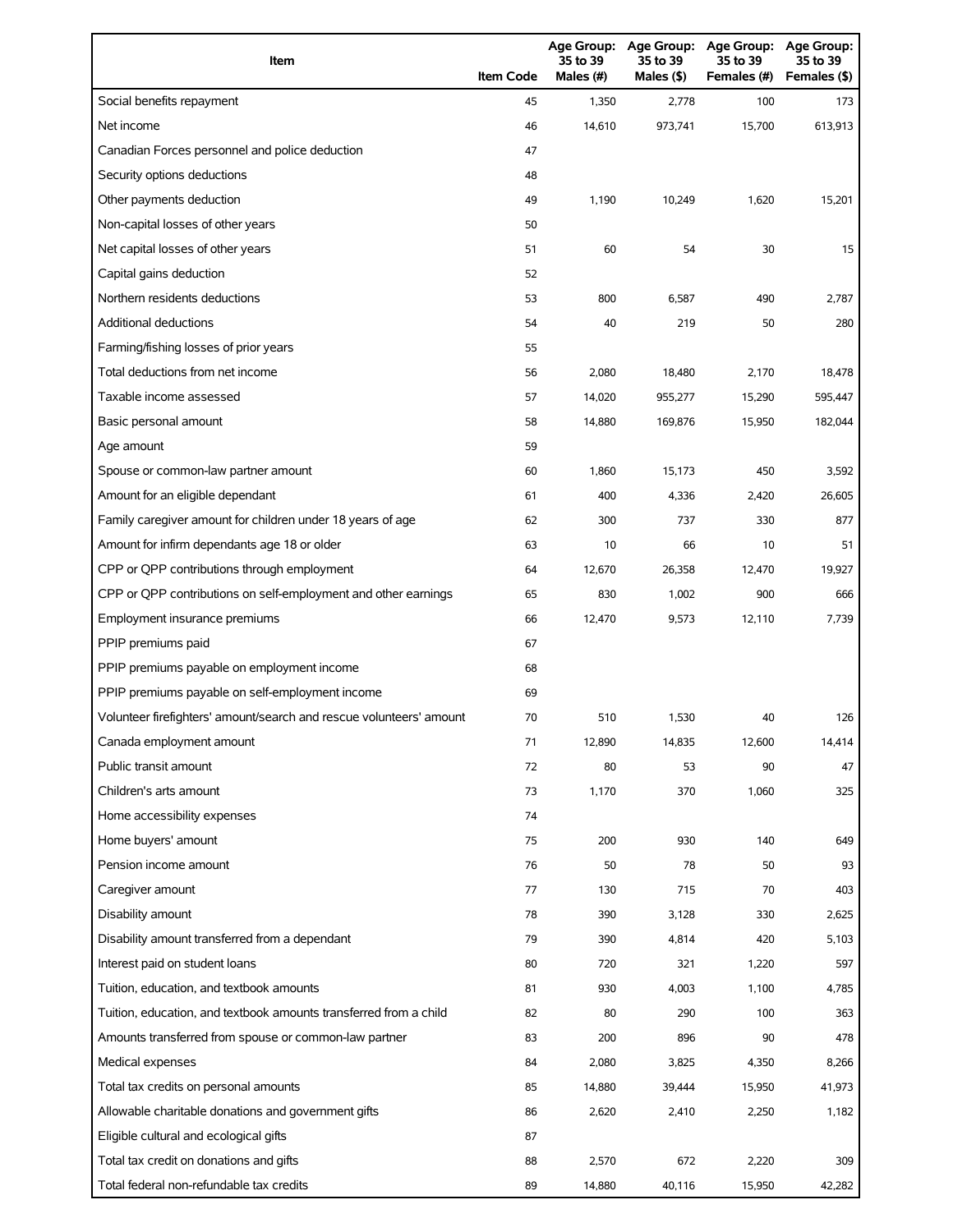| Item                                                        | <b>Item Code</b> | 35 to 39<br>Males (#) | Age Group: Age Group:<br>35 to 39<br>Males $($ \$) | <b>Age Group:</b><br>35 to 39<br>Females (#) | <b>Age Group:</b><br>35 to 39<br>Females (\$) |
|-------------------------------------------------------------|------------------|-----------------------|----------------------------------------------------|----------------------------------------------|-----------------------------------------------|
| Federal dividend tax credit                                 | 90               | 880                   | 1,500                                              | 650                                          | 1,174                                         |
| Minimum tax carryover                                       | 91               | 30                    | 131                                                |                                              |                                               |
| Basic federal tax                                           | 92               | 12.780                | 139,991                                            | 10,980                                       | 63,793                                        |
| Federal foreign tax credit                                  | 93               | 320                   | 1,748                                              | 160                                          | 75                                            |
| Federal political contribution tax credit                   | 94               | 30                    | 3                                                  | 10                                           | 3                                             |
| Investment tax credit                                       | 95               | 20                    | 14                                                 |                                              |                                               |
| Labour-sponsored funds tax credit (federally registered)    | 96               |                       |                                                    |                                              |                                               |
| Labour-sponsored funds tax credit (provincially registered) | 97               |                       |                                                    |                                              |                                               |
| Alternative minimum tax payable                             | 98               |                       |                                                    |                                              |                                               |
| Net federal tax                                             | 99               | 12,760                | 138,226                                            | 10,970                                       | 63,712                                        |
| CPP contributions on self-employment                        | 100              | 830                   | 2,004                                              | 900                                          | 1,332                                         |
| Social Benefits repayment                                   | 101              | 1,350                 | 2,778                                              | 100                                          | 173                                           |
| Working income tax benefit (WITB)                           | 102              | 470                   | 299                                                | 1,060                                        | 913                                           |
| Children's fitness tax credit                               | 103              | 2,740                 | 250                                                | 2,540                                        | 221                                           |
| Eligible educator school supply tax credit                  | 104              |                       |                                                    | 90                                           | 6                                             |
| Net provincial or territorial tax                           | 105              | 12,590                | 95,080                                             | 11,000                                       | 44,692                                        |
| Total tax payable                                           | 106              | 13,010                | 238,090                                            | 11,670                                       | 109,921                                       |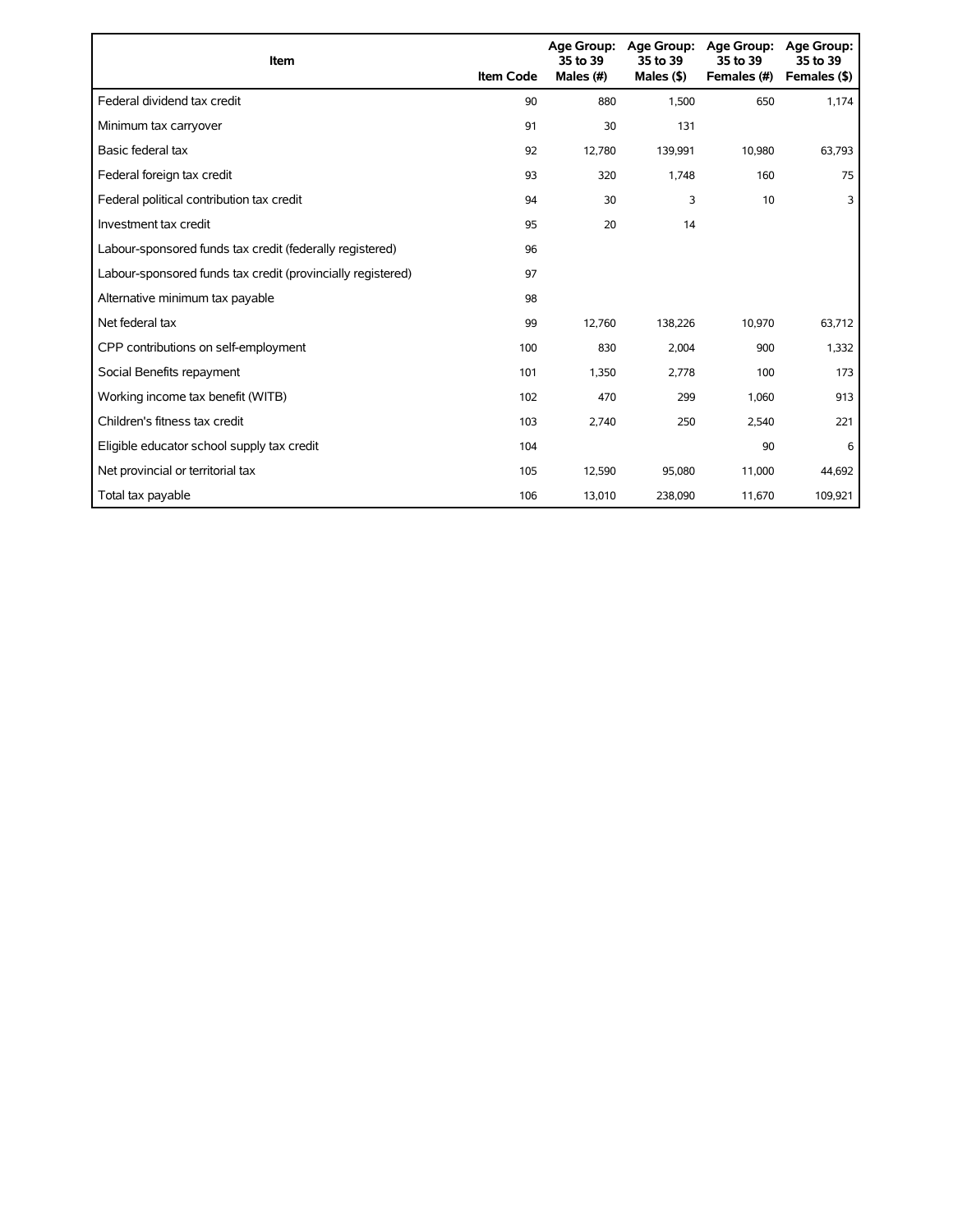| Item                                                                                          | Item<br>Code | Age<br>Group:<br>40 to 44<br>Males (#) | Age<br>Group:<br>40 to 44<br>Males (\$) | Age<br>Group:<br>40 to 44<br>Females (#) | Age<br>Group:<br>40 to 44<br>Females (\$) |
|-----------------------------------------------------------------------------------------------|--------------|----------------------------------------|-----------------------------------------|------------------------------------------|-------------------------------------------|
| Number of taxable returns                                                                     | $\mathbf{1}$ | 14,350                                 |                                         | 13,000                                   |                                           |
| Number of non-taxable returns                                                                 | 2            | 2,010                                  |                                         | 4,070                                    |                                           |
| Total number of returns                                                                       | 3            | 16,360                                 |                                         | 17,070                                   |                                           |
| Employment income                                                                             | 4            | 13,760                                 | 998,316                                 | 13,570                                   | 614,154                                   |
| Commissions (from employment)                                                                 | 5            | 290                                    | 9,922                                   | 240                                      | 4,661                                     |
| Other employment income                                                                       | 6            | 2,160                                  | 16,395                                  | 1,040                                    | 2,970                                     |
| Old age security (OAS) pension                                                                | 7            |                                        |                                         |                                          |                                           |
| CPP or QPP benefits                                                                           | 8            | 290                                    | 2,394                                   | 440                                      | 3,159                                     |
| Other pensions and superannuation                                                             | 9            | 100                                    | 1,975                                   | 60                                       | 686                                       |
| Elected split-pension amount                                                                  | 10           |                                        |                                         | 120                                      | 1,281                                     |
| Universal child care benefit (UCCB)                                                           | 11           | 2,340                                  | 2,054                                   | 9,170                                    | 6,834                                     |
| Employment insurance and other benefits                                                       | 12           | 5,270                                  | 60,892                                  | 4,070                                    | 37,910                                    |
| Taxable amount of dividends from taxable Canadian corporations                                | 13           | 1,160                                  | 15,809                                  | 990                                      | 14,212                                    |
| Interest and other investment income                                                          | 14           | 1,450                                  | 1,086                                   | 1,320                                    | 923                                       |
| Net partnership income (limited or non-active partners only)                                  | 15           |                                        |                                         |                                          |                                           |
| Net rental income                                                                             | 16           | 840                                    | 2,128                                   | 720                                      | 1,721                                     |
| Taxable capital gains                                                                         | 17           | 690                                    | 4,198                                   | 530                                      | 1,750                                     |
| <b>RRSP</b> income                                                                            | 18           | 2,210                                  | 12,118                                  | 1,610                                    | 6,622                                     |
| Other income                                                                                  | 19           | 1,300                                  | 10,720                                  | 1,040                                    | 6,886                                     |
| Net business income                                                                           | 20           | 670                                    | 10,574                                  | 890                                      | 8,924                                     |
| Net professional income                                                                       | 21           | 160                                    | 13,373                                  | 200                                      | 13,863                                    |
| Net commission income                                                                         | 22           | 90                                     | 3,971                                   | 180                                      | 2,020                                     |
| Net farming income                                                                            | 23           | 20                                     | 12                                      |                                          |                                           |
| Net fishing income                                                                            | 24           | 660                                    | 25,110                                  | 260                                      | 4,248                                     |
| Workers' compensation benefits                                                                | 25           | 390                                    | 4,043                                   | 380                                      | 3,354                                     |
| Social assistance payments                                                                    | 26           | 1,030                                  | 9,063                                   | 1,310                                    | 12,826                                    |
| Net federal supplements                                                                       | 27           |                                        |                                         |                                          |                                           |
| Total income assessed                                                                         | 28           | 16,100                                 | 1,204,243                               | 16,800                                   | 750,248                                   |
| Registered pension plan (RPP) deduction                                                       | 29           | 4,480                                  | 23,450                                  | 5,980                                    | 30,142                                    |
| RRSP/PRPP deduction                                                                           | 30           | 5,010                                  | 35,666                                  | 3,620                                    | 16,565                                    |
| Deduction for elected split-pension amount                                                    | 31           | 40                                     | 470                                     | 20                                       | 45                                        |
| Annual union, professional, or like dues                                                      | 32           | 6,300                                  | 7,712                                   | 6,350                                    | 4,742                                     |
| Child care expenses                                                                           | 33           | 1,070                                  | 5,894                                   | 2,140                                    | 9,820                                     |
| Business investment loss                                                                      | 34           |                                        |                                         |                                          |                                           |
| Moving expenses                                                                               | 35           | 60                                     | 556                                     | 60                                       | 297                                       |
| Support payments made                                                                         | 36           | 60                                     | 818                                     |                                          |                                           |
| Carrying charges and interest expenses                                                        | 37           | 340                                    | 897                                     | 240                                      | 638                                       |
| Deduction for CPP/QPP contributions on self-employment and other earnings                     | 38           | 1,030                                  | 1,335                                   | 930                                      | 722                                       |
| Deduction for provincial parental insurance plan (PPIP) premiums on self-employment<br>income | 39           |                                        |                                         |                                          |                                           |
| Exploration and development expenses                                                          | 40           |                                        |                                         |                                          |                                           |
| Other employment expenses                                                                     | 41           | 850                                    | 3,627                                   | 540                                      | 1,614                                     |
| Clergy residence deduction                                                                    | 42           | 50                                     | 599                                     |                                          |                                           |
| Other deductions                                                                              | 43           | 680                                    | 837                                     | 650                                      | 689                                       |
| Total deductions before adjustments                                                           | 44           | 11,330                                 | 82,272                                  | 10,640                                   | 65,566                                    |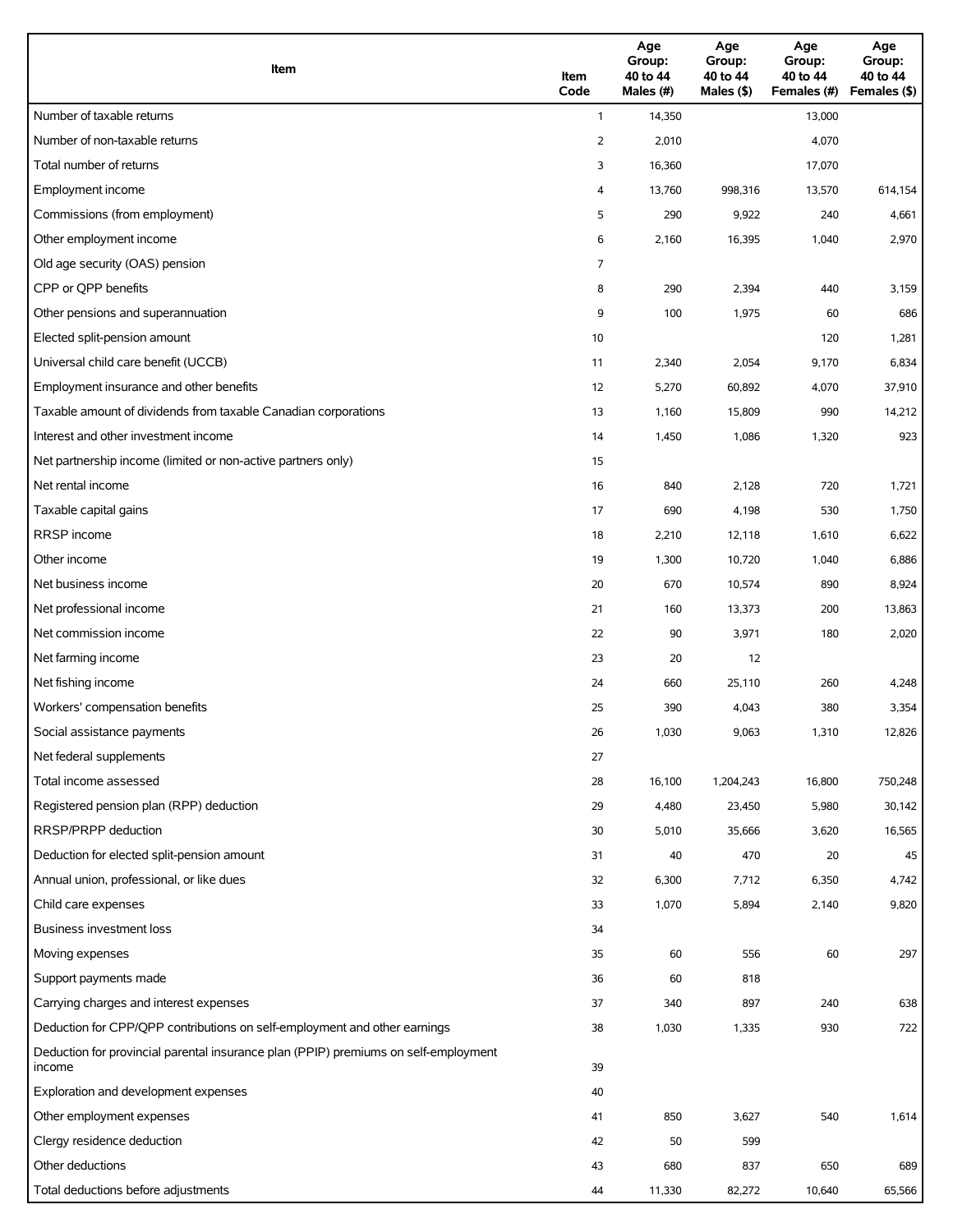| Item                                                                | <b>Item Code</b> | 40 to 44<br>Males (#) | 40 to 44<br>Males (\$) | Age Group: Age Group: Age Group:<br>40 to 44<br>Females (#) | Age Group:<br>40 to 44<br>Females (\$) |
|---------------------------------------------------------------------|------------------|-----------------------|------------------------|-------------------------------------------------------------|----------------------------------------|
| Social benefits repayment                                           | 45               | 1,580                 | 3,439                  | 120                                                         | 203                                    |
| Net income                                                          | 46               | 16,070                | 1,118,962              | 16,740                                                      | 685,059                                |
| Canadian Forces personnel and police deduction                      | 47               |                       |                        |                                                             |                                        |
| Security options deductions                                         | 48               | 10                    | 89                     |                                                             |                                        |
| Other payments deduction                                            | 49               | 1,410                 | 13,110                 | 1,680                                                       | 16,181                                 |
| Non-capital losses of other years                                   | 50               |                       |                        | 20                                                          | 77                                     |
| Net capital losses of other years                                   | 51               | 80                    | 77                     | 60                                                          | 113                                    |
| Capital gains deduction                                             | 52               | 20                    | 2,386                  |                                                             |                                        |
| Northern residents deductions                                       | 53               | 860                   | 7,073                  | 540                                                         | 3,160                                  |
| Additional deductions                                               | 54               | 30                    | 233                    | 50                                                          | 365                                    |
| Farming/fishing losses of prior years                               | 55               |                       |                        |                                                             |                                        |
| Total deductions from net income                                    | 56               | 2,390                 | 23,045                 | 2,330                                                       | 20,271                                 |
| Taxable income assessed                                             | 57               | 15,320                | 1,095,942              | 16,200                                                      | 664,833                                |
| Basic personal amount                                               | 58               | 16,360                | 186,954                | 17,070                                                      | 195,231                                |
| Age amount                                                          | 59               |                       |                        |                                                             |                                        |
| Spouse or common-law partner amount                                 | 60               | 1,990                 | 16,173                 | 440                                                         | 3,370                                  |
| Amount for an eligible dependant                                    | 61               | 570                   | 6,110                  | 2,370                                                       | 25,577                                 |
| Family caregiver amount for children under 18 years of age          | 62               | 400                   | 988                    | 350                                                         | 879                                    |
| Amount for infirm dependants age 18 or older                        | 63               | 20                    | 125                    | 20                                                          | 109                                    |
| CPP or QPP contributions through employment                         | 64               | 13,690                | 29,172                 | 13,470                                                      | 22,034                                 |
| CPP or QPP contributions on self-employment and other earnings      | 65               | 1,030                 | 1,335                  | 930                                                         | 722                                    |
| Employment insurance premiums                                       | 66               | 13,520                | 10,553                 | 13,120                                                      | 8,534                                  |
| PPIP premiums paid                                                  | 67               |                       |                        |                                                             |                                        |
| PPIP premiums payable on employment income                          | 68               |                       |                        |                                                             |                                        |
| PPIP premiums payable on self-employment income                     | 69               |                       |                        |                                                             |                                        |
| Volunteer firefighters' amount/search and rescue volunteers' amount | 70               | 650                   | 1,944                  | 50                                                          | 153                                    |
| Canada employment amount                                            | 71               | 13,910                | 16,028                 | 13,660                                                      | 15,647                                 |
| Public transit amount                                               | 72               | 70                    | 38                     | 60                                                          | 35                                     |
| Children's arts amount                                              | 73               | 1,500                 | 520                    | 1,250                                                       | 432                                    |
| Home accessibility expenses                                         | 74               |                       |                        |                                                             |                                        |
| Home buyers' amount                                                 | 75               | 130                   | 619                    | 60                                                          | 277                                    |
| Pension income amount                                               | 76               | 110                   | 210                    | 180                                                         | 340                                    |
| Caregiver amount                                                    | 77               | 310                   | 1,677                  | 200                                                         | 993                                    |
| Disability amount                                                   | 78               | 480                   | 3,854                  | 480                                                         | 3,813                                  |
| Disability amount transferred from a dependant                      | 79               | 570                   | 6,920                  | 520                                                         | 6,159                                  |
| Interest paid on student loans                                      | 80               | 320                   | 130                    | 470                                                         | 228                                    |
| Tuition, education, and textbook amounts                            | 81               | 680                   | 2,379                  | 910                                                         | 3,769                                  |
| Tuition, education, and textbook amounts transferred from a child   | 82               | 400                   | 1,551                  | 430                                                         | 1,692                                  |
| Amounts transferred from spouse or common-law partner               | 83               | 220                   | 1,156                  | 130                                                         | 793                                    |
| Medical expenses                                                    | 84               | 2,590                 | 5,171                  | 5,170                                                       | 10,913                                 |
| Total tax credits on personal amounts                               | 85               | 16,360                | 44,046                 | 17,070                                                      | 45,262                                 |
| Allowable charitable donations and government gifts                 | 86               | 3,190                 | 2,863                  | 2,700                                                       | 1,557                                  |
| Eligible cultural and ecological gifts                              | 87               |                       |                        |                                                             |                                        |
| Total tax credit on donations and gifts                             | 88               | 3,150                 | 794                    | 2,660                                                       | 407                                    |
| Total federal non-refundable tax credits                            | 89               | 16,360                | 44,839                 | 17,070                                                      | 45,669                                 |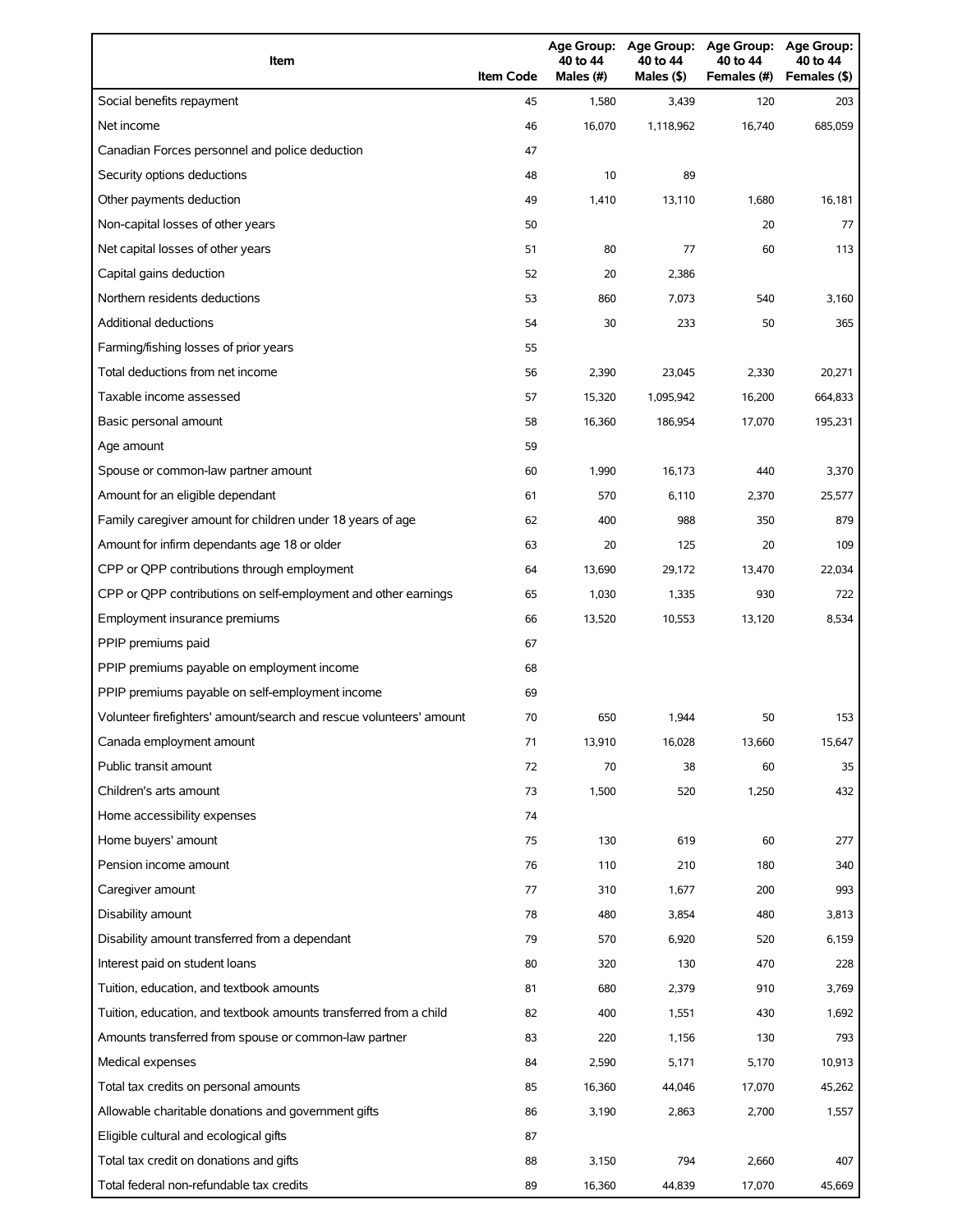| Item                                                        | <b>Item Code</b> | 40 to 44<br>Males (#) | Age Group: Age Group:<br>40 to 44<br>Males $($ \$) | <b>Age Group:</b><br>40 to 44<br>Females (#) | <b>Age Group:</b><br>40 to 44<br>Females (\$) |
|-------------------------------------------------------------|------------------|-----------------------|----------------------------------------------------|----------------------------------------------|-----------------------------------------------|
| Federal dividend tax credit                                 | 90               | 1,150                 | 1.766                                              | 950                                          | 1,570                                         |
| Minimum tax carryover                                       | 91               | 30                    | 109                                                |                                              |                                               |
| Basic federal tax                                           | 92               | 14,110                | 164,258                                            | 12,250                                       | 72,087                                        |
| Federal foreign tax credit                                  | 93               | 380                   | 1,844                                              | 210                                          | 230                                           |
| Federal political contribution tax credit                   | 94               | 30                    | 9                                                  | 20                                           | 5                                             |
| Investment tax credit                                       | 95               | 60                    | 62                                                 |                                              |                                               |
| Labour-sponsored funds tax credit (federally registered)    | 96               |                       |                                                    |                                              |                                               |
| Labour-sponsored funds tax credit (provincially registered) | 97               |                       |                                                    |                                              |                                               |
| Alternative minimum tax payable                             | 98               |                       |                                                    |                                              |                                               |
| Net federal tax                                             | 99               | 14,100                | 162,344                                            | 12,240                                       | 71,850                                        |
| CPP contributions on self-employment                        | 100              | 1,030                 | 2,671                                              | 930                                          | 1,445                                         |
| Social Benefits repayment                                   | 101              | 1,580                 | 3,439                                              | 120                                          | 203                                           |
| Working income tax benefit (WITB)                           | 102              | 390                   | 260                                                | 920                                          | 751                                           |
| Children's fitness tax credit                               | 103              | 3,260                 | 326                                                | 2,620                                        | 249                                           |
| Eligible educator school supply tax credit                  | 104              | 20                    | 1                                                  | 80                                           | 6                                             |
| Net provincial or territorial tax                           | 105              | 13,960                | 111,170                                            | 12,370                                       | 51,288                                        |
| Total tax payable                                           | 106              | 14,350                | 279,624                                            | 13,000                                       | 124,790                                       |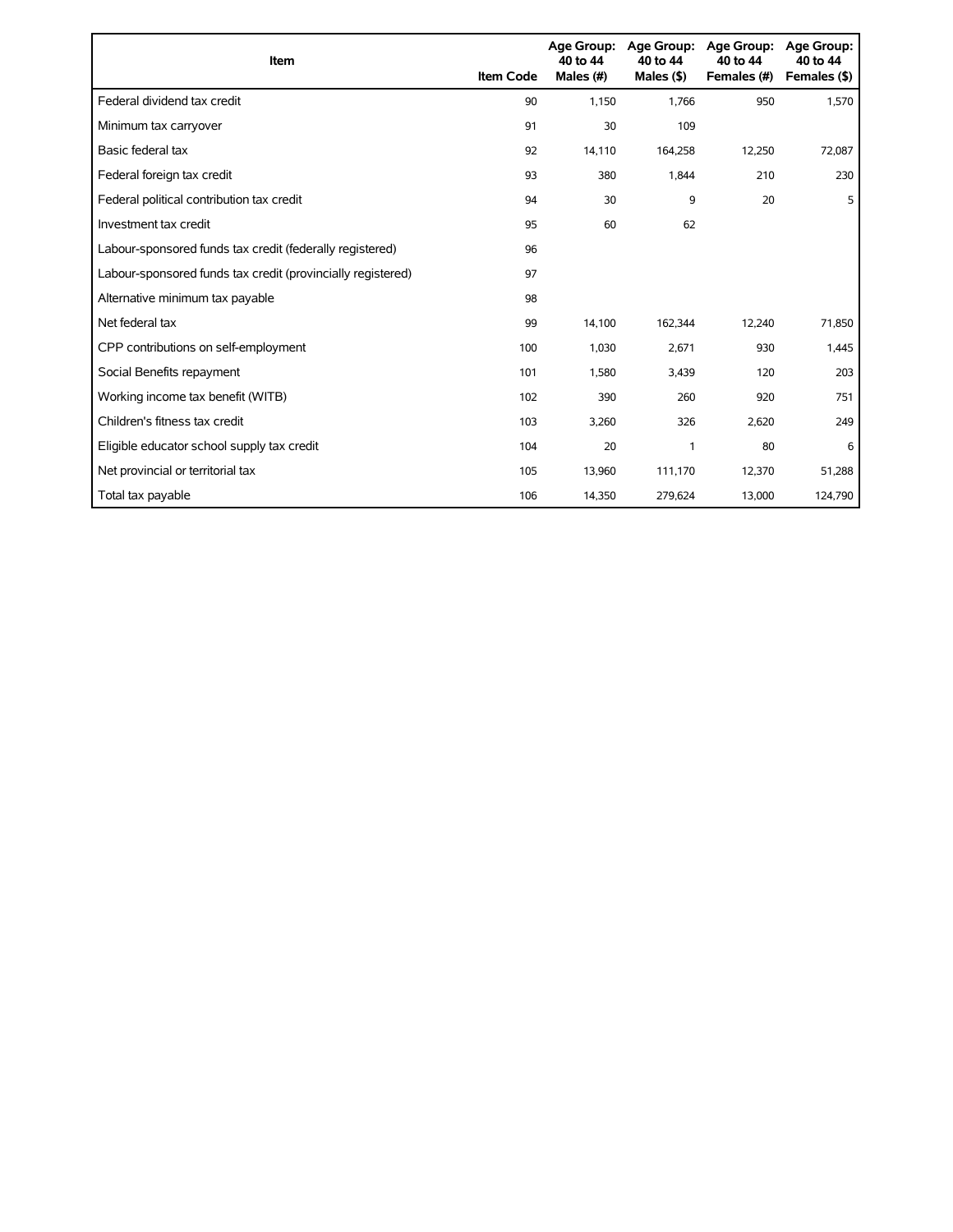| Item                                                                                          | Item<br>Code   | Age<br>Group:<br>45 to 49<br>Males (#) | Age<br>Group:<br>45 to 49<br>Males (\$) | Age<br>Group:<br>45 to 49<br>Females (#) | Age<br>Group:<br>45 to 49<br>Females (\$) |
|-----------------------------------------------------------------------------------------------|----------------|----------------------------------------|-----------------------------------------|------------------------------------------|-------------------------------------------|
| Number of taxable returns                                                                     | $\mathbf{1}$   | 15,920                                 |                                         | 15,010                                   |                                           |
| Number of non-taxable returns                                                                 | 2              | 2,430                                  |                                         | 4,020                                    |                                           |
| Total number of returns                                                                       | 3              | 18,340                                 |                                         | 19,030                                   |                                           |
| Employment income                                                                             | 4              | 15,080                                 | 1,108,319                               | 15,100                                   | 706,167                                   |
| Commissions (from employment)                                                                 | 5              | 300                                    | 13,560                                  | 220                                      | 4,019                                     |
| Other employment income                                                                       | 6              | 2,570                                  | 16,179                                  | 1,300                                    | 4,130                                     |
| Old age security (OAS) pension                                                                | $\overline{7}$ |                                        |                                         |                                          |                                           |
| CPP or QPP benefits                                                                           | 8              | 540                                    | 4,602                                   | 910                                      | 6,619                                     |
| Other pensions and superannuation                                                             | 9              | 250                                    | 5,623                                   | 160                                      | 2,295                                     |
| Elected split-pension amount                                                                  | 10             | 50                                     | 226                                     | 350                                      | 3,607                                     |
| Universal child care benefit (UCCB)                                                           | 11             | 2,200                                  | 1,504                                   | 6,610                                    | 3,672                                     |
| Employment insurance and other benefits                                                       | 12             | 5,980                                  | 70,378                                  | 4,310                                    | 39,259                                    |
| Taxable amount of dividends from taxable Canadian corporations                                | 13             | 1,600                                  | 19,760                                  | 1,350                                    | 16,309                                    |
| Interest and other investment income                                                          | 14             | 1,810                                  | 2,450                                   | 1,850                                    | 1,424                                     |
| Net partnership income (limited or non-active partners only)                                  | 15             |                                        |                                         |                                          |                                           |
| Net rental income                                                                             | 16             | 880                                    | 1,996                                   | 790                                      | 1,624                                     |
| Taxable capital gains                                                                         | 17             | 870                                    | 6,960                                   | 730                                      | 3,180                                     |
| <b>RRSP</b> income                                                                            | 18             | 2,030                                  | 14,740                                  | 1,500                                    | 8,211                                     |
| Other income                                                                                  | 19             | 1,420                                  | 8,892                                   | 1,170                                    | 8,848                                     |
| Net business income                                                                           | 20             | 740                                    | 13,145                                  | 920                                      | 9,836                                     |
| Net professional income                                                                       | 21             | 170                                    | 12,430                                  | 170                                      | 9,234                                     |
| Net commission income                                                                         | 22             | 90                                     | 4,205                                   | 150                                      | 1,646                                     |
| Net farming income                                                                            | 23             |                                        |                                         |                                          |                                           |
| Net fishing income                                                                            | 24             | 810                                    | 28,890                                  | 350                                      | 5,478                                     |
| Workers' compensation benefits                                                                | 25             | 620                                    | 8,831                                   | 570                                      | 5,727                                     |
| Social assistance payments                                                                    | 26             | 1,180                                  | 10,545                                  | 1,320                                    | 12,976                                    |
| Net federal supplements                                                                       | 27             |                                        |                                         |                                          |                                           |
| Total income assessed                                                                         | 28             | 18,030                                 | 1,353,906                               | 18,550                                   | 856,204                                   |
| Registered pension plan (RPP) deduction                                                       | 29             | 5,200                                  | 28,281                                  | 7,010                                    | 36,860                                    |
| RRSP/PRPP deduction                                                                           | 30             | 5,430                                  | 41,890                                  | 4,010                                    | 20,072                                    |
| Deduction for elected split-pension amount                                                    | 31             | 150                                    | 1,402                                   | 30                                       | 101                                       |
| Annual union, professional, or like dues                                                      | 32             | 7,340                                  | 9,334                                   | 7,420                                    | 5,685                                     |
| Child care expenses                                                                           | 33             | 620                                    | 2,535                                   | 910                                      | 2,976                                     |
| Business investment loss                                                                      | 34             |                                        |                                         |                                          |                                           |
| Moving expenses                                                                               | 35             | 50                                     | 342                                     | 40                                       | 350                                       |
| Support payments made                                                                         | 36             | 80                                     | 1,312                                   |                                          |                                           |
| Carrying charges and interest expenses                                                        | 37             | 500                                    | 1,278                                   | 340                                      | 607                                       |
| Deduction for CPP/QPP contributions on self-employment and other earnings                     | 38             | 1,190                                  | 1,525                                   | 970                                      | 730                                       |
| Deduction for provincial parental insurance plan (PPIP) premiums on self-employment<br>income | 39             |                                        |                                         |                                          |                                           |
| Exploration and development expenses                                                          | 40             |                                        |                                         |                                          |                                           |
| Other employment expenses                                                                     | 41             | 970                                    | 4,363                                   | 600                                      | 1,604                                     |
| Clergy residence deduction                                                                    | 42             | 50                                     | 512                                     | 20                                       | 229                                       |
| Other deductions                                                                              | 43             | 710                                    | 866                                     | 650                                      | 518                                       |
| Total deductions before adjustments                                                           | 44             | 12,610                                 | 94,080                                  | 11,650                                   | 69,815                                    |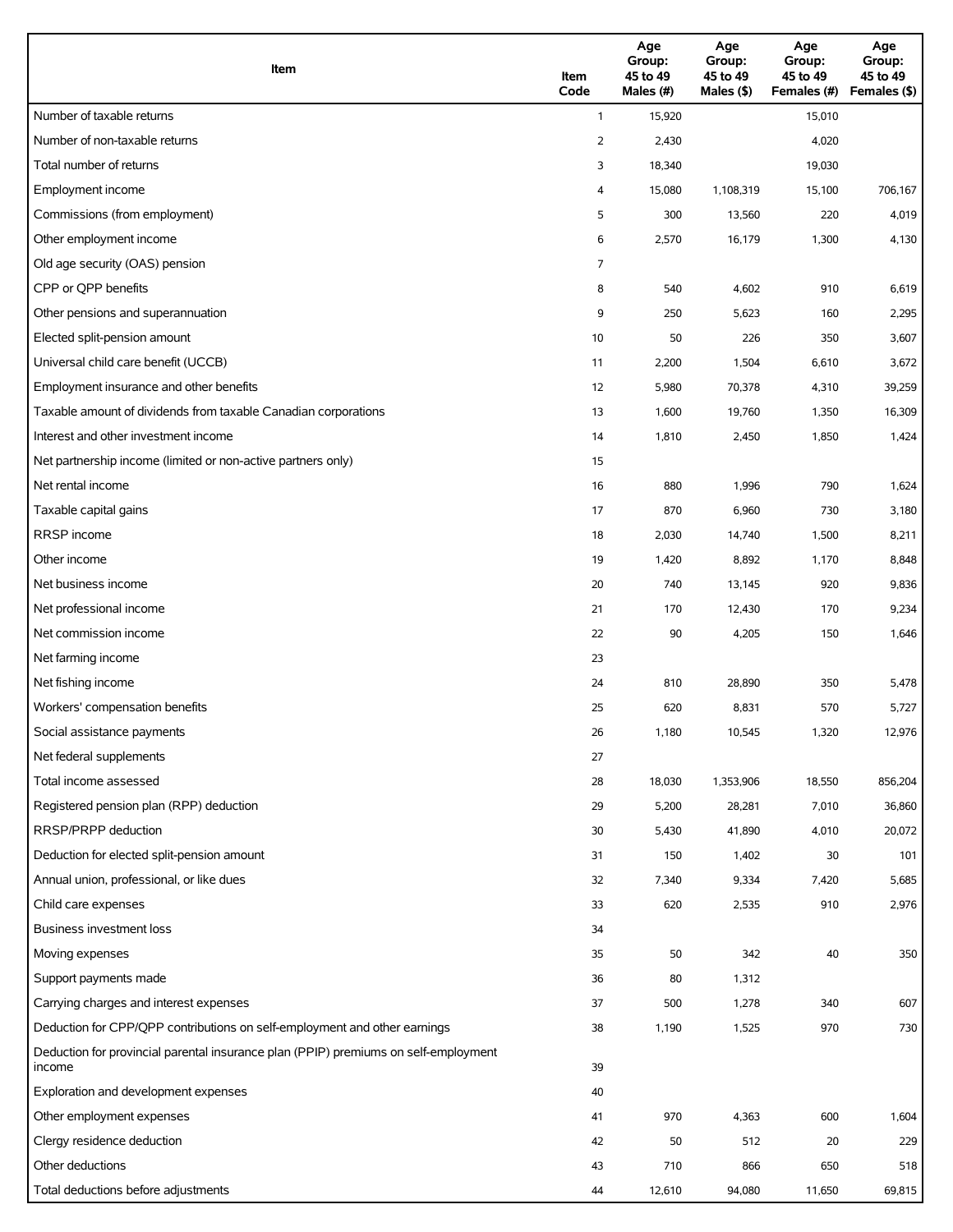| Item                                                                | <b>Item Code</b> | 45 to 49<br>Males (#) | 45 to 49<br>Males (\$) | Age Group: Age Group: Age Group:<br>45 to 49<br>Females (#) | <b>Age Group:</b><br>45 to 49<br>Females (\$) |
|---------------------------------------------------------------------|------------------|-----------------------|------------------------|-------------------------------------------------------------|-----------------------------------------------|
| Social benefits repayment                                           | 45               | 1,710                 | 3,739                  | 150                                                         | 272                                           |
| Net income                                                          | 46               | 18,000                | 1,256,262              | 18,490                                                      | 786,342                                       |
| Canadian Forces personnel and police deduction                      | 47               |                       |                        |                                                             |                                               |
| Security options deductions                                         | 48               |                       |                        |                                                             |                                               |
| Other payments deduction                                            | 49               | 1,790                 | 19,381                 | 1,880                                                       | 18,703                                        |
| Non-capital losses of other years                                   | 50               | 20                    | 138                    | 20                                                          | 71                                            |
| Net capital losses of other years                                   | 51               | 130                   | 260                    | 70                                                          | 200                                           |
| Capital gains deduction                                             | 52               |                       |                        | 20                                                          | 988                                           |
| Northern residents deductions                                       | 53               | 1,000                 | 8,174                  | 620                                                         | 3,472                                         |
| Additional deductions                                               | 54               | 30                    | 172                    | 40                                                          | 225                                           |
| Farming/fishing losses of prior years                               | 55               |                       |                        |                                                             |                                               |
| Total deductions from net income                                    | 56               | 2,970                 | 31,635                 | 2,610                                                       | 23,881                                        |
| Taxable income assessed                                             | 57               | 17,090                | 1,224,650              | 17,670                                                      | 762,525                                       |
| Basic personal amount                                               | 58               | 18,340                | 209,839                | 19,030                                                      | 217,696                                       |
| Age amount                                                          | 59               |                       |                        |                                                             |                                               |
| Spouse or common-law partner amount                                 | 60               | 2,040                 | 16,912                 | 580                                                         | 4,440                                         |
| Amount for an eligible dependant                                    | 61               | 430                   | 4,531                  | 1,670                                                       | 17,387                                        |
| Family caregiver amount for children under 18 years of age          | 62               | 370                   | 900                    | 260                                                         | 647                                           |
| Amount for infirm dependants age 18 or older                        | 63               | 50                    | 250                    | 50                                                          | 285                                           |
| CPP or QPP contributions through employment                         | 64               | 15,020                | 31,762                 | 15,040                                                      | 25,150                                        |
| CPP or QPP contributions on self-employment and other earnings      | 65               | 1,190                 | 1,525                  | 970                                                         | 730                                           |
| Employment insurance premiums                                       | 66               | 14,720                | 11,447                 | 14,650                                                      | 9,724                                         |
| PPIP premiums paid                                                  | 67               |                       |                        |                                                             |                                               |
| PPIP premiums payable on employment income                          | 68               |                       |                        |                                                             |                                               |
| PPIP premiums payable on self-employment income                     | 69               |                       |                        |                                                             |                                               |
| Volunteer firefighters' amount/search and rescue volunteers' amount | 70               | 810                   | 2,418                  | 50                                                          | 153                                           |
| Canada employment amount                                            | 71               | 15,280                | 17,573                 | 15,230                                                      | 17,448                                        |
| Public transit amount                                               | 72               | 70                    | 29                     | 70                                                          | 35                                            |
| Children's arts amount                                              | 73               | 1,130                 | 397                    | 850                                                         | 284                                           |
| Home accessibility expenses                                         | 74               |                       |                        |                                                             |                                               |
| Home buyers' amount                                                 | 75               | 70                    | 339                    | 40                                                          | 178                                           |
| Pension income amount                                               | 76               | 300                   | 578                    | 500                                                         | 957                                           |
| Caregiver amount                                                    | 77               | 490                   | 2,564                  | 290                                                         | 1,391                                         |
| Disability amount                                                   | 78               | 610                   | 4,821                  | 660                                                         | 5,277                                         |
| Disability amount transferred from a dependant                      | 79               | 600                   | 6,816                  | 490                                                         | 5,216                                         |
| Interest paid on student loans                                      | 80               | 90                    | 44                     | 190                                                         | 158                                           |
| Tuition, education, and textbook amounts                            | 81               | 610                   | 1,813                  | 720                                                         | 2,690                                         |
| Tuition, education, and textbook amounts transferred from a child   | 82               | 1,420                 | 6,351                  | 1,180                                                       | 5,228                                         |
| Amounts transferred from spouse or common-law partner               | 83               | 310                   | 1,758                  | 220                                                         | 1,369                                         |
| Medical expenses                                                    | 84               | 3,300                 | 7,662                  | 6,000                                                       | 12,380                                        |
| Total tax credits on personal amounts                               | 85               | 18,340                | 49,553                 | 19,030                                                      | 49,328                                        |
| Allowable charitable donations and government gifts                 | 86               | 3,970                 | 4,654                  | 3,290                                                       | 2,299                                         |
| Eligible cultural and ecological gifts                              | 87               |                       |                        |                                                             |                                               |
| Total tax credit on donations and gifts                             | 88               | 3,910                 | 1,316                  | 3,250                                                       | 606                                           |
| Total federal non-refundable tax credits                            | 89               | 18,340                | 50,869                 | 19,030                                                      | 49,934                                        |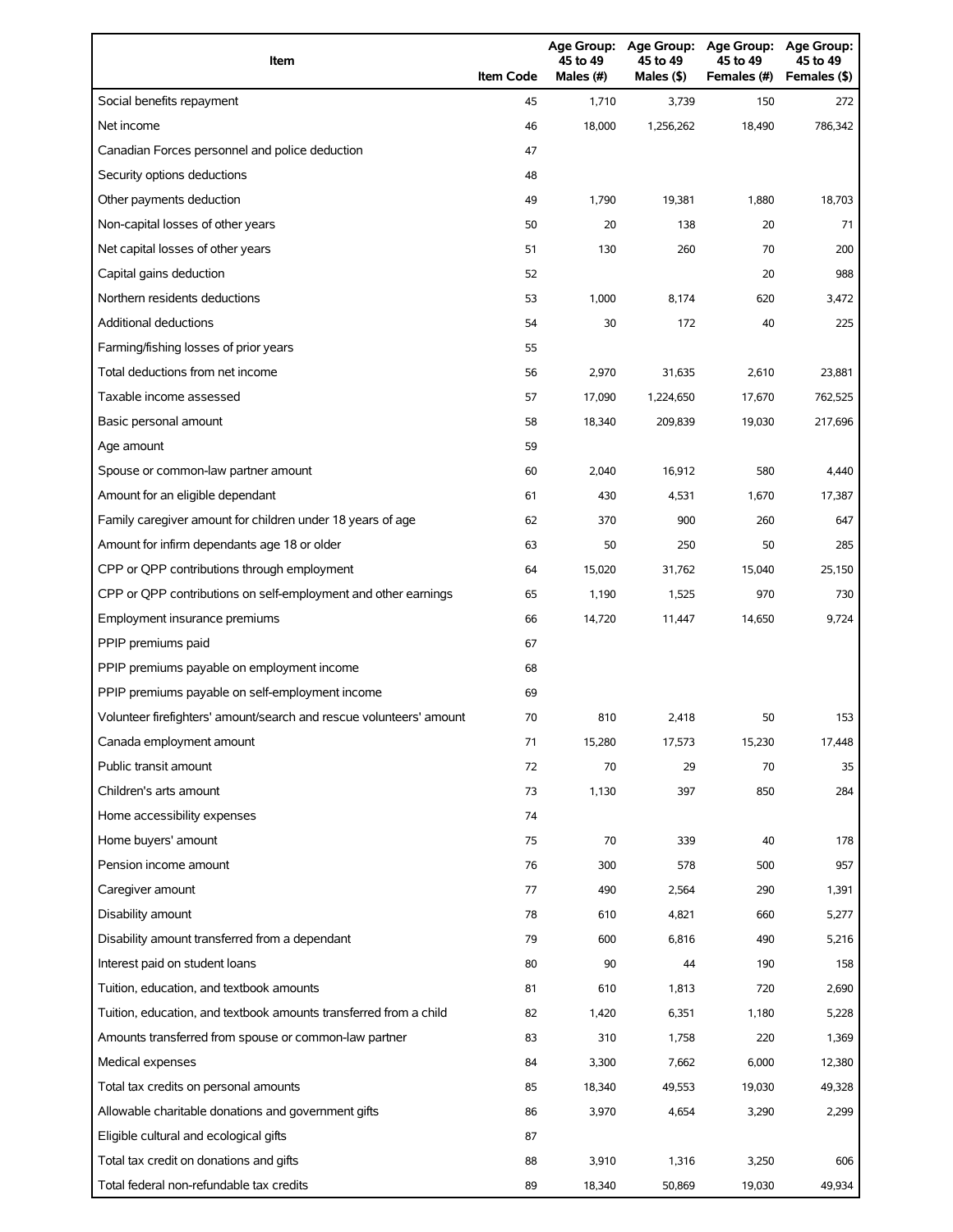| Item                                                        | <b>Item Code</b> | 45 to 49<br>Males (#) | Age Group: Age Group:<br>45 to 49<br>Males $($ \$) | <b>Age Group:</b><br>45 to 49<br>Females (#) | <b>Age Group:</b><br>45 to 49<br>Females (\$) |
|-------------------------------------------------------------|------------------|-----------------------|----------------------------------------------------|----------------------------------------------|-----------------------------------------------|
| Federal dividend tax credit                                 | 90               | 1,580                 | 2,255                                              | 1,280                                        | 1,807                                         |
| Minimum tax carryover                                       | 91               |                       |                                                    | 10                                           | 50                                            |
| Basic federal tax                                           | 92               | 15,630                | 184,560                                            | 14,240                                       | 83,994                                        |
| Federal foreign tax credit                                  | 93               | 470                   | 1,483                                              | 280                                          | 75                                            |
| Federal political contribution tax credit                   | 94               | 40                    | 7                                                  | 20                                           |                                               |
| Investment tax credit                                       | 95               | 80                    | 119                                                | 10                                           | 4                                             |
| Labour-sponsored funds tax credit (federally registered)    | 96               |                       |                                                    |                                              |                                               |
| Labour-sponsored funds tax credit (provincially registered) | 97               |                       |                                                    |                                              |                                               |
| Alternative minimum tax payable                             | 98               |                       |                                                    |                                              |                                               |
| Net federal tax                                             | 99               | 15,610                | 182,954                                            | 14,230                                       | 83,913                                        |
| CPP contributions on self-employment                        | 100              | 1,190                 | 3,049                                              | 970                                          | 1,460                                         |
| Social Benefits repayment                                   | 101              | 1,710                 | 3,739                                              | 150                                          | 272                                           |
| Working income tax benefit (WITB)                           | 102              | 360                   | 226                                                | 730                                          | 558                                           |
| Children's fitness tax credit                               | 103              | 2,430                 | 233                                                | 1,690                                        | 152                                           |
| Eligible educator school supply tax credit                  | 104              | 40                    | 2                                                  | 100                                          |                                               |
| Net provincial or territorial tax                           | 105              | 15,560                | 124,702                                            | 14,440                                       | 60,528                                        |
| Total tax payable                                           | 106              | 15,920                | 314,445                                            | 15,010                                       | 146,173                                       |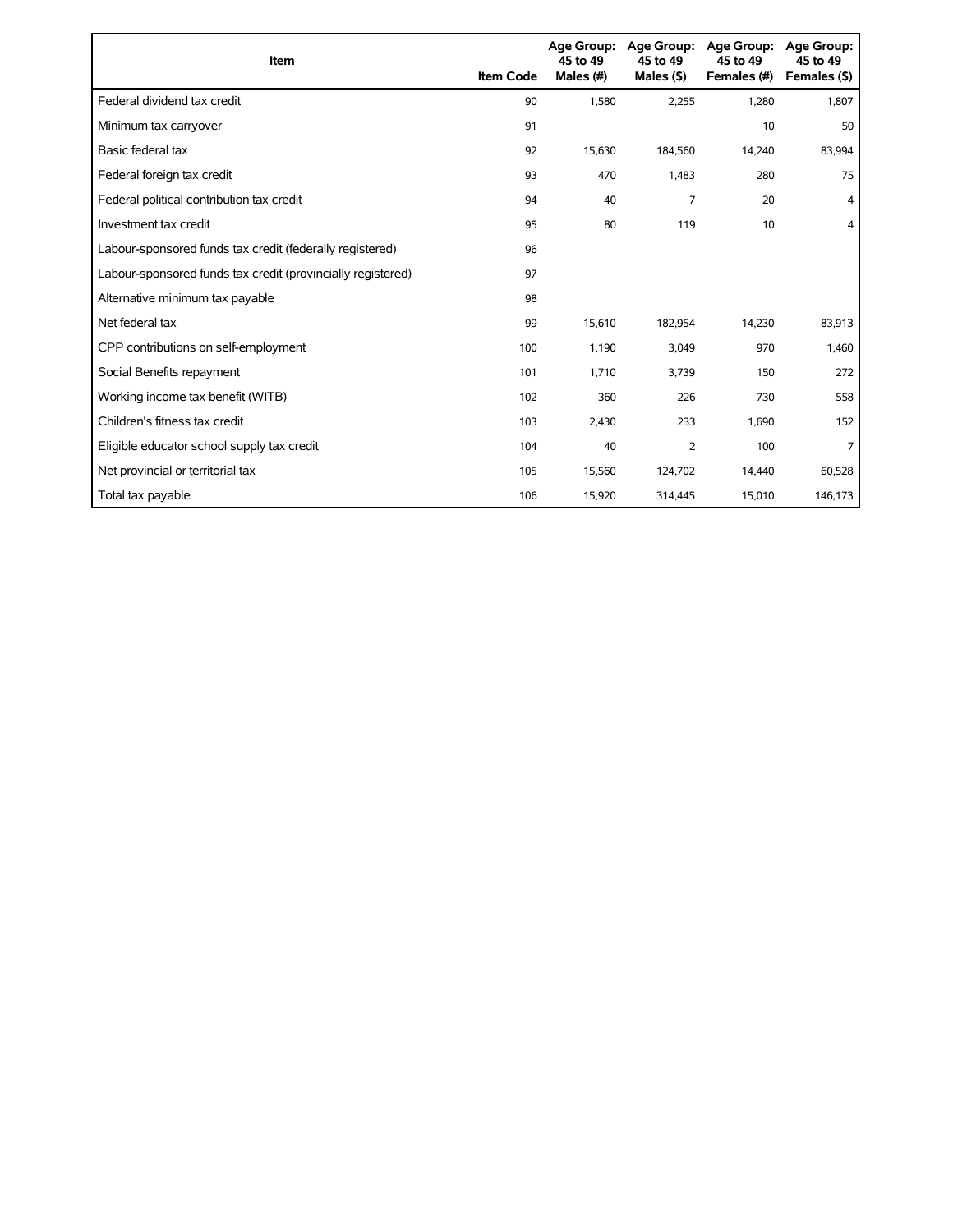| Item                                                                                          | Item<br>Code | Age<br>Group:<br>50 to 54<br>Males (#) | Age<br>Group:<br>50 to 54<br>Males (\$) | Age<br>Group:<br>50 to 54<br>Females (#) | Age<br>Group:<br>50 to 54<br>Females (\$) |
|-----------------------------------------------------------------------------------------------|--------------|----------------------------------------|-----------------------------------------|------------------------------------------|-------------------------------------------|
| Number of taxable returns                                                                     | $\mathbf{1}$ | 17,260                                 |                                         | 16,430                                   |                                           |
| Number of non-taxable returns                                                                 | 2            | 3,040                                  |                                         | 4,310                                    |                                           |
| Total number of returns                                                                       | 3            | 20,300                                 |                                         | 20,740                                   |                                           |
| Employment income                                                                             | 4            | 15,930                                 | 1,115,576                               | 15,960                                   | 716,991                                   |
| Commissions (from employment)                                                                 | 5            | 310                                    | 14,365                                  | 220                                      | 3,919                                     |
| Other employment income                                                                       | 6            | 2,920                                  | 17,465                                  | 1,650                                    | 4,559                                     |
| Old age security (OAS) pension                                                                | 7            |                                        |                                         |                                          |                                           |
| CPP or OPP benefits                                                                           | 8            | 1,060                                  | 9,673                                   | 1,610                                    | 12,193                                    |
| Other pensions and superannuation                                                             | 9            | 610                                    | 17,256                                  | 520                                      | 11,641                                    |
| Elected split-pension amount                                                                  | 10           | 180                                    | 1,045                                   | 920                                      | 10,392                                    |
| Universal child care benefit (UCCB)                                                           | 11           | 1,360                                  | 731                                     | 2,700                                    | 1,245                                     |
| Employment insurance and other benefits                                                       | 12           | 6,730                                  | 80,048                                  | 5,110                                    | 46,612                                    |
| Taxable amount of dividends from taxable Canadian corporations                                | 13           | 2,070                                  | 29,317                                  | 1,810                                    | 16,131                                    |
| Interest and other investment income                                                          | 14           | 2,580                                  | 2,989                                   | 2,820                                    | 2,582                                     |
| Net partnership income (limited or non-active partners only)                                  | 15           |                                        |                                         |                                          |                                           |
| Net rental income                                                                             | 16           | 1,050                                  | 2,903                                   | 910                                      | 2,279                                     |
| Taxable capital gains                                                                         | 17           | 1,160                                  | 11,863                                  | 1,070                                    | 4,790                                     |
| <b>RRSP</b> income                                                                            | 18           | 1,670                                  | 14,824                                  | 1,360                                    | 11,538                                    |
| Other income                                                                                  | 19           | 1,780                                  | 25,339                                  | 1,520                                    | 18,441                                    |
| Net business income                                                                           | 20           | 870                                    | 16,811                                  | 860                                      | 8,807                                     |
| Net professional income                                                                       | 21           | 150                                    | 10,092                                  | 140                                      | 8,219                                     |
| Net commission income                                                                         | 22           | 100                                    | 6,096                                   | 120                                      | 2,150                                     |
| Net farming income                                                                            | 23           | 20                                     | 267                                     |                                          |                                           |
| Net fishing income                                                                            | 24           | 1,000                                  | 32,828                                  | 400                                      | 6,078                                     |
| Workers' compensation benefits                                                                | 25           | 850                                    | 12,540                                  | 720                                      | 7,170                                     |
| Social assistance payments                                                                    | 26           | 1,430                                  | 12,840                                  | 1,410                                    | 13,832                                    |
| Net federal supplements                                                                       | 27           |                                        |                                         |                                          |                                           |
| Total income assessed                                                                         | 28           | 19,910                                 | 1,435,442                               | 19,890                                   | 911,885                                   |
| Registered pension plan (RPP) deduction                                                       | 29           | 5,730                                  | 31,417                                  | 7,190                                    | 38,315                                    |
| RRSP/PRPP deduction                                                                           | 30           | 5,820                                  | 49,250                                  | 4,230                                    | 27,754                                    |
| Deduction for elected split-pension amount                                                    | 31           | 370                                    | 4,185                                   | 150                                      | 891                                       |
| Annual union, professional, or like dues                                                      | 32           | 8,140                                  | 9,741                                   | 7,850                                    | 5,821                                     |
| Child care expenses                                                                           | 33           | 180                                    | 687                                     | 200                                      | 541                                       |
| Business investment loss                                                                      | 34           |                                        |                                         |                                          |                                           |
| Moving expenses                                                                               | 35           | 50                                     | 351                                     | 40                                       | 183                                       |
| Support payments made                                                                         | 36           | 120                                    | 2,004                                   |                                          |                                           |
| Carrying charges and interest expenses                                                        | 37           | 650                                    | 2,013                                   | 510                                      | 1,279                                     |
| Deduction for CPP/QPP contributions on self-employment and other earnings                     | 38           | 1,400                                  | 1,765                                   | 1,000                                    | 745                                       |
| Deduction for provincial parental insurance plan (PPIP) premiums on self-employment<br>income | 39           |                                        |                                         |                                          |                                           |
| Exploration and development expenses                                                          | 40           |                                        |                                         |                                          |                                           |
| Other employment expenses                                                                     | 41           | 970                                    | 4,653                                   | 580                                      | 1,861                                     |
| Clergy residence deduction                                                                    | 42           | 70                                     | 788                                     | 30                                       | 284                                       |
| Other deductions                                                                              | 43           | 790                                    | 1,128                                   | 760                                      | 723                                       |
| Total deductions before adjustments                                                           | 44           | 13,620                                 | 108,104                                 | 12,250                                   | 78,426                                    |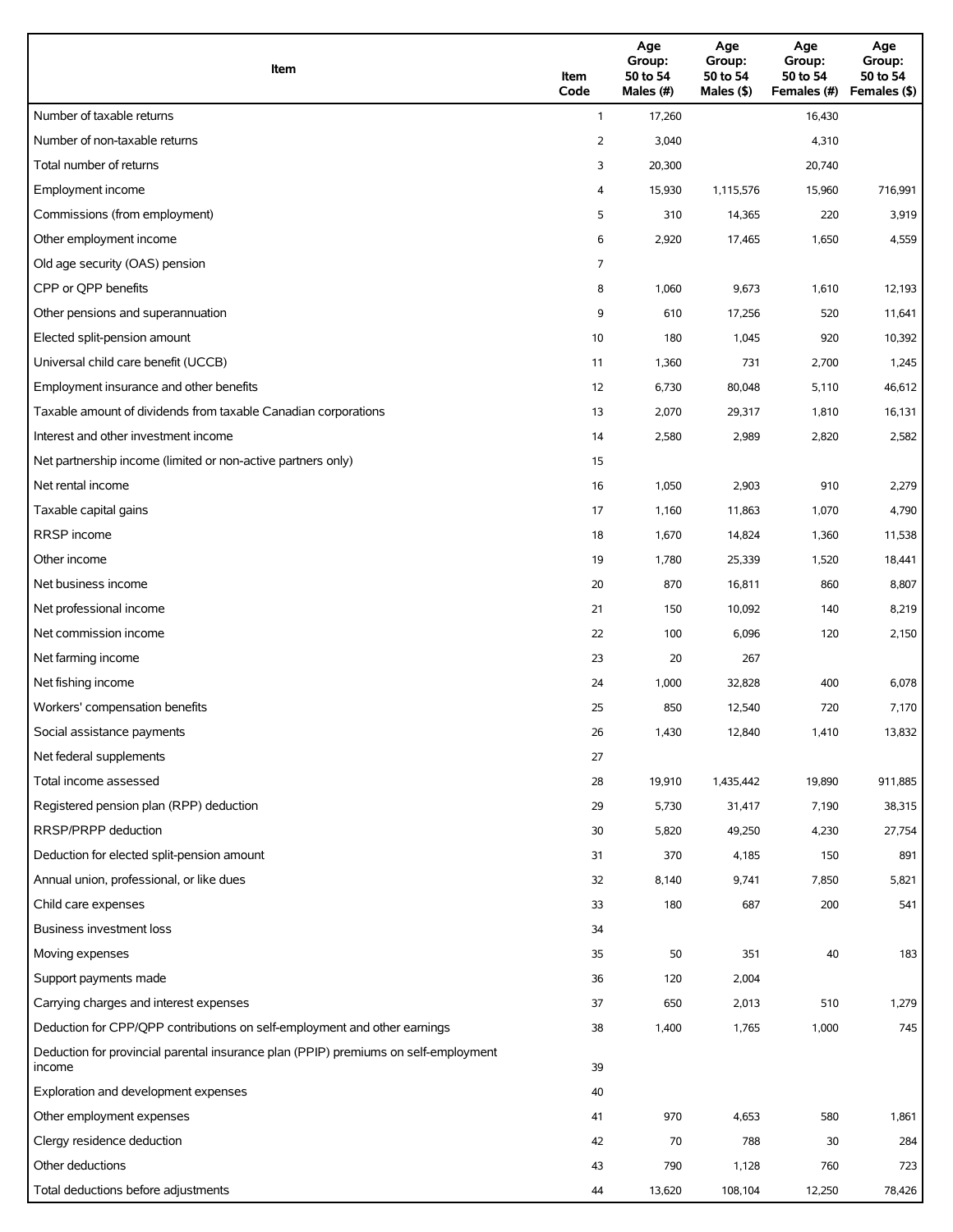| Item                                                                | <b>Item Code</b> | 50 to 54<br>Males (#) | 50 to 54<br>Males (\$) | Age Group: Age Group: Age Group:<br>50 to 54<br>Females (#) | <b>Age Group:</b><br>50 to 54<br>Females (\$) |
|---------------------------------------------------------------------|------------------|-----------------------|------------------------|-------------------------------------------------------------|-----------------------------------------------|
| Social benefits repayment                                           | 45               | 1,860                 | 4,089                  | 150                                                         | 281                                           |
| Net income                                                          | 46               | 19,860                | 1,323,690              | 19,850                                                      | 833,301                                       |
| Canadian Forces personnel and police deduction                      | 47               |                       |                        |                                                             |                                               |
| Security options deductions                                         | 48               |                       |                        |                                                             |                                               |
| Other payments deduction                                            | 49               | 2,270                 | 25,380                 | 2,120                                                       | 21,007                                        |
| Non-capital losses of other years                                   | 50               | 20                    | 149                    | 20                                                          | 81                                            |
| Net capital losses of other years                                   | 51               | 150                   | 194                    | 130                                                         | 137                                           |
| Capital gains deduction                                             | 52               |                       |                        | 20                                                          | 2,118                                         |
| Northern residents deductions                                       | 53               | 920                   | 7,267                  | 560                                                         | 2,966                                         |
| Additional deductions                                               | 54               | 30                    | 205                    | 40                                                          | 334                                           |
| Farming/fishing losses of prior years                               | 55               |                       |                        |                                                             |                                               |
| Total deductions from net income                                    | 56               | 3,390                 | 37,849                 | 2,870                                                       | 26,727                                        |
| Taxable income assessed                                             | 57               | 18,640                | 1,285,961              | 18,780                                                      | 806,637                                       |
| Basic personal amount                                               | 58               | 20,300                | 232,431                | 20,740                                                      | 237,502                                       |
| Age amount                                                          | 59               |                       |                        |                                                             |                                               |
| Spouse or common-law partner amount                                 | 60               | 2,120                 | 17,588                 | 680                                                         | 4,919                                         |
| Amount for an eligible dependant                                    | 61               | 290                   | 2,864                  | 710                                                         | 7,007                                         |
| Family caregiver amount for children under 18 years of age          | 62               | 180                   | 416                    | 100                                                         | 240                                           |
| Amount for infirm dependants age 18 or older                        | 63               | 60                    | 351                    | 50                                                          | 286                                           |
| CPP or QPP contributions through employment                         | 64               | 15,780                | 32,796                 | 15,830                                                      | 25,728                                        |
| CPP or QPP contributions on self-employment and other earnings      | 65               | 1,400                 | 1,765                  | 1,000                                                       | 745                                           |
| Employment insurance premiums                                       | 66               | 15,570                | 11,963                 | 15,460                                                      | 9,933                                         |
| PPIP premiums paid                                                  | 67               |                       |                        |                                                             |                                               |
| PPIP premiums payable on employment income                          | 68               |                       |                        |                                                             |                                               |
| PPIP premiums payable on self-employment income                     | 69               |                       |                        |                                                             |                                               |
| Volunteer firefighters' amount/search and rescue volunteers' amount | 70               | 750                   | 2,250                  | 60                                                          | 168                                           |
| Canada employment amount                                            | 71               | 16,240                | 18,648                 | 16,200                                                      | 18,462                                        |
| Public transit amount                                               | 72               | 60                    | 32                     | 60                                                          | 33                                            |
| Children's arts amount                                              | 73               | 490                   | 156                    | 240                                                         | 75                                            |
| Home accessibility expenses                                         | 74               |                       |                        |                                                             |                                               |
| Home buyers' amount                                                 | 75               | 50                    | 254                    | 30                                                          | 143                                           |
| Pension income amount                                               | 76               | 790                   | 1,529                  | 1,380                                                       | 2,707                                         |
| Caregiver amount                                                    | 77               | 580                   | 2,992                  | 360                                                         | 1,826                                         |
| Disability amount                                                   | 78               | 920                   | 7,356                  | 900                                                         | 7,167                                         |
| Disability amount transferred from a dependant                      | 79               | 520                   | 4,941                  | 380                                                         | 3,580                                         |
| Interest paid on student loans                                      | 80               | 40                    | 22                     | 90                                                          | 46                                            |
| Tuition, education, and textbook amounts                            | 81               | 510                   | 1,282                  | 450                                                         | 1,590                                         |
| Tuition, education, and textbook amounts transferred from a child   | 82               | 1,960                 | 9,544                  | 1,250                                                       | 5,972                                         |
| Amounts transferred from spouse or common-law partner               | 83               | 410                   | 2,608                  | 400                                                         | 2,696                                         |
| Medical expenses                                                    | 84               | 3,610                 | 8,013                  | 6,690                                                       | 13,606                                        |
| Total tax credits on personal amounts                               | 85               | 20,300                | 53,977                 | 20,740                                                      | 51,666                                        |
| Allowable charitable donations and government gifts                 | 86               | 4,740                 | 5,169                  | 3,850                                                       | 2,991                                         |
| Eligible cultural and ecological gifts                              | 87               |                       |                        |                                                             |                                               |
| Total tax credit on donations and gifts                             | 88               | 4,680                 | 1,426                  | 3,820                                                       | 794                                           |
| Total federal non-refundable tax credits                            | 89               | 20,300                | 55,404                 | 20,740                                                      | 52,460                                        |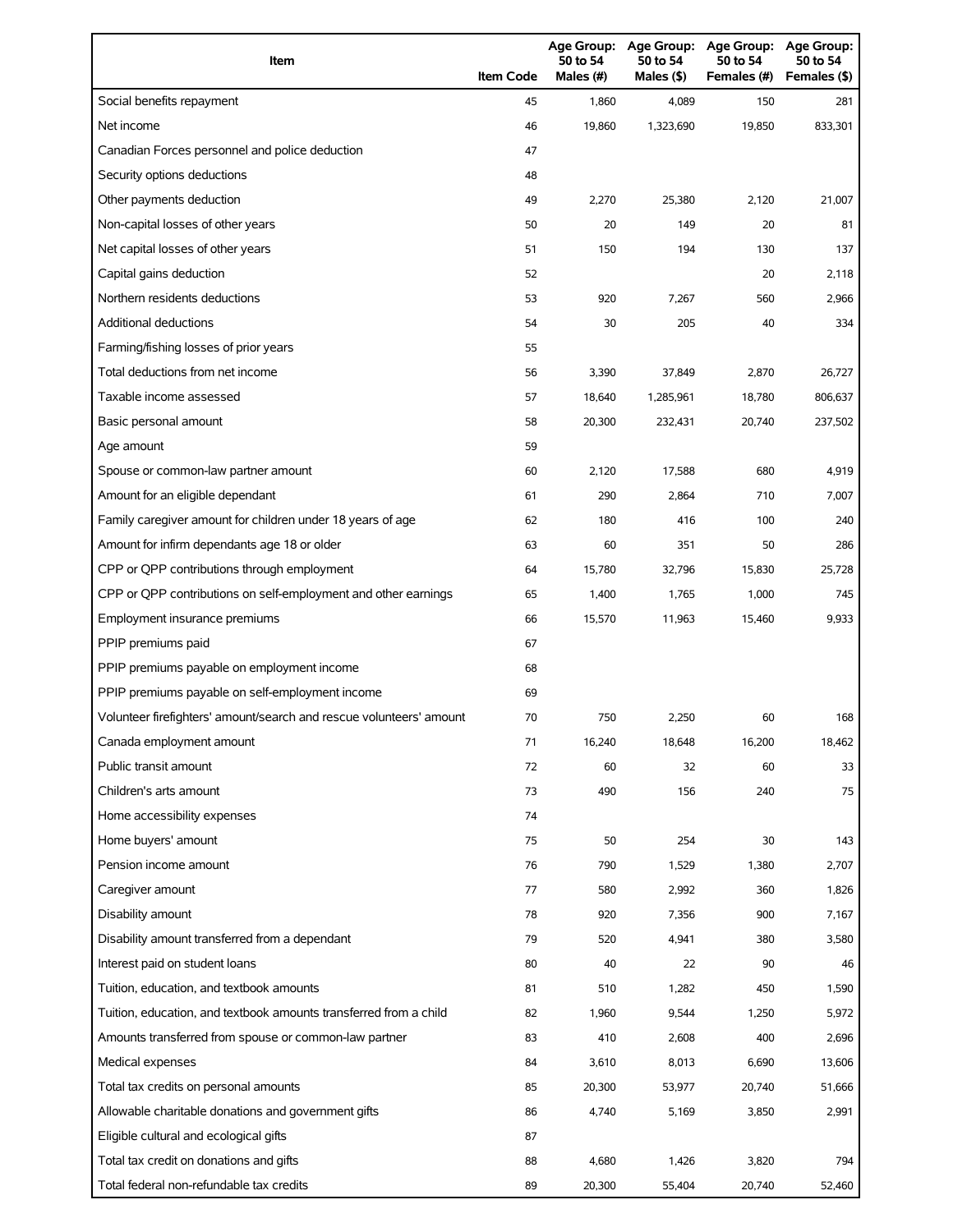| Item                                                        | <b>Item Code</b> | 50 to 54<br>Males (#) | Age Group: Age Group:<br>50 to 54<br>Males $($ \$ $)$ | <b>Age Group:</b><br>50 to 54<br>Females (#) | Age Group:<br>50 to 54<br>Females (\$) |
|-------------------------------------------------------------|------------------|-----------------------|-------------------------------------------------------|----------------------------------------------|----------------------------------------|
| Federal dividend tax credit                                 | 90               | 2,030                 | 3,454                                                 | 1,690                                        | 1,806                                  |
| Minimum tax carryover                                       | 91               | 30                    | 88                                                    |                                              |                                        |
| Basic federal tax                                           | 92               | 16,910                | 190,681                                               | 15,550                                       | 89,190                                 |
| Federal foreign tax credit                                  | 93               | 560                   | 847                                                   | 380                                          | 170                                    |
| Federal political contribution tax credit                   | 94               | 40                    | 9                                                     | 30                                           | $\overline{4}$                         |
| Investment tax credit                                       | 95               | 120                   | 125                                                   |                                              |                                        |
| Labour-sponsored funds tax credit (federally registered)    | 96               |                       |                                                       |                                              |                                        |
| Labour-sponsored funds tax credit (provincially registered) | 97               |                       |                                                       |                                              |                                        |
| Alternative minimum tax payable                             | 98               |                       |                                                       |                                              |                                        |
| Net federal tax                                             | 99               | 16,890                | 189,704                                               | 15,540                                       | 89,012                                 |
| CPP contributions on self-employment                        | 100              | 1,400                 | 3,529                                                 | 1,000                                        | 1,489                                  |
| Social Benefits repayment                                   | 101              | 1,860                 | 4,089                                                 | 150                                          | 281                                    |
| Working income tax benefit (WITB)                           | 102              | 340                   | 227                                                   | 550                                          | 367                                    |
| Children's fitness tax credit                               | 103              | 970                   | 84                                                    | 470                                          | 38                                     |
| Eligible educator school supply tax credit                  | 104              | 30                    | 2                                                     | 60                                           | 5                                      |
| Net provincial or territorial tax                           | 105              | 16,870                | 129,290                                               | 15,920                                       | 64,111                                 |
| Total tax payable                                           | 106              | 17,260                | 326,613                                               | 16,430                                       | 154,893                                |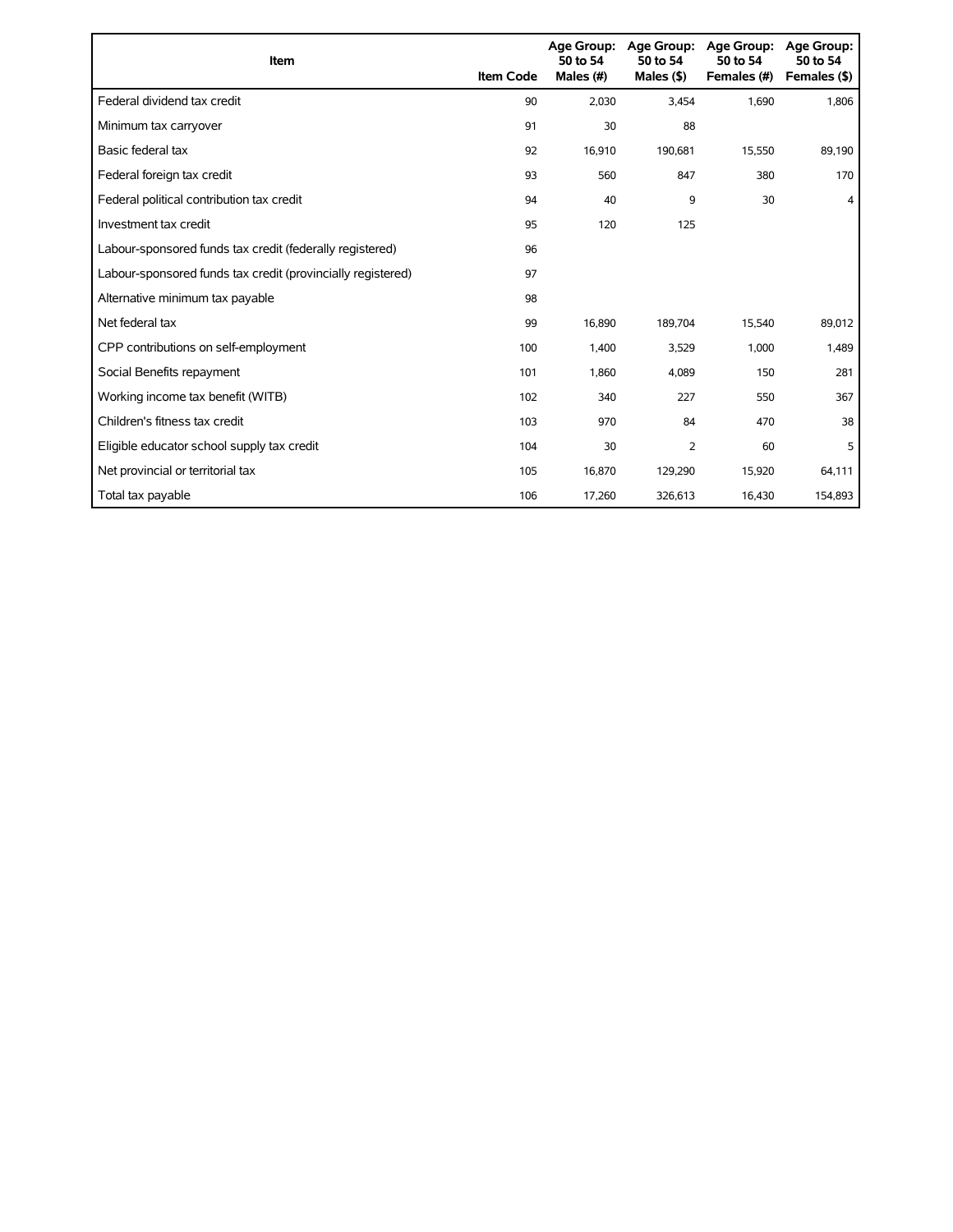| Item                                                                                          | Item<br>Code   | Age<br>Group:<br>55 to 59<br>Males (#) | Age<br>Group:<br>55 to 59<br>Males (\$) | Age<br>Group:<br>55 to 59<br>Females (#) | Age<br>Group:<br>55 to 59<br>Females (\$) |
|-----------------------------------------------------------------------------------------------|----------------|----------------------------------------|-----------------------------------------|------------------------------------------|-------------------------------------------|
| Number of taxable returns                                                                     | $\mathbf{1}$   | 17,260                                 |                                         | 16,140                                   |                                           |
| Number of non-taxable returns                                                                 | $\overline{2}$ | 3,440                                  |                                         | 4,970                                    |                                           |
| Total number of returns                                                                       | 3              | 20,700                                 |                                         | 21,110                                   |                                           |
| Employment income                                                                             | 4              | 14,800                                 | 943,254                                 | 13,820                                   | 501,686                                   |
| Commissions (from employment)                                                                 | 5              | 190                                    | 6,596                                   | 160                                      | 2,511                                     |
| Other employment income                                                                       | 6              | 3,510                                  | 14,126                                  | 2,640                                    | 4,393                                     |
| Old age security (OAS) pension                                                                | 7              |                                        |                                         |                                          |                                           |
| CPP or QPP benefits                                                                           | 8              | 1,720                                  | 16,410                                  | 2,610                                    | 20,085                                    |
| Other pensions and superannuation                                                             | 9              | 2,360                                  | 80,529                                  | 2,860                                    | 84,728                                    |
| Elected split-pension amount                                                                  | 10             | 690                                    | 4,419                                   | 2,250                                    | 28,619                                    |
| Universal child care benefit (UCCB)                                                           | 11             | 500                                    | 244                                     | 560                                      | 261                                       |
| Employment insurance and other benefits                                                       | 12             | 7,170                                  | 88,436                                  | 5,340                                    | 50,257                                    |
| Taxable amount of dividends from taxable Canadian corporations                                | 13             | 2,470                                  | 28,852                                  | 2,120                                    | 16,542                                    |
| Interest and other investment income                                                          | 14             | 3,380                                  | 5,536                                   | 3,580                                    | 3,776                                     |
| Net partnership income (limited or non-active partners only)                                  | 15             | 20                                     | 156                                     |                                          |                                           |
| Net rental income                                                                             | 16             | 950                                    | 2,855                                   | 850                                      | 2,506                                     |
| Taxable capital gains                                                                         | 17             | 1,400                                  | 14,650                                  | 1,330                                    | 5,366                                     |
| <b>RRSP</b> income                                                                            | 18             | 1,700                                  | 18,581                                  | 1,820                                    | 20,352                                    |
| Other income                                                                                  | 19             | 2,910                                  | 47,024                                  | 2,950                                    | 41,810                                    |
| Net business income                                                                           | 20             | 820                                    | 13,003                                  | 750                                      | 6,617                                     |
| Net professional income                                                                       | 21             | 190                                    | 16,034                                  | 130                                      | 5,681                                     |
| Net commission income                                                                         | 22             | 110                                    | 5,315                                   | 90                                       | 1,512                                     |
| Net farming income                                                                            | 23             | 30                                     | 389                                     |                                          |                                           |
| Net fishing income                                                                            | 24             | 1,090                                  | 35,384                                  | 460                                      | 7,661                                     |
| Workers' compensation benefits                                                                | 25             | 1,010                                  | 14,720                                  | 710                                      | 7,914                                     |
| Social assistance payments                                                                    | 26             |                                        |                                         | 1,460                                    | 14,002                                    |
| Net federal supplements                                                                       | 27             |                                        |                                         |                                          |                                           |
| Total income assessed                                                                         | 28             | 20,240                                 | 1,370,749                               | 19,890                                   | 828,735                                   |
| Registered pension plan (RPP) deduction                                                       | 29             | 4,800                                  | 24,167                                  | 4,970                                    | 21,739                                    |
| RRSP/PRPP deduction                                                                           | 30             | 5,400                                  | 57,626                                  | 3,830                                    | 36,860                                    |
| Deduction for elected split-pension amount                                                    | 31             | 1,300                                  | 17,050                                  | 900                                      | 6,766                                     |
| Annual union, professional, or like dues                                                      | 32             | 7,720                                  | 8,805                                   | 6,130                                    | 3,821                                     |
| Child care expenses                                                                           | 33             | 60                                     | 195                                     |                                          |                                           |
| Business investment loss                                                                      | 34             |                                        |                                         |                                          |                                           |
| Moving expenses                                                                               | 35             | 40                                     | 286                                     | 30                                       | 130                                       |
| Support payments made                                                                         | 36             | 100                                    | 1,949                                   |                                          |                                           |
| Carrying charges and interest expenses                                                        | 37             | 850                                    | 2,791                                   | 640                                      | 1,650                                     |
| Deduction for CPP/QPP contributions on self-employment and other earnings                     | 38             | 1,530                                  | 1,763                                   | 960                                      | 674                                       |
| Deduction for provincial parental insurance plan (PPIP) premiums on self-employment<br>income | 39             |                                        |                                         |                                          |                                           |
| Exploration and development expenses                                                          | 40             | 20                                     | 186                                     |                                          |                                           |
| Other employment expenses                                                                     | 41             | 780                                    | 3,512                                   | 410                                      | 1,130                                     |
| Clergy residence deduction                                                                    | 42             | 70                                     | 632                                     | 30                                       | 311                                       |
| Other deductions                                                                              | 43             | 790                                    | 1,198                                   |                                          |                                           |
| Total deductions before adjustments                                                           | 44             | 13,200                                 | 120,623                                 | 10,630                                   | 73,993                                    |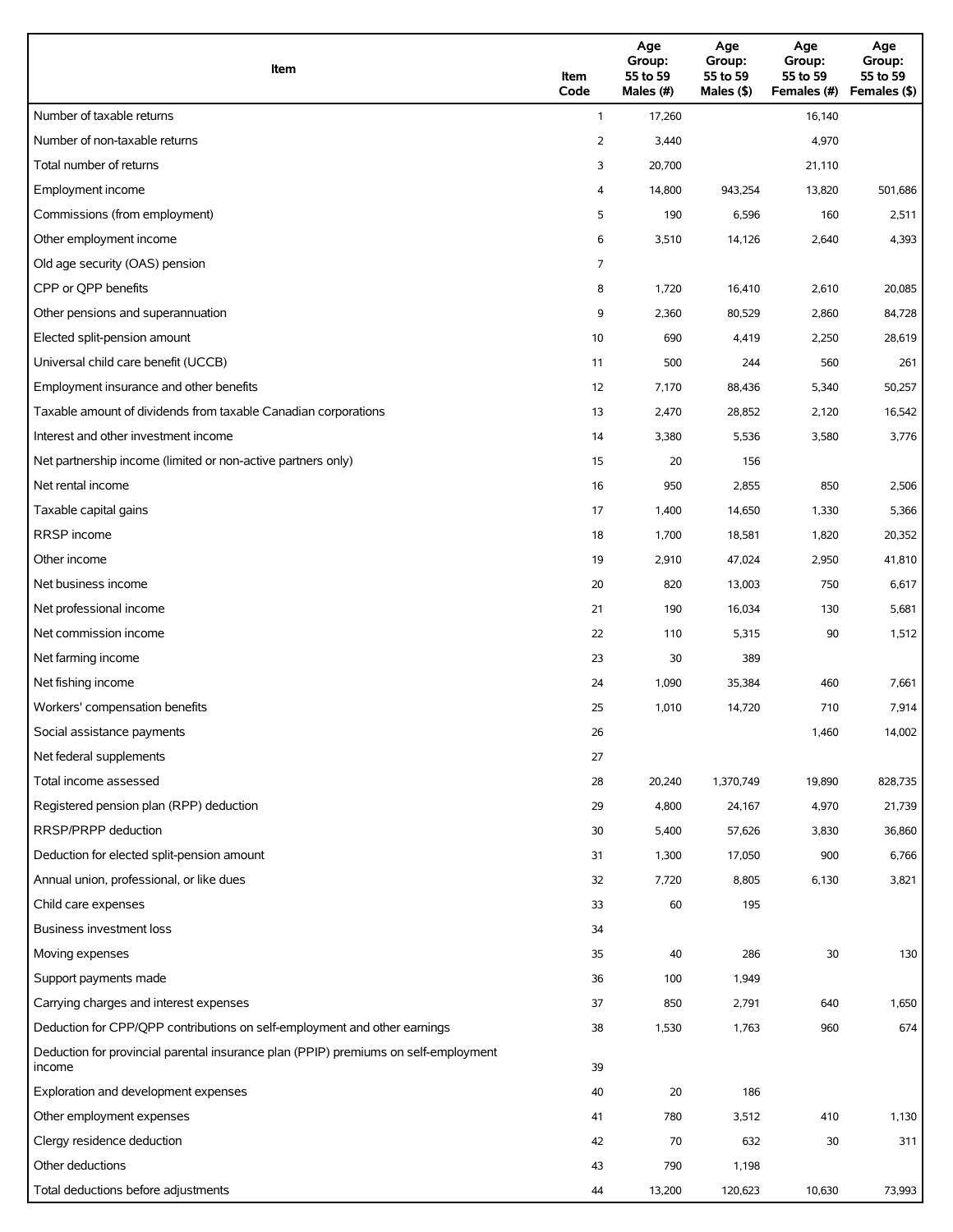| Item                                                                | <b>Item Code</b> | 55 to 59<br>Males (#) | Age Group: Age Group:<br>55 to 59<br>Males (\$) | <b>Age Group:</b><br>55 to 59<br>Females (#) | <b>Age Group:</b><br>55 to 59<br>Females (\$) |
|---------------------------------------------------------------------|------------------|-----------------------|-------------------------------------------------|----------------------------------------------|-----------------------------------------------|
| Social benefits repayment                                           | 45               | 1,690                 | 3,888                                           | 170                                          | 350                                           |
| Net income                                                          | 46               | 20.190                | 1,247,027                                       | 19,840                                       | 755,212                                       |
| Canadian Forces personnel and police deduction                      | 47               |                       |                                                 |                                              |                                               |
| Security options deductions                                         | 48               | 10                    | 1,124                                           |                                              |                                               |
| Other payments deduction                                            | 49               | 2,540                 | 28,930                                          | 2,170                                        | 21,918                                        |
| Non-capital losses of other years                                   | 50               | 20                    | 182                                             | 30                                           | 139                                           |
| Net capital losses of other years                                   | 51               | 210                   | 439                                             | 140                                          | 251                                           |
| Capital gains deduction                                             | 52               | 50                    | 6,857                                           |                                              |                                               |
| Northern residents deductions                                       | 53               | 840                   | 6,204                                           | 450                                          | 2,463                                         |
| Additional deductions                                               | 54               | 40                    | 301                                             | 30                                           | 394                                           |
| Farming/fishing losses of prior years                               | 55               |                       |                                                 |                                              |                                               |
| Total deductions from net income                                    | 56               | 3,650                 | 44,077                                          | 2,830                                        | 27,503                                        |
| Taxable income assessed                                             | 57               | 18,820                | 1,203,053                                       | 18,680                                       | 727,782                                       |
| Basic personal amount                                               | 58               | 20,700                | 237,094                                         | 21,110                                       | 241,906                                       |
| Age amount                                                          | 59               |                       |                                                 |                                              |                                               |
| Spouse or common-law partner amount                                 | 60               | 2,560                 | 20,915                                          | 730                                          | 4,941                                         |
| Amount for an eligible dependant                                    | 61               | 90                    | 853                                             | 200                                          | 1,763                                         |
| Family caregiver amount for children under 18 years of age          | 62               | 60                    | 137                                             | 20                                           | 59                                            |
| Amount for infirm dependants age 18 or older                        | 63               | 50                    | 280                                             | 40                                           | 212                                           |
| CPP or QPP contributions through employment                         | 64               | 14,600                | 28,111                                          | 13,620                                       | 18,752                                        |
| CPP or QPP contributions on self-employment and other earnings      | 65               | 1,530                 | 1,763                                           | 960                                          | 674                                           |
| Employment insurance premiums                                       | 66               | 14,420                | 10,406                                          | 13,120                                       | 7,342                                         |
| PPIP premiums paid                                                  | 67               |                       |                                                 |                                              |                                               |
| PPIP premiums payable on employment income                          | 68               |                       |                                                 |                                              |                                               |
| PPIP premiums payable on self-employment income                     | 69               |                       |                                                 |                                              |                                               |
| Volunteer firefighters' amount/search and rescue volunteers' amount | 70               | 660                   | 1,983                                           | 40                                           | 132                                           |
| Canada employment amount                                            | 71               | 15,510                | 17,347                                          | 14,850                                       | 16,033                                        |
| Public transit amount                                               | 72               | 50                    | 28                                              | 70                                           | 41                                            |
| Children's arts amount                                              | 73               | 140                   | 40                                              | 30                                           | 9                                             |
| Home accessibility expenses                                         | 74               |                       |                                                 |                                              |                                               |
| Home buyers' amount                                                 | 75               | 30                    | 160                                             | 20                                           | 101                                           |
| Pension income amount                                               | 76               | 2,960                 | 5,792                                           | 4,700                                        | 9,284                                         |
| Caregiver amount                                                    | 77               | 470                   | 2,344                                           | 340                                          | 1,667                                         |
| Disability amount                                                   | 78               | 1,220                 | 9,756                                           | 1,170                                        | 9,333                                         |
| Disability amount transferred from a dependant                      | 79               | 350                   | 3,063                                           | 260                                          | 2,241                                         |
| Interest paid on student loans                                      | 80               | 20                    | 6                                               | 40                                           | 25                                            |
| Tuition, education, and textbook amounts                            | 81               | 380                   | 905                                             | 240                                          | 802                                           |
| Tuition, education, and textbook amounts transferred from a child   | 82               | 1,120                 | 5,555                                           | 550                                          | 2,570                                         |
| Amounts transferred from spouse or common-law partner               | 83               | 590                   | 3,514                                           | 740                                          | 4,887                                         |
| Medical expenses                                                    | 84               | 4,100                 | 8,928                                           | 7,090                                        | 14,663                                        |
| Total tax credits on personal amounts                               | 85               | 20,700                | 53,853                                          | 21,110                                       | 50,619                                        |
| Allowable charitable donations and government gifts                 | 86               | 5,160                 | 7,392                                           | 4,280                                        | 3,840                                         |
| Eligible cultural and ecological gifts                              | 87               |                       |                                                 |                                              |                                               |
| Total tax credit on donations and gifts                             | 88               | 5,110                 | 2,120                                           | 4,240                                        | 1,029                                         |
| Total federal non-refundable tax credits                            | 89               | 20,700                | 55,973                                          | 21,110                                       | 51,649                                        |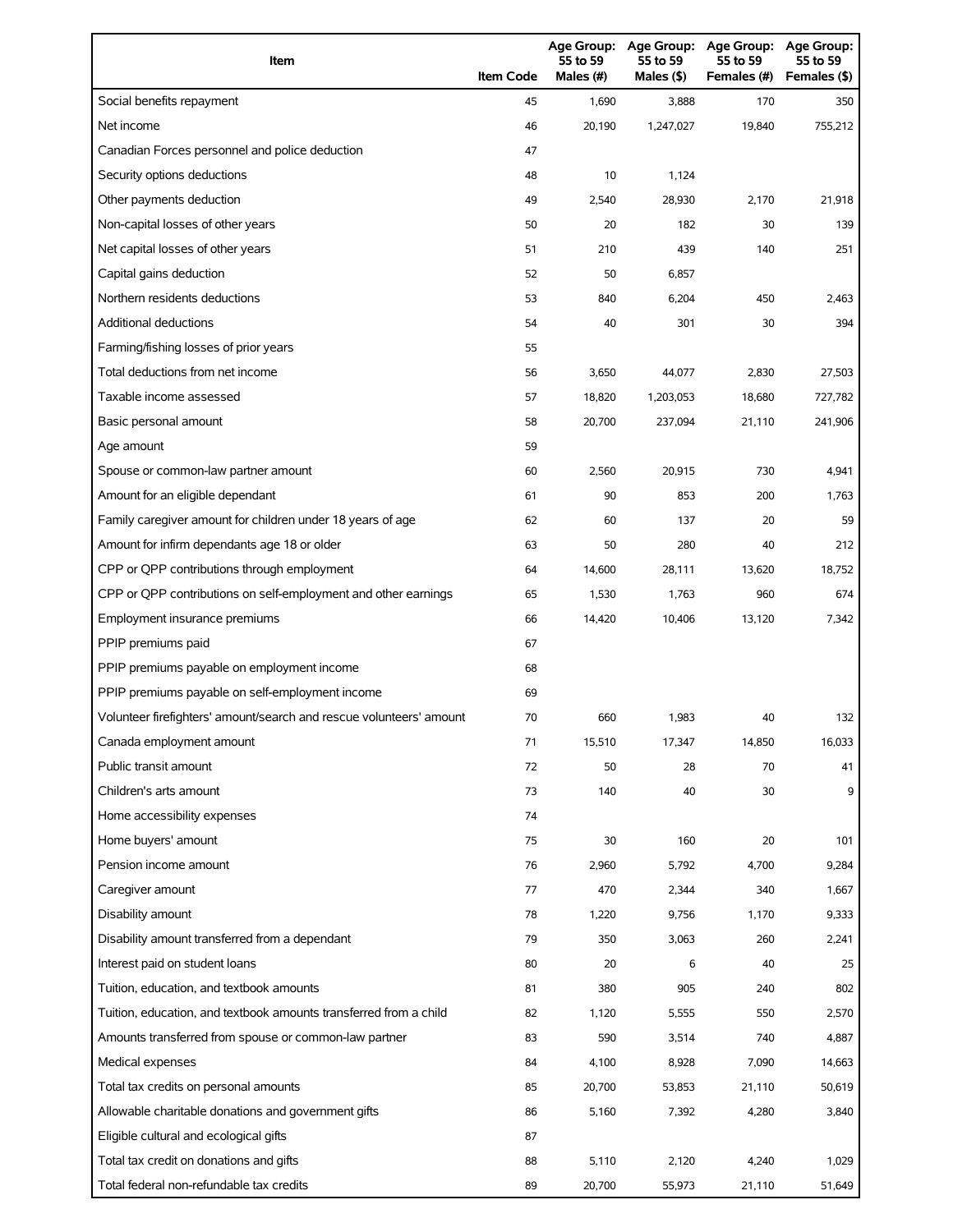| Item                                                        | <b>Item Code</b> | 55 to 59<br>Males (#) | Age Group: Age Group:<br>55 to 59<br>Males $($ \$) | <b>Age Group:</b><br>55 to 59<br>Females (#) | <b>Age Group:</b><br>55 to 59<br>Females (\$) |
|-------------------------------------------------------------|------------------|-----------------------|----------------------------------------------------|----------------------------------------------|-----------------------------------------------|
| Federal dividend tax credit                                 | 90               | 2,380                 | 3,474                                              | 1,960                                        | 1,924                                         |
| Minimum tax carryover                                       | 91               | 30                    | 337                                                | 20                                           | 60                                            |
| Basic federal tax                                           | 92               | 16,780                | 172,779                                            | 15,140                                       | 75,582                                        |
| Federal foreign tax credit                                  | 93               | 680                   | 1,099                                              | 570                                          | 123                                           |
| Federal political contribution tax credit                   | 94               | 40                    | 13                                                 | 40                                           | 8                                             |
| Investment tax credit                                       | 95               |                       |                                                    | 20                                           | 14                                            |
| Labour-sponsored funds tax credit (federally registered)    | 96               |                       |                                                    |                                              |                                               |
| Labour-sponsored funds tax credit (provincially registered) | 97               |                       |                                                    |                                              |                                               |
| Alternative minimum tax payable                             | 98               |                       |                                                    |                                              |                                               |
| Net federal tax                                             | 99               | 16,770                | 171,563                                            | 15,130                                       | 75,441                                        |
| CPP contributions on self-employment                        | 100              | 1,530                 | 3,525                                              | 960                                          | 1,347                                         |
| Social Benefits repayment                                   | 101              | 1,690                 | 3,888                                              | 170                                          | 350                                           |
| Working income tax benefit (WITB)                           | 102              | 340                   | 225                                                | 410                                          | 248                                           |
| Children's fitness tax credit                               | 103              | 260                   | 20                                                 | 70                                           | 5                                             |
| Eligible educator school supply tax credit                  | 104              |                       |                                                    | 10                                           |                                               |
| Net provincial or territorial tax                           | 105              | 16,800                | 117,058                                            | 15,680                                       | 54,439                                        |
| Total tax payable                                           | 106              | 17,260                | 296,034                                            | 16,140                                       | 131,577                                       |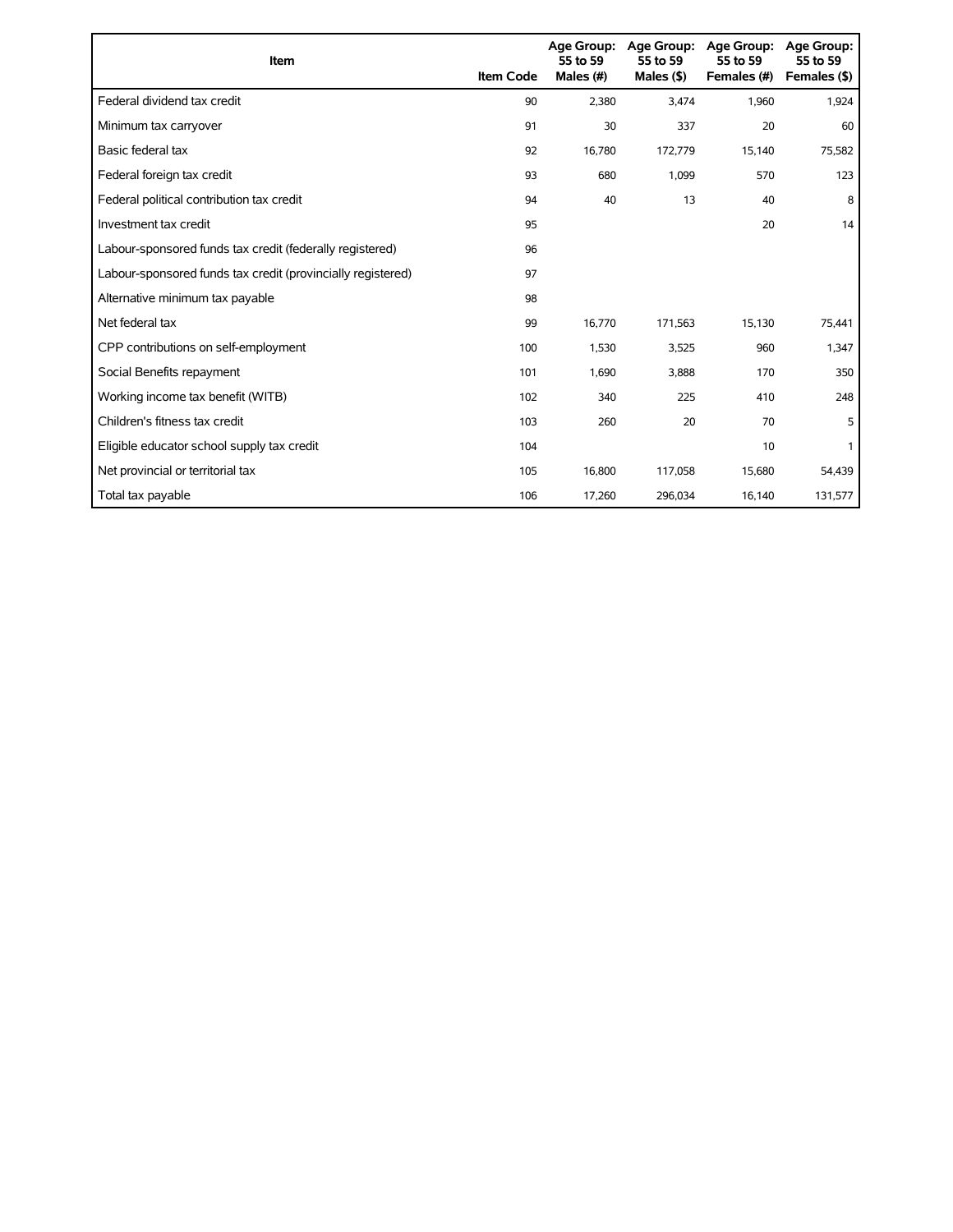| Item                                                                                          | Item<br>Code | Age<br>Group:<br>60 to 64<br>Males (#) | Age<br>Group:<br>60 to 64<br>Males (\$) | Age<br>Group:<br>60 to 64<br>Females (#) | Age<br>Group:<br>60 to 64<br>Females (\$) |
|-----------------------------------------------------------------------------------------------|--------------|----------------------------------------|-----------------------------------------|------------------------------------------|-------------------------------------------|
| Number of taxable returns                                                                     | $\mathbf{1}$ | 16,520                                 |                                         | 14,740                                   |                                           |
| Number of non-taxable returns                                                                 | 2            | 3,860                                  |                                         | 6,310                                    |                                           |
| Total number of returns                                                                       | 3            | 20,380                                 |                                         | 21,050                                   |                                           |
| Employment income                                                                             | 4            | 11,210                                 | 610,056                                 | 8,970                                    | 259,608                                   |
| Commissions (from employment)                                                                 | 5            | 130                                    | 6,372                                   | 90                                       | 1,166                                     |
| Other employment income                                                                       | 6            | 4,610                                  | 13,904                                  | 3,720                                    | 3,843                                     |
| Old age security (OAS) pension                                                                | 7            |                                        |                                         |                                          |                                           |
| CPP or OPP benefits                                                                           | 8            | 16,600                                 | 105,461                                 | 17,400                                   | 87,488                                    |
| Other pensions and superannuation                                                             | 9            | 5,650                                  | 180,507                                 | 5,470                                    | 141,841                                   |
| Elected split-pension amount                                                                  | 10           | 1,240                                  | 9,590                                   | 4,050                                    | 51,711                                    |
| Universal child care benefit (UCCB)                                                           | 11           | 160                                    | 86                                      | 130                                      | 62                                        |
| Employment insurance and other benefits                                                       | 12           | 6,650                                  | 83,679                                  | 4,090                                    | 37,796                                    |
| Taxable amount of dividends from taxable Canadian corporations                                | 13           | 2,770                                  | 36,701                                  | 2,310                                    | 19,709                                    |
| Interest and other investment income                                                          | 14           | 4,010                                  | 8,377                                   | 4,140                                    | 5,136                                     |
| Net partnership income (limited or non-active partners only)                                  | 15           |                                        |                                         |                                          |                                           |
| Net rental income                                                                             | 16           | 830                                    | 2,912                                   | 740                                      | 1,799                                     |
| Taxable capital gains                                                                         | 17           | 1,630                                  | 13,887                                  | 1,550                                    | 6,207                                     |
| <b>RRSP</b> income                                                                            | 18           | 1,830                                  | 20,714                                  | 1,960                                    | 18,673                                    |
| Other income                                                                                  | 19           | 4,300                                  | 50,872                                  | 4,180                                    | 42,770                                    |
| Net business income                                                                           | 20           | 870                                    | 11,692                                  | 590                                      | 4,373                                     |
| Net professional income                                                                       | 21           | 180                                    | 14,804                                  | 140                                      | 5,222                                     |
| Net commission income                                                                         | 22           | 120                                    | 4,341                                   | 90                                       | 1,418                                     |
| Net farming income                                                                            | 23           | 60                                     | 177                                     | 10                                       | 62                                        |
| Net fishing income                                                                            | 24           | 980                                    | 26,175                                  | 310                                      | 4,803                                     |
| Workers' compensation benefits                                                                | 25           | 1,120                                  | 17,153                                  | 670                                      | 7,447                                     |
| Social assistance payments                                                                    | 26           | 1,450                                  | 12,686                                  | 1,170                                    | 10,445                                    |
| Net federal supplements                                                                       | 27           |                                        |                                         |                                          |                                           |
| Total income assessed                                                                         | 28           | 20,200                                 | 1,232,654                               | 20,700                                   | 730,011                                   |
| Registered pension plan (RPP) deduction                                                       | 29           | 2,740                                  | 11,634                                  | 2,420                                    | 8,315                                     |
| RRSP/PRPP deduction                                                                           | 30           | 4,110                                  | 44,212                                  | 2,420                                    | 22,310                                    |
| Deduction for elected split-pension amount                                                    | 31           | 3,290                                  | 43,687                                  | 1,480                                    | 10,871                                    |
| Annual union, professional, or like dues                                                      | 32           | 5,650                                  | 5,695                                   | 3,650                                    | 1,855                                     |
| Child care expenses                                                                           | 33           |                                        |                                         |                                          |                                           |
| Business investment loss                                                                      | 34           | 10                                     | 305                                     |                                          |                                           |
| Moving expenses                                                                               | 35           | 30                                     | 150                                     | 20                                       | 71                                        |
| Support payments made                                                                         | 36           | 100                                    | 1,445                                   |                                          |                                           |
| Carrying charges and interest expenses                                                        | 37           | 980                                    | 2,706                                   | 740                                      | 1,634                                     |
| Deduction for CPP/QPP contributions on self-employment and other earnings                     | 38           | 1,480                                  | 1,535                                   | 720                                      | 505                                       |
| Deduction for provincial parental insurance plan (PPIP) premiums on self-employment<br>income | 39           |                                        |                                         |                                          |                                           |
| Exploration and development expenses                                                          | 40           | 20                                     | 164                                     |                                          |                                           |
| Other employment expenses                                                                     | 41           | 590                                    | 2,756                                   | 280                                      | 798                                       |
| Clergy residence deduction                                                                    | 42           | 70                                     | 816                                     | 30                                       | 298                                       |
| Other deductions                                                                              | 43           | 1,570                                  | 1,799                                   | 1,090                                    | 927                                       |
| Total deductions before adjustments                                                           | 44           | 12,120                                 | 116,939                                 | 7,980                                    | 47,722                                    |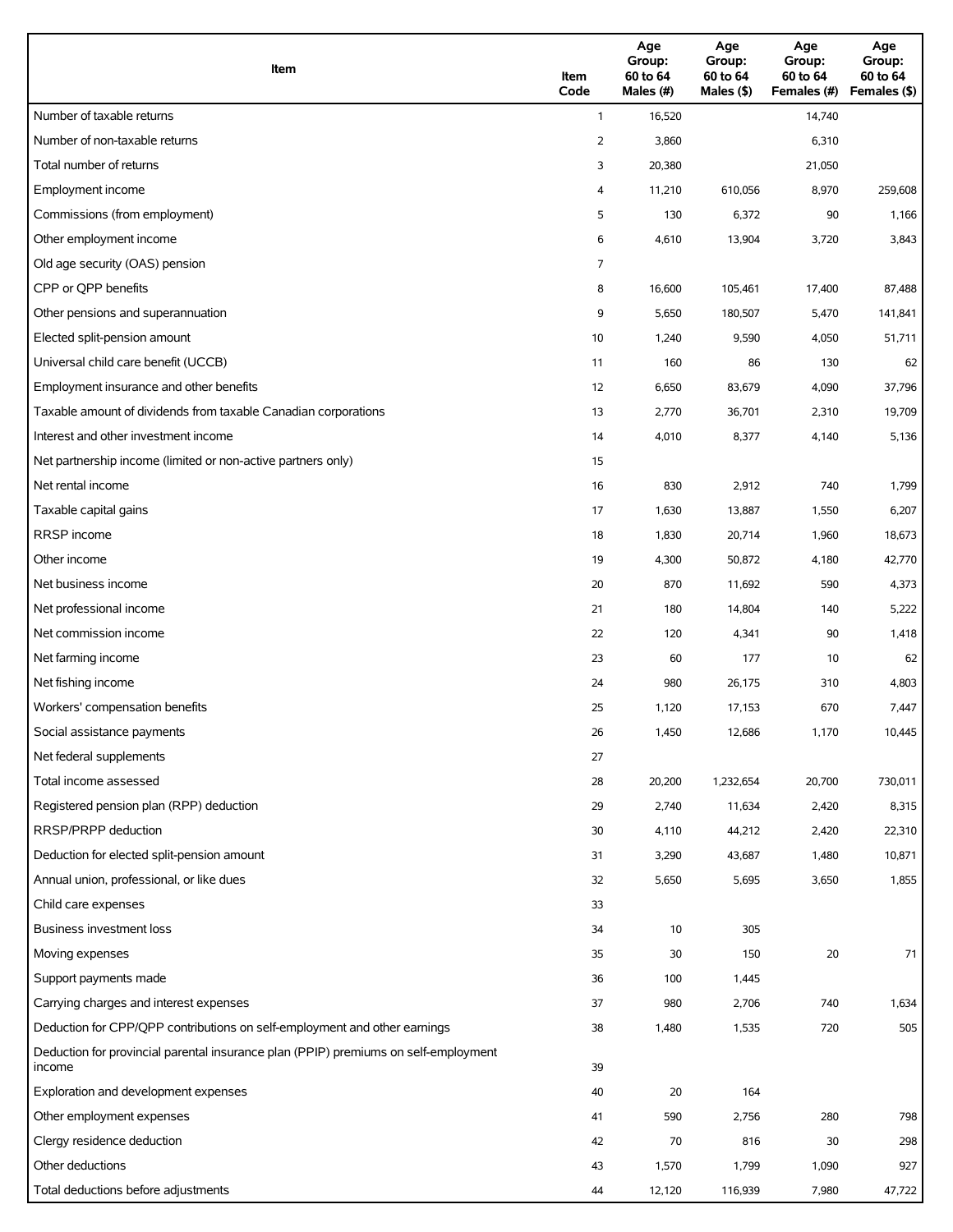| Item                                                                | <b>Item Code</b> | 60 to 64<br>Males (#) | 60 to 64<br>Males (\$) | Age Group: Age Group: Age Group:<br>60 to 64<br>Females (#) | Age Group:<br>60 to 64<br>Females (\$) |
|---------------------------------------------------------------------|------------------|-----------------------|------------------------|-------------------------------------------------------------|----------------------------------------|
| Social benefits repayment                                           | 45               | 1,500                 | 3,566                  | 140                                                         | 259                                    |
| Net income                                                          | 46               | 20,150                | 1,112,564              | 20,680                                                      | 682,146                                |
| Canadian Forces personnel and police deduction                      | 47               |                       |                        |                                                             |                                        |
| Security options deductions                                         | 48               |                       |                        |                                                             |                                        |
| Other payments deduction                                            | 49               | 2,850                 | 32,049                 | 4,450                                                       | 34,654                                 |
| Non-capital losses of other years                                   | 50               | 20                    | 218                    |                                                             |                                        |
| Net capital losses of other years                                   | 51               | 270                   | 702                    | 170                                                         | 379                                    |
| Capital gains deduction                                             | 52               | 50                    | 5,178                  |                                                             |                                        |
| Northern residents deductions                                       | 53               | 690                   | 4,793                  | 350                                                         | 2,005                                  |
| Additional deductions                                               | 54               | 30                    | 250                    | 30                                                          | 86                                     |
| Farming/fishing losses of prior years                               | 55               |                       |                        |                                                             |                                        |
| Total deductions from net income                                    | 56               | 3,860                 | 43,711                 | 5,000                                                       | 38,545                                 |
| Taxable income assessed                                             | 57               | 19,390                | 1,068,952              | 19,720                                                      | 643,636                                |
| Basic personal amount                                               | 58               | 20,380                | 233,603                | 21,050                                                      | 241,190                                |
| Age amount                                                          | 59               |                       |                        |                                                             |                                        |
| Spouse or common-law partner amount                                 | 60               | 2,860                 | 22,055                 | 620                                                         | 3,588                                  |
| Amount for an eligible dependant                                    | 61               | 70                    | 627                    | 80                                                          | 652                                    |
| Family caregiver amount for children under 18 years of age          | 62               | 30                    | 62                     |                                                             |                                        |
| Amount for infirm dependants age 18 or older                        | 63               | 60                    | 345                    | 30                                                          | 146                                    |
| CPP or QPP contributions through employment                         | 64               | 10,910                | 18,360                 | 8,700                                                       | 9,827                                  |
| CPP or QPP contributions on self-employment and other earnings      | 65               | 1,480                 | 1,535                  | 720                                                         | 505                                    |
| Employment insurance premiums                                       | 66               | 10,730                | 6,840                  | 8,190                                                       | 3,865                                  |
| PPIP premiums paid                                                  | 67               |                       |                        |                                                             |                                        |
| PPIP premiums payable on employment income                          | 68               |                       |                        |                                                             |                                        |
| PPIP premiums payable on self-employment income                     | 69               |                       |                        |                                                             |                                        |
| Volunteer firefighters' amount/search and rescue volunteers' amount | 70               | 450                   | 1,347                  | 20                                                          | 51                                     |
| Canada employment amount                                            | 71               | 13,170                | 13,444                 | 11,370                                                      | 10,534                                 |
| Public transit amount                                               | 72               | 40                    | 21                     | 50                                                          | 26                                     |
| Children's arts amount                                              | 73               | 30                    | 9                      |                                                             |                                        |
| Home accessibility expenses                                         | 74               | 10                    | 51                     |                                                             |                                        |
| Home buyers' amount                                                 | 75               | 20                    | 86                     |                                                             |                                        |
| Pension income amount                                               | 76               | 6,550                 | 12,835                 | 8,290                                                       | 16,287                                 |
| Caregiver amount                                                    | 77               | 370                   | 1,917                  | 250                                                         | 1,196                                  |
| Disability amount                                                   | 78               | 1,630                 | 12,992                 | 1,370                                                       | 10,929                                 |
| Disability amount transferred from a dependant                      | 79               | 320                   | 2,717                  | 210                                                         | 1,646                                  |
| Interest paid on student loans                                      | 80               |                       |                        | 10                                                          | 3                                      |
| Tuition, education, and textbook amounts                            | 81               | 200                   | 295                    | 80                                                          | 200                                    |
| Tuition, education, and textbook amounts transferred from a child   | 82               | 420                   | 2,009                  | 160                                                         | 723                                    |
| Amounts transferred from spouse or common-law partner               | 83               | 1,140                 | 6,501                  | 1,830                                                       | 11,558                                 |
| Medical expenses                                                    | 84               | 4,820                 | 11,322                 | 7,270                                                       | 16,622                                 |
| Total tax credits on personal amounts                               | 85               | 20,380                | 52,346                 | 21,050                                                      | 49,453                                 |
| Allowable charitable donations and government gifts                 | 86               | 6,330                 | 8,880                  | 4,740                                                       | 4,830                                  |
| Eligible cultural and ecological gifts                              | 87               |                       |                        |                                                             |                                        |
| Total tax credit on donations and gifts                             | 88               | 6,290                 | 2,489                  | 4,710                                                       | 1,300                                  |
| Total federal non-refundable tax credits                            | 89               | 20,380                | 54,835                 | 21,050                                                      | 50,753                                 |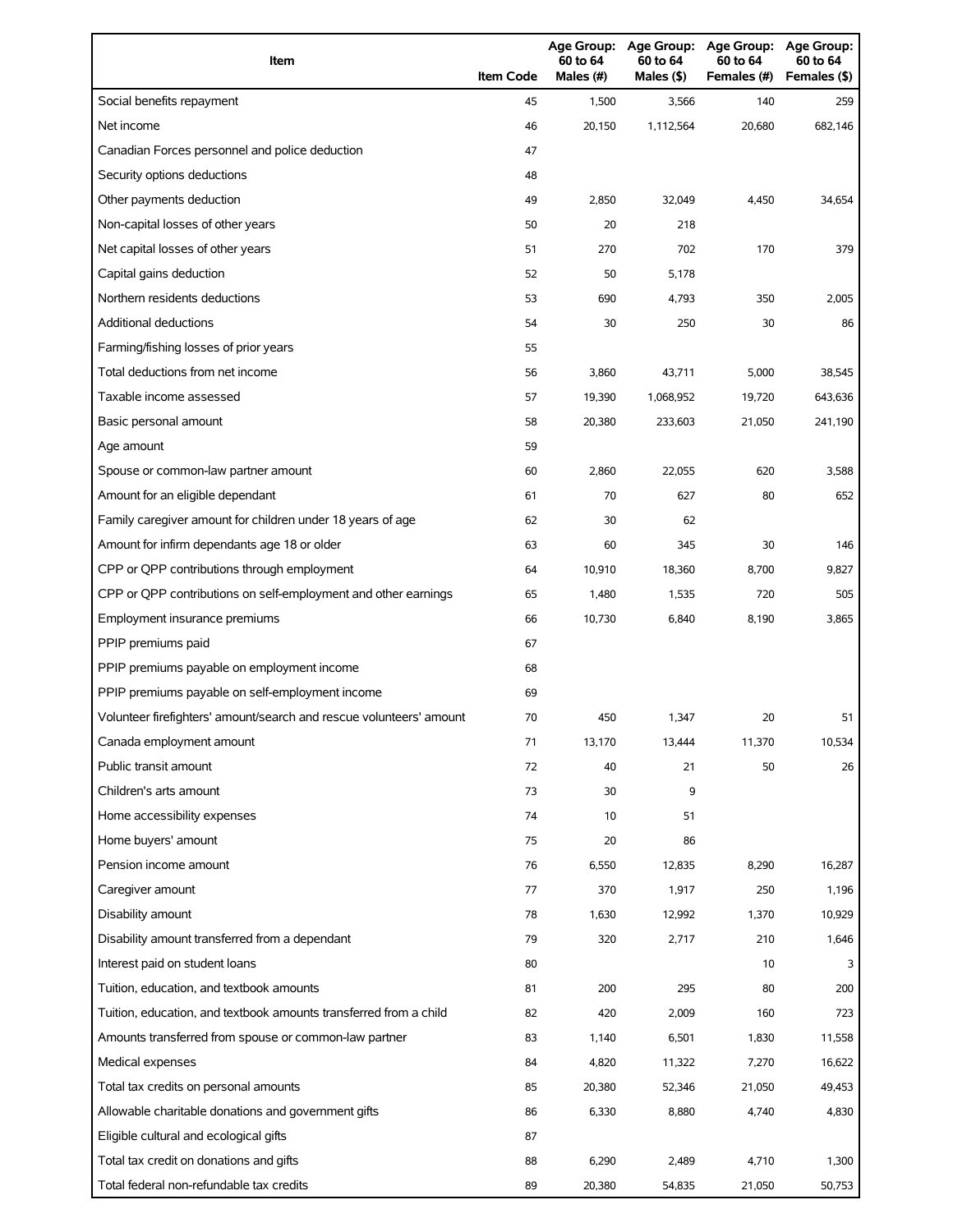| Item                                                        | <b>Item Code</b> | 60 to 64<br>Males (#) | Age Group: Age Group:<br>60 to 64<br>Males $(§)$ | Age Group:<br>60 to 64<br>Females (#) | Age Group:<br>60 to 64<br>Females (\$) |
|-------------------------------------------------------------|------------------|-----------------------|--------------------------------------------------|---------------------------------------|----------------------------------------|
| Federal dividend tax credit                                 | 90               | 2,630                 | 4,490                                            | 2,100                                 | 2,323                                  |
| Minimum tax carryover                                       | 91               | 50                    | 223                                              | 30                                    | 77                                     |
| Basic federal tax                                           | 92               | 15,890                | 146,007                                          | 13,650                                | 62,395                                 |
| Federal foreign tax credit                                  | 93               | 750                   | 1,682                                            |                                       |                                        |
| Federal political contribution tax credit                   | 94               | 70                    | 15                                               | 50                                    | 11                                     |
| Investment tax credit                                       | 95               | 120                   | 148                                              | 10                                    | 11                                     |
| Labour-sponsored funds tax credit (federally registered)    | 96               |                       |                                                  |                                       |                                        |
| Labour-sponsored funds tax credit (provincially registered) | 97               |                       |                                                  |                                       |                                        |
| Alternative minimum tax payable                             | 98               |                       |                                                  |                                       |                                        |
| Net federal tax                                             | 99               | 15,870                | 144,163                                          | 13,640                                | 62,255                                 |
| CPP contributions on self-employment                        | 100              | 1,480                 | 3,070                                            | 720                                   | 1,010                                  |
| Social Benefits repayment                                   | 101              | 1,500                 | 3,566                                            | 140                                   | 259                                    |
| Working income tax benefit (WITB)                           | 102              | 230                   | 141                                              | 190                                   | 103                                    |
| Children's fitness tax credit                               | 103              | 50                    | 4                                                |                                       |                                        |
| Eligible educator school supply tax credit                  | 104              |                       |                                                  |                                       |                                        |
| Net provincial or territorial tax                           | 105              | 16,010                | 99,006                                           | 14,360                                | 45,223                                 |
| Total tax payable                                           | 106              | 16,520                | 249,805                                          | 14,740                                | 108,747                                |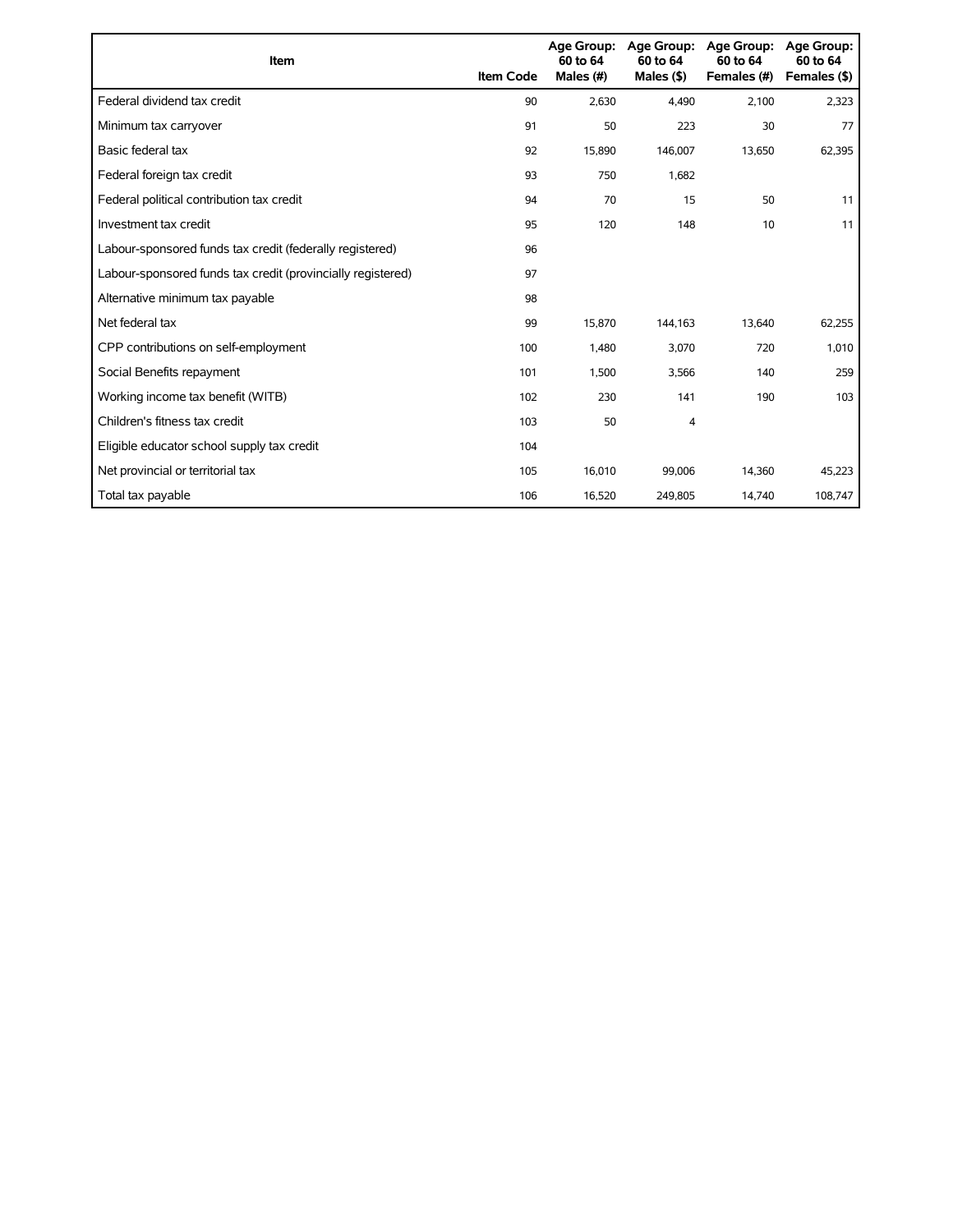| Item                                                                                          | Item<br>Code   | Age<br>Group:<br>65 to 69<br>Males (#) | Age<br>Group:<br>65 to 69<br>Males (\$) | Age<br>Group:<br>65 to 69<br>Females (#) | Age<br>Group:<br>65 to 69<br>Females (\$) |
|-----------------------------------------------------------------------------------------------|----------------|----------------------------------------|-----------------------------------------|------------------------------------------|-------------------------------------------|
| Number of taxable returns                                                                     | $\mathbf{1}$   | 12,140                                 |                                         | 10,280                                   |                                           |
| Number of non-taxable returns                                                                 | $\overline{2}$ | 6,320                                  |                                         | 8,800                                    |                                           |
| Total number of returns                                                                       | 3              | 18,460                                 |                                         | 19,080                                   |                                           |
| Employment income                                                                             | 4              | 5,380                                  | 232,434                                 | 3,520                                    | 80,954                                    |
| Commissions (from employment)                                                                 | 5              | 50                                     | 2,128                                   | 40                                       | 843                                       |
| Other employment income                                                                       | 6              | 2,700                                  | 2,548                                   | 1,340                                    | 878                                       |
| Old age security (OAS) pension                                                                | 7              | 17,570                                 | 108,779                                 | 18,460                                   | 114,411                                   |
| CPP or QPP benefits                                                                           | 8              | 18,040                                 | 124,672                                 | 18,260                                   | 91,293                                    |
| Other pensions and superannuation                                                             | 9              | 9,190                                  | 207,884                                 | 7,170                                    | 121,709                                   |
| Elected split-pension amount                                                                  | 10             | 1,160                                  | 8,070                                   | 4,490                                    | 50,516                                    |
| Universal child care benefit (UCCB)                                                           | 11             | 50                                     | 22                                      | 40                                       | 20                                        |
| Employment insurance and other benefits                                                       | 12             | 3,570                                  | 47,044                                  | 1,580                                    | 14,505                                    |
| Taxable amount of dividends from taxable Canadian corporations                                | 13             | 2,460                                  | 24,802                                  | 1,970                                    | 13,709                                    |
| Interest and other investment income                                                          | 14             | 3,810                                  | 7,049                                   | 3,600                                    | 4,547                                     |
| Net partnership income (limited or non-active partners only)                                  | 15             |                                        |                                         |                                          |                                           |
| Net rental income                                                                             | 16             | 630                                    | 2,277                                   | 490                                      | 1,402                                     |
| Taxable capital gains                                                                         | 17             | 1,470                                  | 12,048                                  | 1,350                                    | 5,567                                     |
| <b>RRSP</b> income                                                                            | 18             | 1,480                                  | 14,966                                  | 1,380                                    | 13,789                                    |
| Other income                                                                                  | 19             | 2,050                                  | 16,654                                  | 1,590                                    | 6,492                                     |
| Net business income                                                                           | 20             | 660                                    | 7,345                                   | 320                                      | 2,055                                     |
| Net professional income                                                                       | 21             | 180                                    | 11,205                                  | 60                                       | 1,703                                     |
| Net commission income                                                                         | 22             | 120                                    | 2,937                                   | 50                                       | 1,321                                     |
| Net farming income                                                                            | 23             | 40                                     | $-125$                                  | 10                                       | 37                                        |
| Net fishing income                                                                            | 24             | 520                                    | 12,244                                  | 120                                      | 2,748                                     |
| Workers' compensation benefits                                                                | 25             | 780                                    | 5,342                                   | 340                                      | 2,449                                     |
| Social assistance payments                                                                    | 26             | 280                                    | 1,426                                   | $210\,$                                  | 1,161                                     |
| Net federal supplements                                                                       | 27             | 6,270                                  | 28,743                                  | 7,790                                    | 36,272                                    |
| Total income assessed                                                                         | 28             | 18,440                                 | 880,700                                 | 19,070                                   | 569,501                                   |
| Registered pension plan (RPP) deduction                                                       | 29             | 960                                    | 3,896                                   | 700                                      | 1,959                                     |
| RRSP/PRPP deduction                                                                           | 30             | 1,790                                  | 18,351                                  | 970                                      | 10,416                                    |
| Deduction for elected split-pension amount                                                    | 31             | 4,970                                  | 56,793                                  | 1,250                                    | 8,504                                     |
| Annual union, professional, or like dues                                                      | 32             | 2,620                                  | 1,894                                   | 1,220                                    | 520                                       |
| Child care expenses                                                                           | 33             |                                        |                                         |                                          |                                           |
| <b>Business investment loss</b>                                                               | 34             |                                        |                                         |                                          |                                           |
| Moving expenses                                                                               | 35             |                                        |                                         |                                          |                                           |
| Support payments made                                                                         | 36             | 70                                     | 1,384                                   |                                          |                                           |
| Carrying charges and interest expenses                                                        | 37             | 940                                    | 2,522                                   | 680                                      | 1,689                                     |
| Deduction for CPP/QPP contributions on self-employment and other earnings                     | 38             | 590                                    | 497                                     | 230                                      | 145                                       |
| Deduction for provincial parental insurance plan (PPIP) premiums on self-employment<br>income | 39             |                                        |                                         |                                          |                                           |
| Exploration and development expenses                                                          | 40             |                                        |                                         |                                          |                                           |
| Other employment expenses                                                                     | 41             | 310                                    | 1,607                                   | 120                                      | 342                                       |
| Clergy residence deduction                                                                    | 42             | 50                                     | 392                                     | 10                                       | 114                                       |
| Other deductions                                                                              | 43             | 620                                    | 931                                     | 390                                      | 714                                       |
| Total deductions before adjustments                                                           | 44             | 8,630                                  | 88,360                                  | 4,040                                    | 24,470                                    |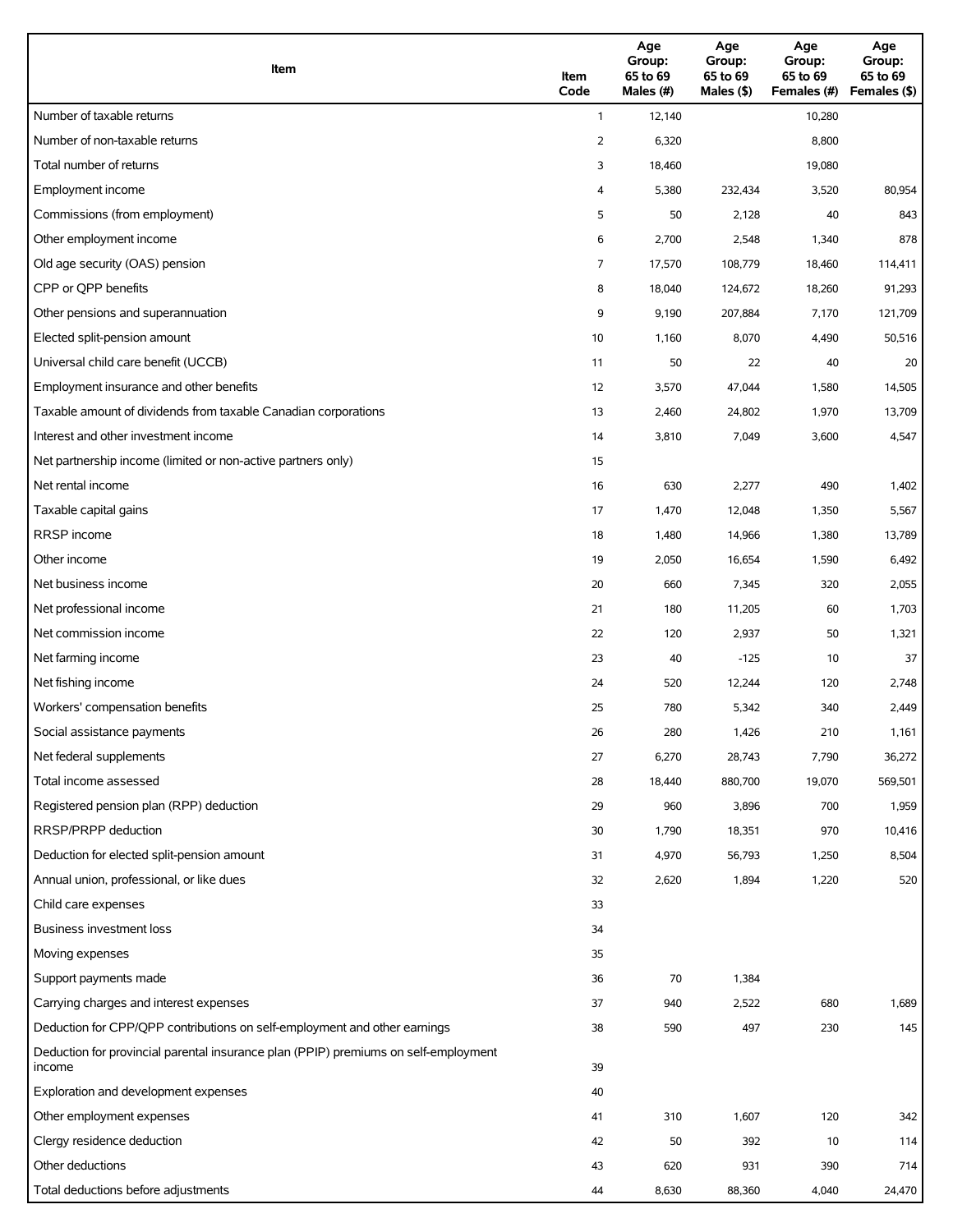| Item                                                                | <b>Item Code</b> | Age Group:<br>65 to 69<br>Males $(H)$ | <b>Age Group:</b><br>65 to 69<br>Males (\$) | <b>Age Group:</b><br>65 to 69<br>Females (#) | <b>Age Group:</b><br>65 to 69<br>Females (\$) |
|---------------------------------------------------------------------|------------------|---------------------------------------|---------------------------------------------|----------------------------------------------|-----------------------------------------------|
| Social benefits repayment                                           | 45               | 1,720                                 | 6,405                                       | 450                                          | 1,277                                         |
| Net income                                                          | 46               | 18,440                                | 785,990                                     | 19,060                                       | 543,788                                       |
| Canadian Forces personnel and police deduction                      | 47               |                                       |                                             |                                              |                                               |
| Security options deductions                                         | 48               |                                       |                                             |                                              |                                               |
| Other payments deduction                                            | 49               | 6,730                                 | 35,499                                      | 8,040                                        | 39,881                                        |
| Non-capital losses of other years                                   | 50               | 10                                    | 109                                         |                                              |                                               |
| Net capital losses of other years                                   | 51               | 250                                   | 892                                         | 170                                          | 321                                           |
| Capital gains deduction                                             | 52               | 50                                    | 5,442                                       | 20                                           | 2,338                                         |
| Northern residents deductions                                       | 53               | 500                                   | 3,278                                       | 240                                          | 1,330                                         |
| Additional deductions                                               | 54               | 60                                    | 209                                         | 70                                           | 666                                           |
| Farming/fishing losses of prior years                               | 55               |                                       |                                             |                                              |                                               |
| Total deductions from net income                                    | 56               | 7,500                                 | 48,773                                      | 8,480                                        | 44,641                                        |
| Taxable income assessed                                             | 57               | 18,400                                | 737,294                                     | 19,030                                       | 499,169                                       |
| Basic personal amount                                               | 58               | 18,460                                | 211,475                                     | 19,080                                       | 218,662                                       |
| Age amount                                                          | 59               | 17,100                                | 106,432                                     | 18,720                                       | 124,374                                       |
| Spouse or common-law partner amount                                 | 60               | 2,510                                 | 12,665                                      | 320                                          | 1,279                                         |
| Amount for an eligible dependant                                    | 61               | 20                                    | 167                                         | 50                                           | 336                                           |
| Family caregiver amount for children under 18 years of age          | 62               |                                       |                                             |                                              |                                               |
| Amount for infirm dependants age 18 or older                        | 63               | 40                                    | 211                                         | 20                                           | 113                                           |
| CPP or QPP contributions through employment                         | 64               | 4,170                                 | 5,347                                       | 2,790                                        | 2,292                                         |
| CPP or QPP contributions on self-employment and other earnings      | 65               | 590                                   | 497                                         | 230                                          | 145                                           |
| Employment insurance premiums                                       | 66               | 4,740                                 | 2,518                                       | 2,900                                        | 1,129                                         |
| PPIP premiums paid                                                  | 67               |                                       |                                             |                                              |                                               |
| PPIP premiums payable on employment income                          | 68               |                                       |                                             |                                              |                                               |
| PPIP premiums payable on self-employment income                     | 69               |                                       |                                             |                                              |                                               |
| Volunteer firefighters' amount/search and rescue volunteers' amount | 70               | 250                                   | 738                                         |                                              |                                               |
| Canada employment amount                                            | 71               | 7,010                                 | 6,547                                       | 4,480                                        | 4,094                                         |
| Public transit amount                                               | 72               | 20                                    | 9                                           | 30                                           | 11                                            |
| Children's arts amount                                              | 73               |                                       |                                             |                                              |                                               |
| Home accessibility expenses                                         | 74               | 20                                    | 88                                          | 20                                           | 53                                            |
| Home buyers' amount                                                 | 75               |                                       |                                             |                                              |                                               |
| Pension income amount                                               | 76               | 9,810                                 | 18,936                                      | 9,880                                        | 19,082                                        |
| Caregiver amount                                                    | 77               | 220                                   | 1,193                                       | 130                                          | 605                                           |
| Disability amount                                                   | 78               | 1,550                                 | 12,400                                      | 1,080                                        | 8,599                                         |
| Disability amount transferred from a dependant                      | 79               | 200                                   | 1,645                                       | 120                                          | 905                                           |
| Interest paid on student loans                                      | 80               |                                       |                                             |                                              |                                               |
| Tuition, education, and textbook amounts                            | 81               | 60                                    | 73                                          | 30                                           | 39                                            |
| Tuition, education, and textbook amounts transferred from a child   | 82               | 110                                   | 556                                         | 30                                           | 138                                           |
| Amounts transferred from spouse or common-law partner               | 83               | 2,920                                 | 17,785                                      | 2,530                                        | 14,120                                        |
| Medical expenses                                                    | 84               | 4,890                                 | 12,621                                      | 5,710                                        | 13,309                                        |
| Total tax credits on personal amounts                               | 85               | 18,460                                | 61,797                                      | 19,080                                       | 61,406                                        |
| Allowable charitable donations and government gifts                 | 86               | 5,490                                 | 7,569                                       | 3,700                                        | 4,425                                         |
| Eligible cultural and ecological gifts                              | 87               |                                       |                                             |                                              |                                               |
| Total tax credit on donations and gifts                             | 88               | 5,470                                 | 2,097                                       | 3,670                                        | 1,197                                         |
| Total federal non-refundable tax credits                            | 89               | 18,460                                | 63,894                                      | 19,080                                       | 62,603                                        |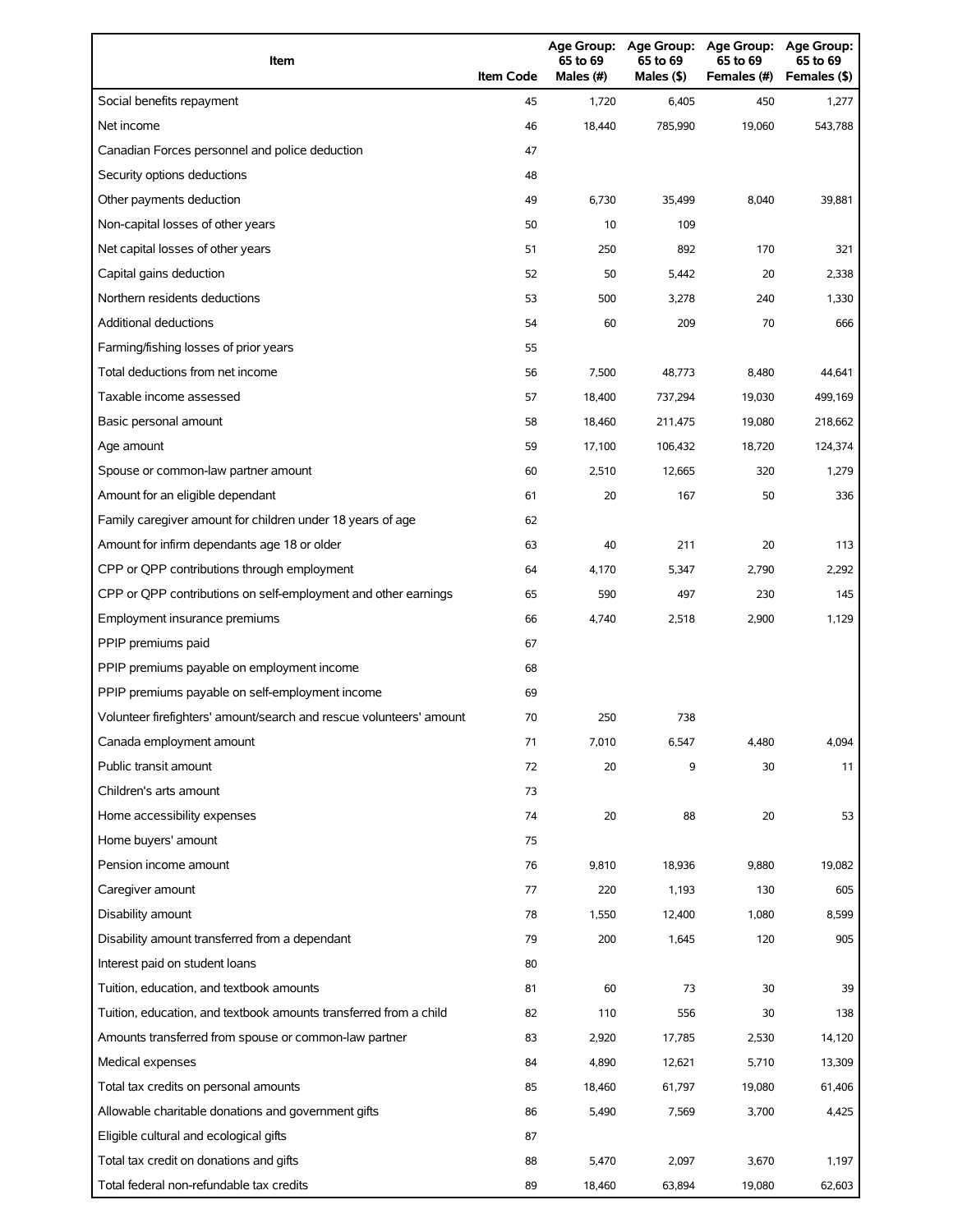| Item                                                        | <b>Item Code</b> | 65 to 69<br>Males (#) | Age Group: Age Group:<br>65 to 69<br>Males $($ \$ $)$ | <b>Age Group:</b><br>65 to 69<br>Females (#) | Age Group:<br>65 to 69<br>Females (\$) |
|-------------------------------------------------------------|------------------|-----------------------|-------------------------------------------------------|----------------------------------------------|----------------------------------------|
| Federal dividend tax credit                                 | 90               | 2,160                 | 2,956                                                 | 1,650                                        | 1,706                                  |
| Minimum tax carryover                                       | 91               | 40                    | 135                                                   | 10                                           | 35                                     |
| Basic federal tax                                           | 92               | 10,830                | 73,222                                                | 8,480                                        | 30,405                                 |
| Federal foreign tax credit                                  | 93               | 620                   | 316                                                   | 560                                          | 129                                    |
| Federal political contribution tax credit                   | 94               | 110                   | 24                                                    | 50                                           | 8                                      |
| Investment tax credit                                       | 95               |                       |                                                       |                                              |                                        |
| Labour-sponsored funds tax credit (federally registered)    | 96               |                       |                                                       |                                              |                                        |
| Labour-sponsored funds tax credit (provincially registered) | 97               |                       |                                                       |                                              |                                        |
| Alternative minimum tax payable                             | 98               | 20                    | 201                                                   |                                              |                                        |
| Net federal tax                                             | 99               | 10,820                | 72,815                                                | 8,470                                        | 30,267                                 |
| CPP contributions on self-employment                        | 100              | 590                   | 994                                                   | 230                                          | 289                                    |
| Social Benefits repayment                                   | 101              | 1,720                 | 6,405                                                 | 450                                          | 1,277                                  |
| Working income tax benefit (WITB)                           | 102              |                       |                                                       |                                              |                                        |
| Children's fitness tax credit                               | 103              | 20                    | 2                                                     |                                              |                                        |
| Eligible educator school supply tax credit                  | 104              |                       |                                                       |                                              |                                        |
| Net provincial or territorial tax                           | 105              | 12,070                | 53,518                                                | 10,250                                       | 24,872                                 |
| Total tax payable                                           | 106              | 12,140                | 133,732                                               | 10,280                                       | 56,706                                 |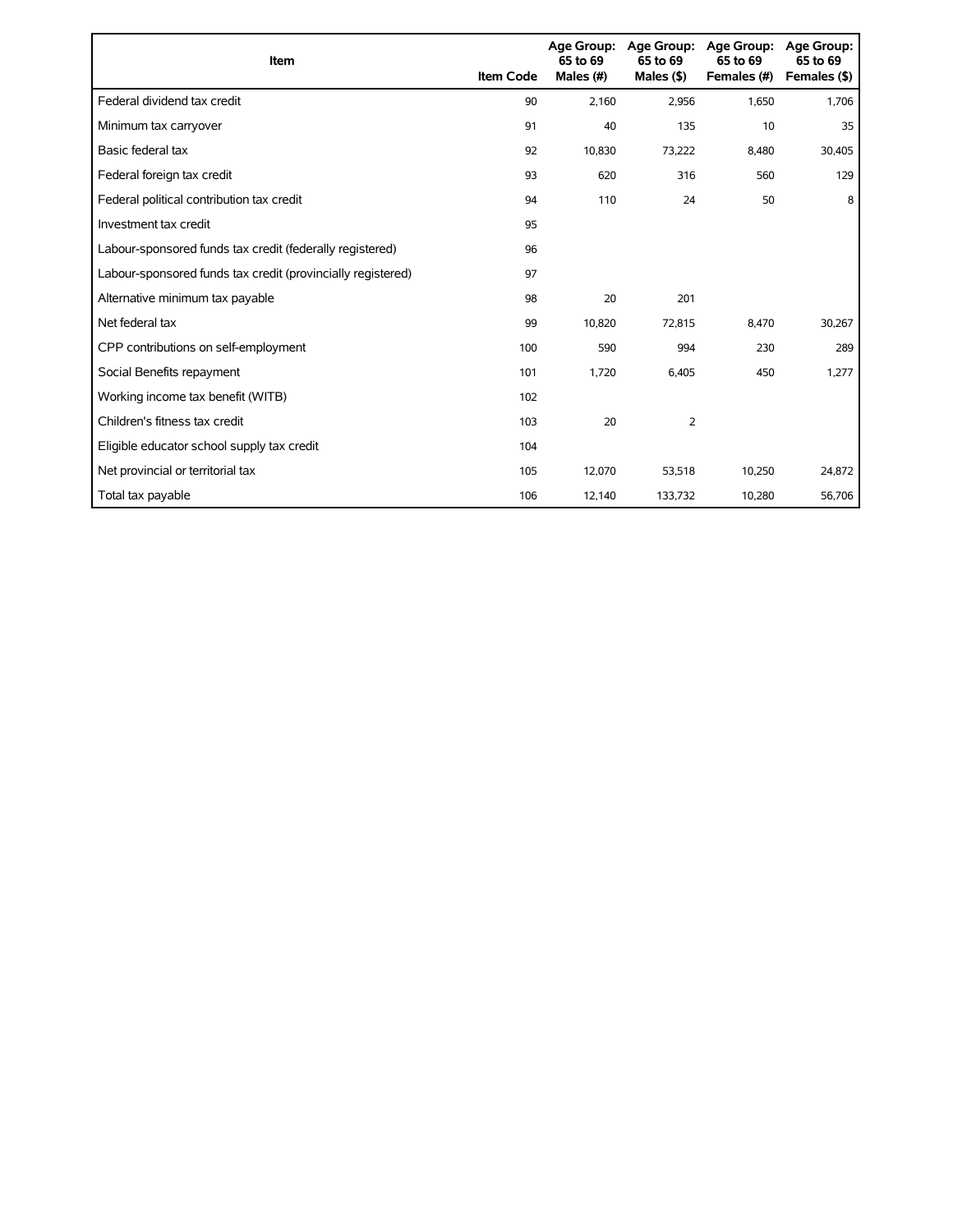| Item                                                                                          | Item<br>Code   | Age<br>Group:<br>70 to 74<br>Males (#) | Age<br>Group:<br>70 to 74<br>Males (\$) | Age<br>Group:<br>70 to 74<br>Females (#) | Age<br>Group:<br>70 to 74<br>Females (\$) |
|-----------------------------------------------------------------------------------------------|----------------|----------------------------------------|-----------------------------------------|------------------------------------------|-------------------------------------------|
| Number of taxable returns                                                                     | $\mathbf{1}$   | 7,170                                  |                                         | 6,180                                    |                                           |
| Number of non-taxable returns                                                                 | $\overline{2}$ | 6,280                                  |                                         | 7,930                                    |                                           |
| Total number of returns                                                                       | 3              | 13,440                                 |                                         | 14,110                                   |                                           |
| Employment income                                                                             | 4              | 1,800                                  | 68,040                                  | 1,020                                    | 22,404                                    |
| Commissions (from employment)                                                                 | 5              |                                        |                                         |                                          |                                           |
| Other employment income                                                                       | 6              | 1,170                                  | 1,152                                   | 450                                      | 488                                       |
| Old age security (OAS) pension                                                                | 7              | 13,340                                 | 90,677                                  | 14,070                                   | 95,985                                    |
| CPP or QPP benefits                                                                           | 8              | 13,310                                 | 92,299                                  | 13,300                                   | 67,561                                    |
| Other pensions and superannuation                                                             | 9              | 7,550                                  | 161,786                                 | 5,830                                    | 89,344                                    |
| Elected split-pension amount                                                                  | 10             | 820                                    | 6,095                                   | 3,020                                    | 33,905                                    |
| Universal child care benefit (UCCB)                                                           | 11             | 20                                     | 12                                      |                                          |                                           |
| Employment insurance and other benefits                                                       | 12             | 970                                    | 11,824                                  | 310                                      | 2,509                                     |
| Taxable amount of dividends from taxable Canadian corporations                                | 13             | 1,740                                  | 18,700                                  | 1,290                                    | 9,084                                     |
| Interest and other investment income                                                          | 14             | 2,730                                  | 4,158                                   | 2,480                                    | 3,520                                     |
| Net partnership income (limited or non-active partners only)                                  | 15             |                                        |                                         |                                          |                                           |
| Net rental income                                                                             | 16             | 360                                    | 1,205                                   | 280                                      | 1,069                                     |
| Taxable capital gains                                                                         | 17             | 1,000                                  | 7,450                                   | 870                                      | 5,430                                     |
| <b>RRSP</b> income                                                                            | 18             | 630                                    | 6,016                                   | 490                                      | 4,552                                     |
| Other income                                                                                  | 19             | 1,410                                  | 7,058                                   | 1,060                                    | 4,058                                     |
| Net business income                                                                           | 20             | 350                                    | 3,005                                   | 180                                      | 916                                       |
| Net professional income                                                                       | 21             | 110                                    | 5,330                                   | 20                                       | 194                                       |
| Net commission income                                                                         | 22             | 70                                     | 1,179                                   |                                          |                                           |
| Net farming income                                                                            | 23             | 20                                     | $-68$                                   | 10                                       | 8                                         |
| Net fishing income                                                                            | 24             | 170                                    | 4,763                                   |                                          |                                           |
| Workers' compensation benefits                                                                | 25             | 460                                    | 2,188                                   | 160                                      | 749                                       |
| Social assistance payments                                                                    | 26             |                                        |                                         |                                          |                                           |
| Net federal supplements                                                                       | 27             | 6,290                                  | 26,927                                  | 7,640                                    | 35,490                                    |
| Total income assessed                                                                         | 28             | 13,440                                 | 520,693                                 | 14,110                                   | 378,464                                   |
| Registered pension plan (RPP) deduction                                                       | 29             | 210                                    | 736                                     | 110                                      | 217                                       |
| RRSP/PRPP deduction                                                                           | 30             | 430                                    | 5,024                                   | 170                                      | 2,823                                     |
| Deduction for elected split-pension amount                                                    | 31             | 3,810                                  | 43,043                                  | 670                                      | 4,669                                     |
| Annual union, professional, or like dues                                                      | 32             | 800                                    | 387                                     | 300                                      | 97                                        |
| Child care expenses                                                                           | 33             |                                        |                                         |                                          |                                           |
| Business investment loss                                                                      | 34             |                                        |                                         |                                          |                                           |
| Moving expenses                                                                               | 35             |                                        |                                         |                                          |                                           |
| Support payments made                                                                         | 36             | 30                                     | 352                                     |                                          |                                           |
| Carrying charges and interest expenses                                                        | 37             | 720                                    | 1,940                                   | 460                                      | 1,203                                     |
| Deduction for CPP/QPP contributions on self-employment and other earnings                     | 38             | 40                                     | 17                                      |                                          |                                           |
| Deduction for provincial parental insurance plan (PPIP) premiums on self-employment<br>income | 39             |                                        |                                         |                                          |                                           |
| Exploration and development expenses                                                          | 40             |                                        |                                         |                                          |                                           |
| Other employment expenses                                                                     | 41             | 110                                    | 455                                     | 40                                       | 94                                        |
| Clergy residence deduction                                                                    | 42             | 30                                     | 227                                     |                                          |                                           |
| Other deductions                                                                              | 43             | 260                                    | 1,018                                   | 170                                      | 1,784                                     |
| Total deductions before adjustments                                                           | 44             | 4,950                                  | 53,243                                  | 1,620                                    | 10,943                                    |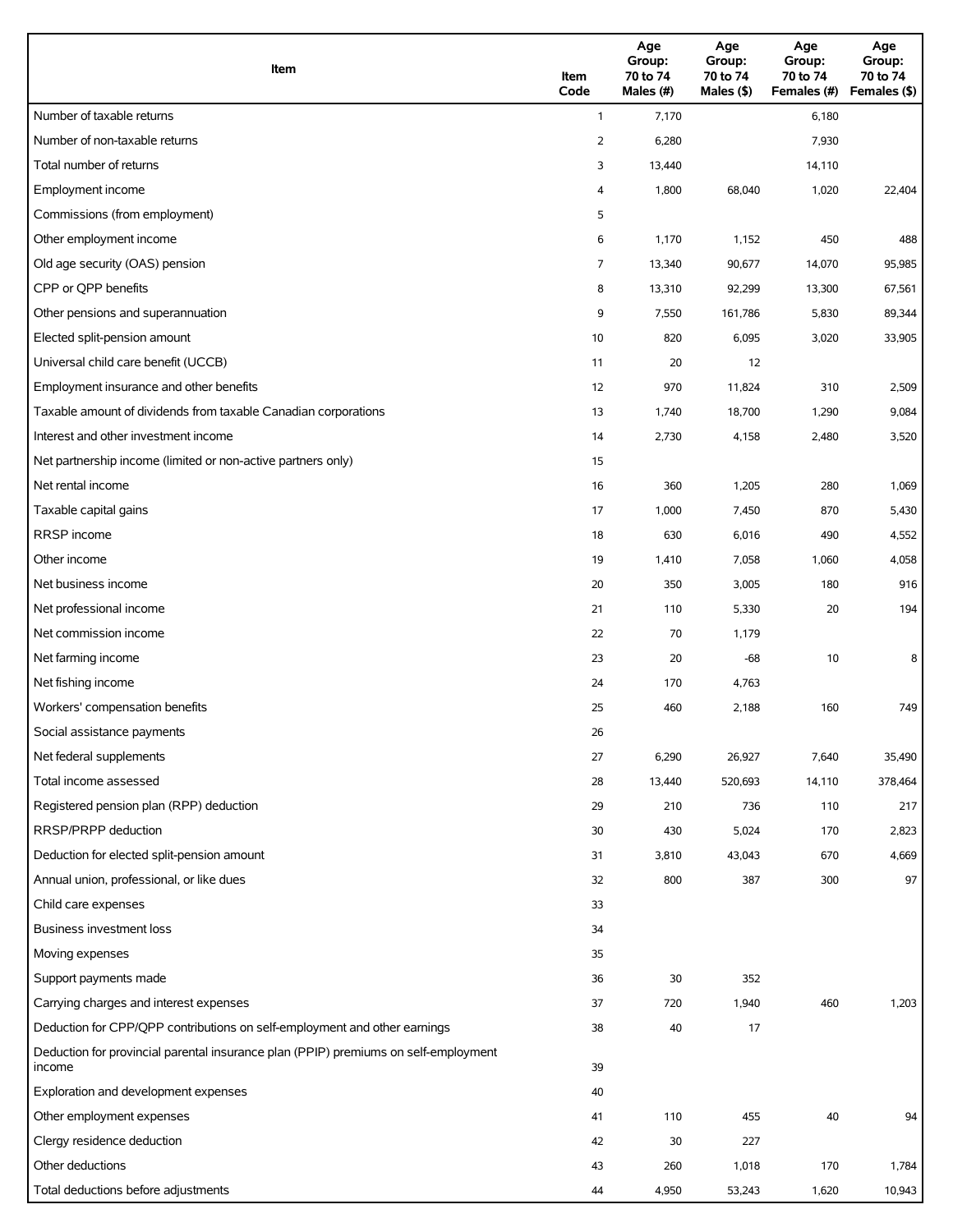| Item                                                                | <b>Item Code</b> | 70 to 74<br>Males (#) | 70 to 74<br>Males (\$) | Age Group: Age Group: Age Group:<br>70 to 74<br>Females (#) | <b>Age Group:</b><br>70 to 74<br>Females (\$) |
|---------------------------------------------------------------------|------------------|-----------------------|------------------------|-------------------------------------------------------------|-----------------------------------------------|
| Social benefits repayment                                           | 45               | 700                   | 3,075                  | 340                                                         | 1,111                                         |
| Net income                                                          | 46               | 13,440                | 464,508                | 14,110                                                      | 366,502                                       |
| Canadian Forces personnel and police deduction                      | 47               |                       |                        |                                                             |                                               |
| Security options deductions                                         | 48               |                       |                        |                                                             |                                               |
| Other payments deduction                                            | 49               | 6,470                 | 29,130                 | 7,720                                                       | 36,304                                        |
| Non-capital losses of other years                                   | 50               |                       |                        |                                                             |                                               |
| Net capital losses of other years                                   | 51               | 190                   | 692                    | 120                                                         | 353                                           |
| Capital gains deduction                                             | 52               | 20                    | 2,887                  | 10                                                          | 1,150                                         |
| Northern residents deductions                                       | 53               | 240                   | 1,514                  | 160                                                         | 826                                           |
| Additional deductions                                               | 54               | 70                    | 286                    | 120                                                         | 762                                           |
| Farming/fishing losses of prior years                               | 55               |                       |                        |                                                             |                                               |
| Total deductions from net income                                    | 56               | 6,930                 | 34,559                 | 8,050                                                       | 39,394                                        |
| Taxable income assessed                                             | 57               | 13,430                | 429,949                | 14,090                                                      | 327,126                                       |
| Basic personal amount                                               | 58               | 13,440                | 154,106                | 14,110                                                      | 161,810                                       |
| Age amount                                                          | 59               | 12,930                | 85,113                 | 13,890                                                      | 94,486                                        |
| Spouse or common-law partner amount                                 | 60               | 1,560                 | 4,876                  | 190                                                         | 801                                           |
| Amount for an eligible dependant                                    | 61               |                       |                        | 30                                                          | 201                                           |
| Family caregiver amount for children under 18 years of age          | 62               |                       |                        |                                                             |                                               |
| Amount for infirm dependants age 18 or older                        | 63               | 30                    | 143                    | 20                                                          | 86                                            |
| CPP or QPP contributions through employment                         | 64               | 360                   | 244                    | 230                                                         | 109                                           |
| CPP or QPP contributions on self-employment and other earnings      | 65               | 40                    | 17                     |                                                             |                                               |
| Employment insurance premiums                                       | 66               | 1,410                 | 635                    | 700                                                         | 240                                           |
| PPIP premiums paid                                                  | 67               |                       |                        |                                                             |                                               |
| PPIP premiums payable on employment income                          | 68               |                       |                        |                                                             |                                               |
| PPIP premiums payable on self-employment income                     | 69               |                       |                        |                                                             |                                               |
| Volunteer firefighters' amount/search and rescue volunteers' amount | 70               | 80                    | 234                    |                                                             |                                               |
| Canada employment amount                                            | 71               | 2,740                 | 2,301                  | 1,400                                                       | 1,211                                         |
| Public transit amount                                               | 72               | 10                    | 4                      | 10                                                          | 6                                             |
| Children's arts amount                                              | 73               |                       |                        |                                                             |                                               |
| Home accessibility expenses                                         | 74               |                       |                        |                                                             |                                               |
| Home buyers' amount                                                 | 75               |                       |                        |                                                             |                                               |
| Pension income amount                                               | 76               | 7,940                 | 15,224                 | 7,450                                                       | 14,181                                        |
| Caregiver amount                                                    | 77               | 100                   | 568                    | 70                                                          | 297                                           |
| Disability amount                                                   | 78               | 1,100                 | 8,804                  | 750                                                         | 5,969                                         |
| Disability amount transferred from a dependant                      | 79               | 110                   | 856                    | 60                                                          | 496                                           |
| Interest paid on student loans                                      | 80               |                       |                        |                                                             |                                               |
| Tuition, education, and textbook amounts                            | 81               |                       |                        |                                                             |                                               |
| Tuition, education, and textbook amounts transferred from a child   | 82               | 30                    | 126                    |                                                             |                                               |
| Amounts transferred from spouse or common-law partner               | 83               | 3,580                 | 22,732                 | 2,100                                                       | 11,017                                        |
| Medical expenses                                                    | 84               | 3,510                 | 9,467                  | 3,680                                                       | 8,904                                         |
| Total tax credits on personal amounts                               | 85               | 13,440                | 45,836                 | 14,110                                                      | 44,983                                        |
| Allowable charitable donations and government gifts                 | 86               | 3,940                 | 5,757                  | 2,680                                                       | 3,244                                         |
| Eligible cultural and ecological gifts                              | 87               |                       |                        |                                                             |                                               |
| Total tax credit on donations and gifts                             | 88               | 3,930                 | 1,582                  | 2,680                                                       | 883                                           |
| Total federal non-refundable tax credits                            | 89               | 13,440                | 47,418                 | 14,110                                                      | 45,866                                        |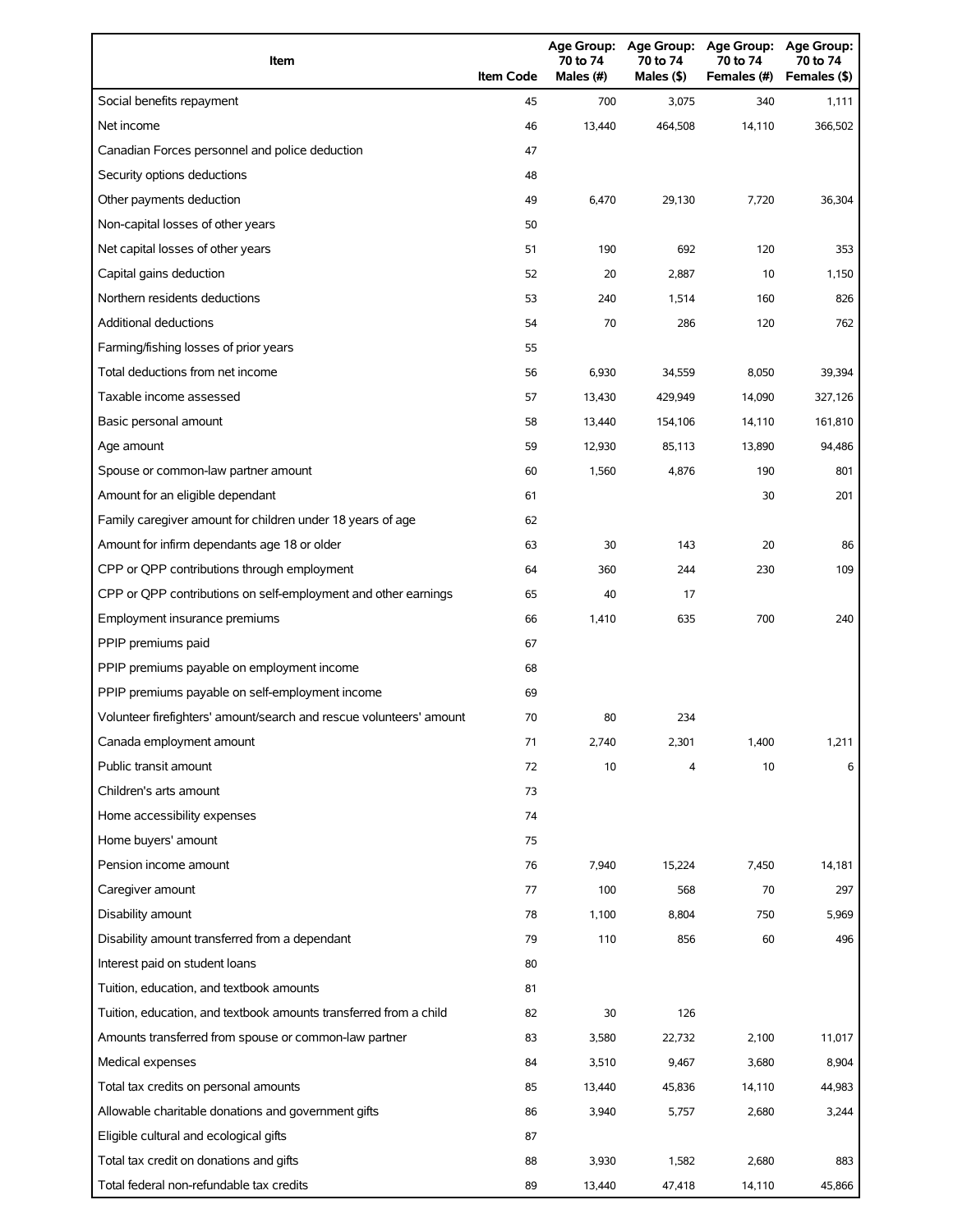| Item                                                        | <b>Item Code</b> | 70 to 74<br>Males (#) | Age Group: Age Group:<br>70 to 74<br>Males $($ \$) | <b>Age Group:</b><br>70 to 74<br>Females (#) | <b>Age Group:</b><br>70 to 74<br>Females (\$) |
|-------------------------------------------------------------|------------------|-----------------------|----------------------------------------------------|----------------------------------------------|-----------------------------------------------|
| Federal dividend tax credit                                 | 90               | 1,460                 | 2,296                                              | 1,080                                        | 1,135                                         |
| Minimum tax carryover                                       | 91               |                       |                                                    |                                              |                                               |
| Basic federal tax                                           | 92               | 5,960                 | 33,909                                             | 4,910                                        | 18,208                                        |
| Federal foreign tax credit                                  | 93               | 480                   | 160                                                | 390                                          | 104                                           |
| Federal political contribution tax credit                   | 94               | 70                    | 12                                                 | 50                                           | 13                                            |
| Investment tax credit                                       | 95               | 30                    | 15                                                 |                                              |                                               |
| Labour-sponsored funds tax credit (federally registered)    | 96               |                       |                                                    |                                              |                                               |
| Labour-sponsored funds tax credit (provincially registered) | 97               |                       |                                                    |                                              |                                               |
| Alternative minimum tax payable                             | 98               |                       |                                                    |                                              |                                               |
| Net federal tax                                             | 99               | 5,950                 | 33,722                                             | 4,910                                        | 18,092                                        |
| CPP contributions on self-employment                        | 100              | 40                    | 35                                                 |                                              |                                               |
| Social Benefits repayment                                   | 101              | 700                   | 3,075                                              | 340                                          | 1,111                                         |
| Working income tax benefit (WITB)                           | 102              |                       |                                                    |                                              |                                               |
| Children's fitness tax credit                               | 103              |                       |                                                    |                                              |                                               |
| Eligible educator school supply tax credit                  | 104              |                       |                                                    |                                              |                                               |
| Net provincial or territorial tax                           | 105              | 7,160                 | 25,330                                             | 6,170                                        | 14,526                                        |
| Total tax payable                                           | 106              | 7,170                 | 62,162                                             | 6,180                                        | 33,736                                        |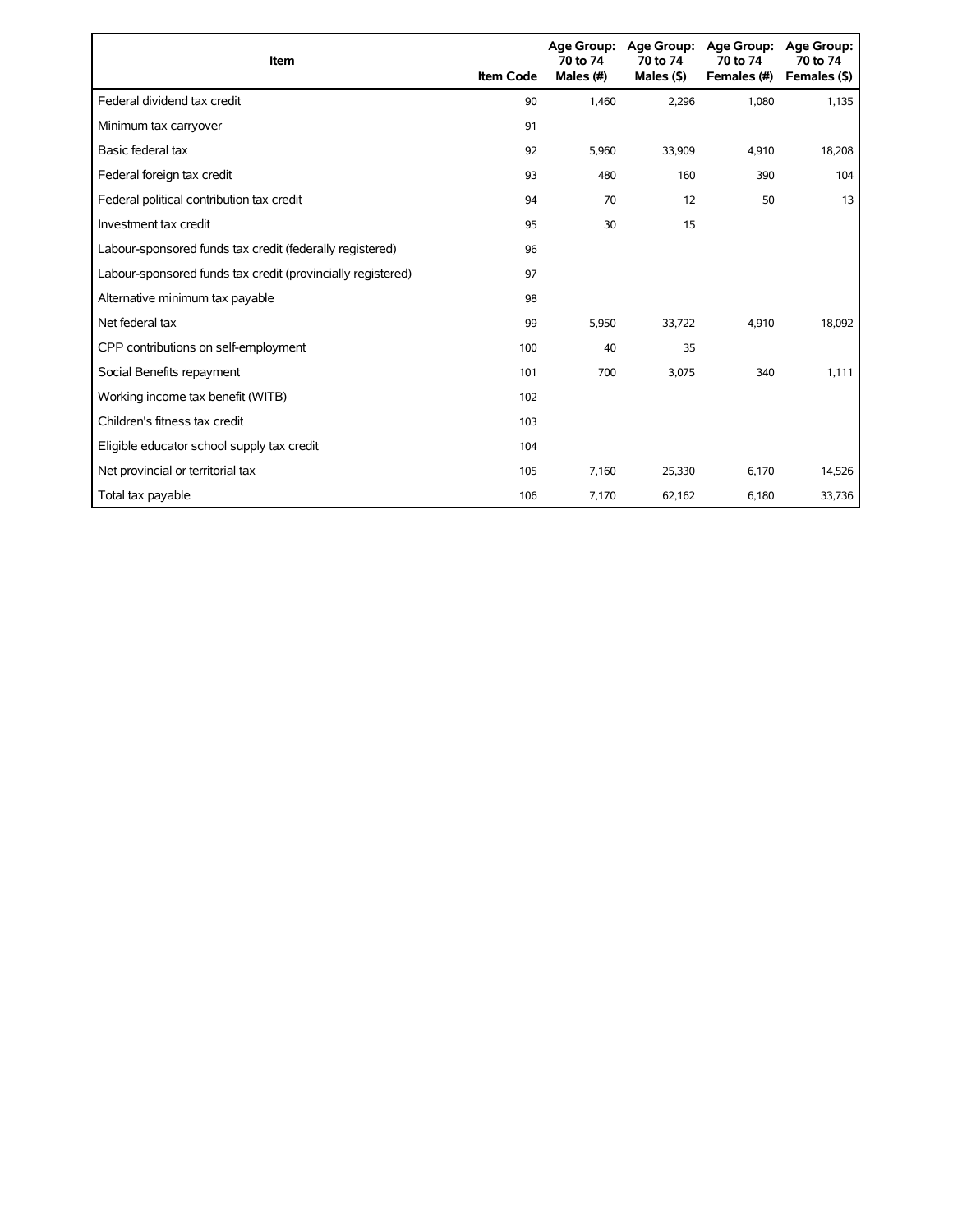| Item                                                                                          | Item<br>Code   | Age<br>Group:<br>75 to 79<br>Males (#) | Age<br>Group:<br>75 to 79<br>Males (\$) | Age<br>Group:<br>75 to 79<br>Females (#) | Age<br>Group:<br>75 to 79<br>Females (\$) |
|-----------------------------------------------------------------------------------------------|----------------|----------------------------------------|-----------------------------------------|------------------------------------------|-------------------------------------------|
| Number of taxable returns                                                                     | $\mathbf{1}$   | 3,740                                  |                                         | 3,340                                    |                                           |
| Number of non-taxable returns                                                                 | $\overline{2}$ | 4,630                                  |                                         | 5,780                                    |                                           |
| Total number of returns                                                                       | 3              | 8,380                                  |                                         | 9,120                                    |                                           |
| Employment income                                                                             | 4              | 400                                    | 11,009                                  | 210                                      | 4,622                                     |
| Commissions (from employment)                                                                 | 5              |                                        |                                         |                                          |                                           |
| Other employment income                                                                       | 6              | 570                                    | 398                                     | 180                                      | 125                                       |
| Old age security (OAS) pension                                                                | 7              | 8,340                                  | 56,285                                  | 9,100                                    | 61,780                                    |
| CPP or QPP benefits                                                                           | 8              | 8,300                                  | 58,878                                  | 8,380                                    | 45,776                                    |
| Other pensions and superannuation                                                             | 9              | 4,870                                  | 92,477                                  | 3,930                                    | 53,234                                    |
| Elected split-pension amount                                                                  | 10             | 410                                    | 2,928                                   | 1,460                                    | 15,975                                    |
| Universal child care benefit (UCCB)                                                           | 11             |                                        |                                         |                                          |                                           |
| Employment insurance and other benefits                                                       | 12             | 170                                    | 1,913                                   |                                          |                                           |
| Taxable amount of dividends from taxable Canadian corporations                                | 13             | 930                                    | 6,783                                   | 720                                      | 6,734                                     |
| Interest and other investment income                                                          | 14             | 1,680                                  | 3,166                                   | 1,550                                    | 2,371                                     |
| Net partnership income (limited or non-active partners only)                                  | 15             |                                        |                                         |                                          |                                           |
| Net rental income                                                                             | 16             | 190                                    | 1,060                                   | 130                                      | 467                                       |
| Taxable capital gains                                                                         | 17             | 530                                    | 7,251                                   | 460                                      | 2,628                                     |
| <b>RRSP</b> income                                                                            | 18             | 170                                    | 685                                     | 150                                      | 423                                       |
| Other income                                                                                  | 19             | 680                                    | 2,594                                   | 600                                      | 2,395                                     |
| Net business income                                                                           | 20             | 170                                    | 1,006                                   | 60                                       | 265                                       |
| Net professional income                                                                       | 21             | 50                                     | 1,431                                   |                                          |                                           |
| Net commission income                                                                         | 22             |                                        |                                         |                                          |                                           |
| Net farming income                                                                            | 23             |                                        |                                         |                                          |                                           |
| Net fishing income                                                                            | 24             | 40                                     | 492                                     |                                          |                                           |
| Workers' compensation benefits                                                                | 25             | 220                                    | 993                                     | 80                                       | 463                                       |
| Social assistance payments                                                                    | 26             |                                        |                                         |                                          |                                           |
| Net federal supplements                                                                       | 27             | 4,550                                  | 18,431                                  | 5,600                                    | 27,385                                    |
| Total income assessed                                                                         | 28             | 8,370                                  | 268,154                                 | 9,120                                    | 225,115                                   |
| Registered pension plan (RPP) deduction                                                       | 29             | 30                                     | 50                                      | 20                                       | 26                                        |
| RRSP/PRPP deduction                                                                           | 30             | 50                                     | 158                                     | 30                                       | 654                                       |
| Deduction for elected split-pension amount                                                    | 31             | 2,080                                  | 22,453                                  | 290                                      | 2,048                                     |
| Annual union, professional, or like dues                                                      | 32             | 210                                    | 47                                      | 90                                       | 16                                        |
| Child care expenses                                                                           | 33             |                                        |                                         |                                          |                                           |
| Business investment loss                                                                      | 34             |                                        |                                         |                                          |                                           |
| Moving expenses                                                                               | 35             |                                        |                                         |                                          |                                           |
| Support payments made                                                                         | 36             | 20                                     | 266                                     |                                          |                                           |
| Carrying charges and interest expenses                                                        | 37             | 380                                    | 798                                     | 240                                      | 614                                       |
| Deduction for CPP/QPP contributions on self-employment and other earnings                     | 38             |                                        |                                         |                                          |                                           |
| Deduction for provincial parental insurance plan (PPIP) premiums on self-employment<br>income | 39             |                                        |                                         |                                          |                                           |
| Exploration and development expenses                                                          | 40             |                                        |                                         |                                          |                                           |
| Other employment expenses                                                                     | 41             |                                        |                                         |                                          |                                           |
| Clergy residence deduction                                                                    | 42             |                                        |                                         |                                          |                                           |
| Other deductions                                                                              | 43             | 90                                     | 229                                     | 80                                       | 911                                       |
| Total deductions before adjustments                                                           | 44             | 2,440                                  | 24,154                                  | 660                                      | 4,296                                     |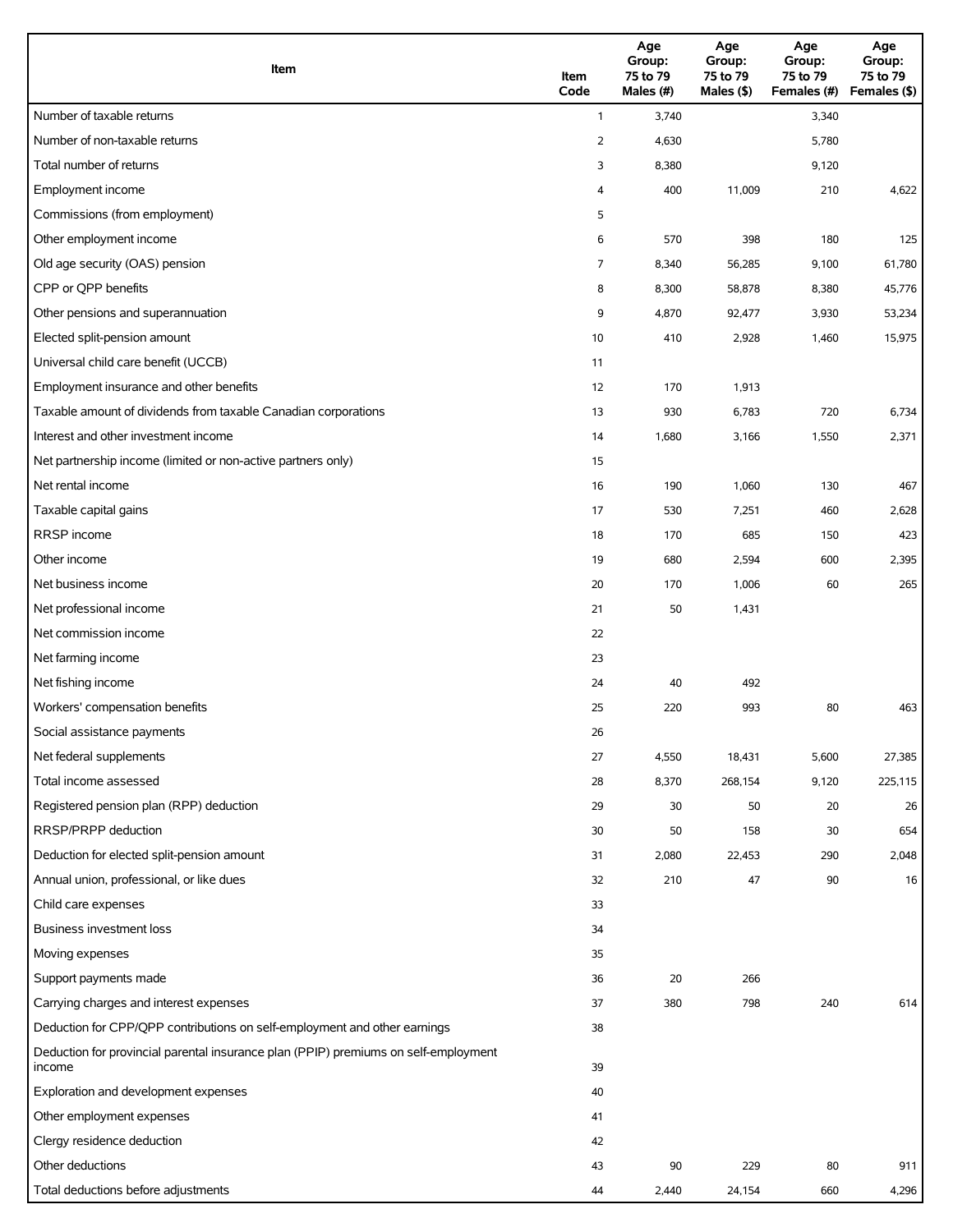| Item                                                                | <b>Item Code</b> | 75 to 79<br>Males (#) | 75 to 79<br>Males (\$) | Age Group: Age Group: Age Group:<br>75 to 79<br>Females (#) | Age Group:<br>75 to 79<br>Females (\$) |
|---------------------------------------------------------------------|------------------|-----------------------|------------------------|-------------------------------------------------------------|----------------------------------------|
| Social benefits repayment                                           | 45               | 230                   | 879                    | 140                                                         | 499                                    |
| Net income                                                          | 46               | 8,370                 | 243,124                | 9,110                                                       | 220,329                                |
| Canadian Forces personnel and police deduction                      | 47               |                       |                        |                                                             |                                        |
| Security options deductions                                         | 48               |                       |                        |                                                             |                                        |
| Other payments deduction                                            | 49               | 4,640                 | 19,446                 | 5,640                                                       | 27,876                                 |
| Non-capital losses of other years                                   | 50               |                       |                        |                                                             |                                        |
| Net capital losses of other years                                   | 51               | 100                   | 241                    | 70                                                          | 91                                     |
| Capital gains deduction                                             | 52               | 10                    | 914                    |                                                             |                                        |
| Northern residents deductions                                       | 53               | 130                   | 725                    | 80                                                          | 415                                    |
| Additional deductions                                               | 54               | 80                    | 166                    | 100                                                         | 1,285                                  |
| Farming/fishing losses of prior years                               | 55               |                       |                        |                                                             |                                        |
| Total deductions from net income                                    | 56               | 4,890                 | 21,495                 | 5,830                                                       | 30,179                                 |
| Taxable income assessed                                             | 57               | 8,370                 | 221,629                | 9,090                                                       | 190,157                                |
| Basic personal amount                                               | 58               | 8,380                 | 95,986                 | 9,120                                                       | 104,492                                |
| Age amount                                                          | 59               | 8,200                 | 55,806                 | 9,020                                                       | 61,998                                 |
| Spouse or common-law partner amount                                 | 60               | 1,050                 | 2,411                  | 100                                                         | 507                                    |
| Amount for an eligible dependant                                    | 61               |                       |                        | 10                                                          | 84                                     |
| Family caregiver amount for children under 18 years of age          | 62               |                       |                        |                                                             |                                        |
| Amount for infirm dependants age 18 or older                        | 63               |                       |                        |                                                             |                                        |
| CPP or QPP contributions through employment                         | 64               |                       |                        |                                                             |                                        |
| CPP or QPP contributions on self-employment and other earnings      | 65               |                       |                        |                                                             |                                        |
| Employment insurance premiums                                       | 66               | 250                   | 85                     | 120                                                         | 36                                     |
| PPIP premiums paid                                                  | 67               |                       |                        |                                                             |                                        |
| PPIP premiums payable on employment income                          | 68               |                       |                        |                                                             |                                        |
| PPIP premiums payable on self-employment income                     | 69               |                       |                        |                                                             |                                        |
| Volunteer firefighters' amount/search and rescue volunteers' amount | 70               |                       |                        |                                                             |                                        |
| Canada employment amount                                            | 71               | 930                   | 602                    | 380                                                         | 282                                    |
| Public transit amount                                               | 72               |                       |                        |                                                             |                                        |
| Children's arts amount                                              | 73               |                       |                        |                                                             |                                        |
| Home accessibility expenses                                         | 74               |                       |                        |                                                             |                                        |
| Home buyers' amount                                                 | 75               |                       |                        |                                                             |                                        |
| Pension income amount                                               | 76               | 5,050                 | 9,513                  | 4,680                                                       | 8,660                                  |
| Caregiver amount                                                    | 77               | 50                    | 276                    | 30                                                          | 122                                    |
| Disability amount                                                   | 78               | 670                   | 5,354                  | 480                                                         | 3,851                                  |
| Disability amount transferred from a dependant                      | 79               | 60                    | 452                    |                                                             |                                        |
| Interest paid on student loans                                      | 80               |                       |                        |                                                             |                                        |
| Tuition, education, and textbook amounts                            | 81               |                       |                        |                                                             |                                        |
| Tuition, education, and textbook amounts transferred from a child   | 82               | 10                    | 53                     |                                                             |                                        |
| Amounts transferred from spouse or common-law partner               | 83               | 2,690                 | 17,072                 | 1,190                                                       | 6,004                                  |
| Medical expenses                                                    | 84               | 2,130                 | 5,948                  | 2,160                                                       | 5,844                                  |
| Total tax credits on personal amounts                               | 85               | 8,380                 | 29,066                 | 9,120                                                       | 28,829                                 |
| Allowable charitable donations and government gifts                 | 86               | 2,350                 | 3,479                  | 1,820                                                       | 2,265                                  |
| Eligible cultural and ecological gifts                              | 87               |                       |                        |                                                             |                                        |
| Total tax credit on donations and gifts                             | 88               | 2,340                 | 959                    | 1,820                                                       | 611                                    |
| Total federal non-refundable tax credits                            | 89               | 8,380                 | 30,025                 | 9,120                                                       | 29,440                                 |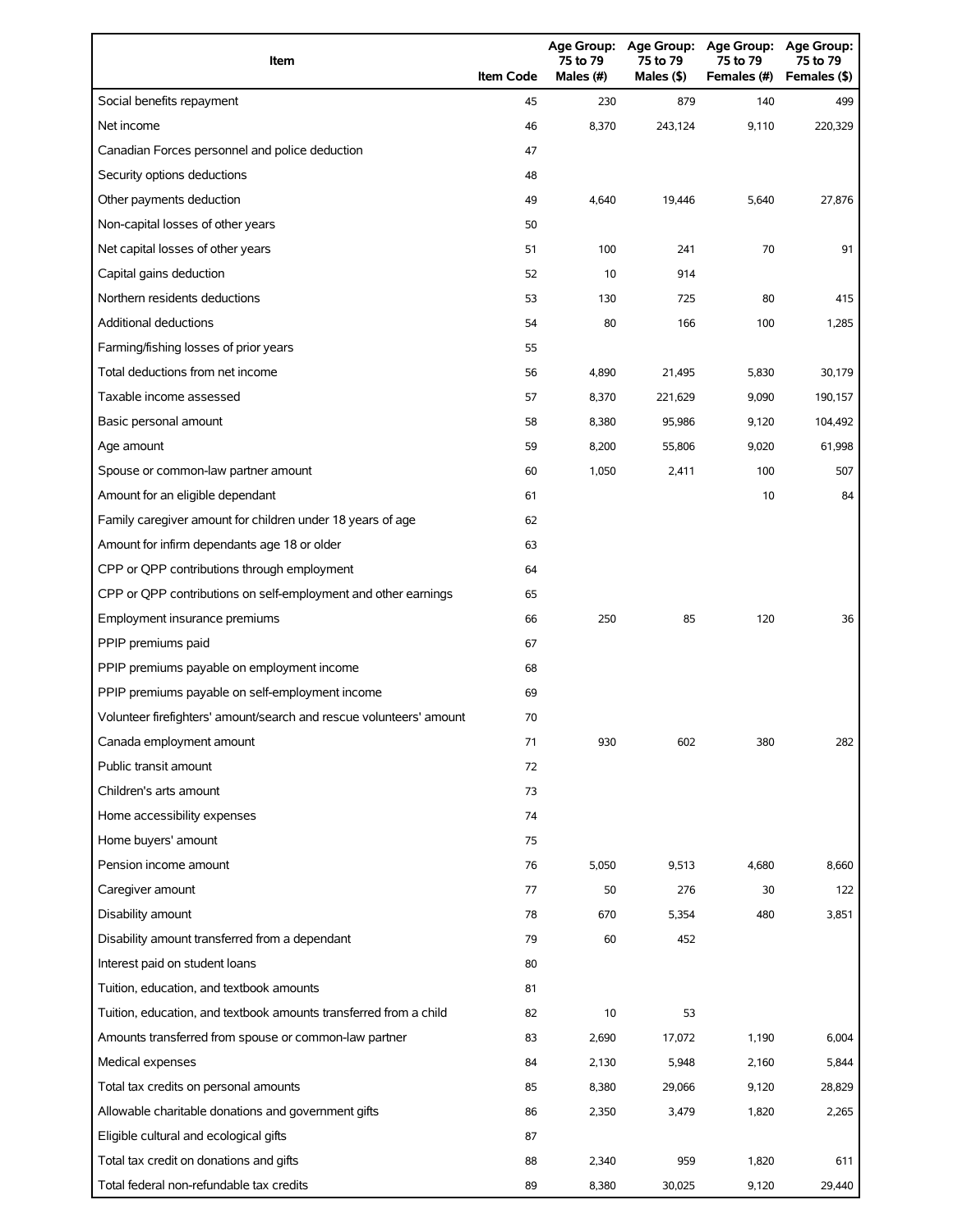| Item                                                        | <b>Item Code</b> | 75 to 79<br>Males (#) | Age Group: Age Group:<br>75 to 79<br>Males $($ \$ $)$ | <b>Age Group:</b><br>75 to 79<br>Females (#) | Age Group:<br>75 to 79<br>Females (\$) |
|-------------------------------------------------------------|------------------|-----------------------|-------------------------------------------------------|----------------------------------------------|----------------------------------------|
| Federal dividend tax credit                                 | 90               | 730                   | 843                                                   | 580                                          | 915                                    |
| Minimum tax carryover                                       | 91               |                       |                                                       |                                              |                                        |
| Basic federal tax                                           | 92               | 2,850                 | 12,744                                                | 2,560                                        | 8,439                                  |
| Federal foreign tax credit                                  | 93               | 250                   | 104                                                   | 220                                          | 68                                     |
| Federal political contribution tax credit                   | 94               | 50                    | 10                                                    |                                              |                                        |
| Investment tax credit                                       | 95               |                       |                                                       |                                              |                                        |
| Labour-sponsored funds tax credit (federally registered)    | 96               |                       |                                                       |                                              |                                        |
| Labour-sponsored funds tax credit (provincially registered) | 97               |                       |                                                       |                                              |                                        |
| Alternative minimum tax payable                             | 98               |                       |                                                       |                                              |                                        |
| Net federal tax                                             | 99               | 2,850                 | 12,628                                                | 2,560                                        | 8,367                                  |
| CPP contributions on self-employment                        | 100              |                       |                                                       |                                              |                                        |
| Social Benefits repayment                                   | 101              | 230                   | 879                                                   | 140                                          | 499                                    |
| Working income tax benefit (WITB)                           | 102              |                       |                                                       |                                              |                                        |
| Children's fitness tax credit                               | 103              |                       |                                                       |                                              |                                        |
| Eligible educator school supply tax credit                  | 104              |                       |                                                       |                                              |                                        |
| Net provincial or territorial tax                           | 105              | 3,740                 | 9,827                                                 | 3,340                                        | 6,965                                  |
| Total tax payable                                           | 106              | 3,740                 | 23,334                                                | 3,340                                        | 15,831                                 |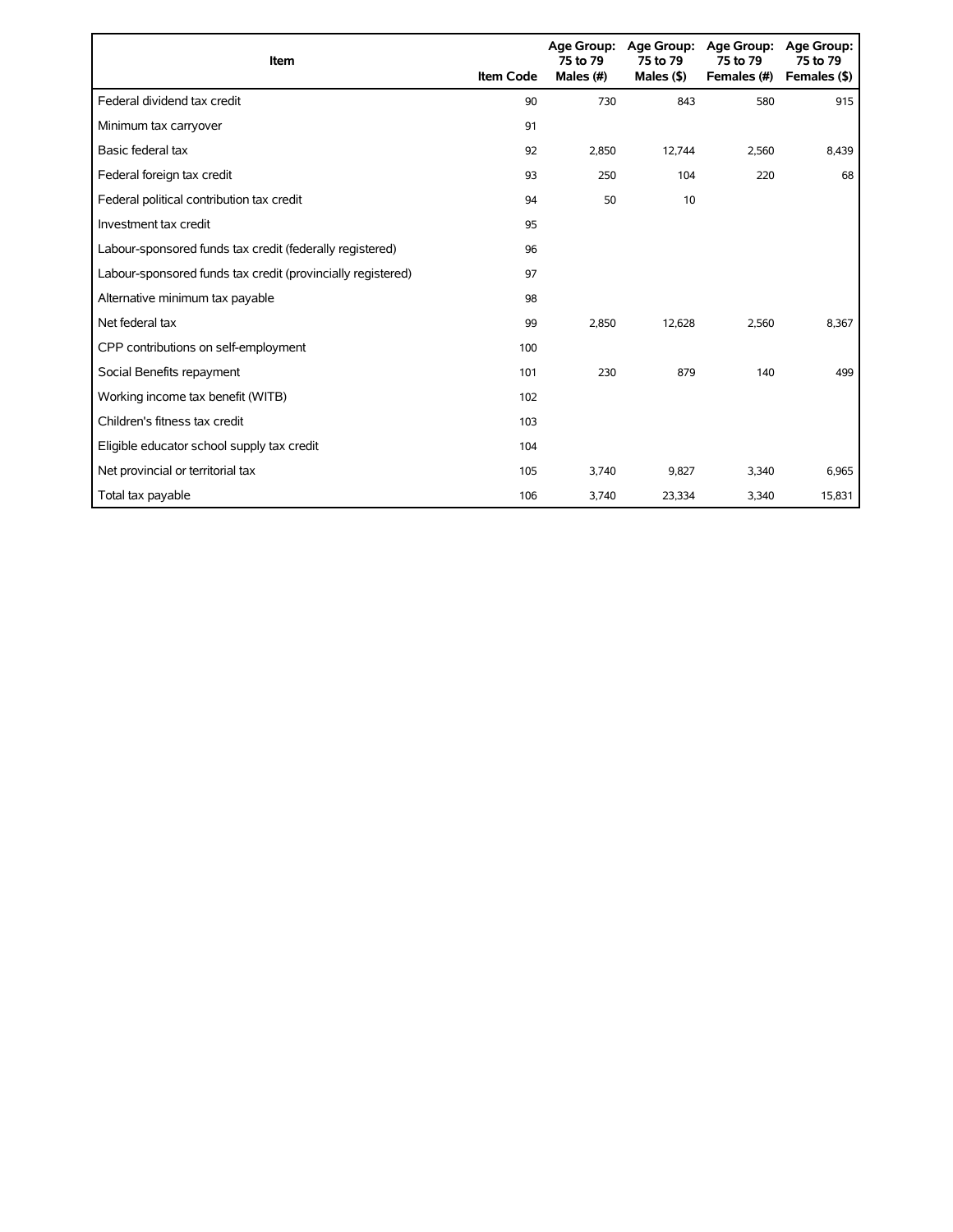| Item                                                                                          | Item<br>Code   | Age<br>Group:<br>80 and<br>over Males<br>(#) | Age<br>Group:<br>80 and<br>over Males<br>(5) | Age<br>Group:<br>80 and<br>over<br>Females (#) | Age<br>Group:<br>80 and<br>over<br>Females (\$) |
|-----------------------------------------------------------------------------------------------|----------------|----------------------------------------------|----------------------------------------------|------------------------------------------------|-------------------------------------------------|
| Number of taxable returns                                                                     | $\mathbf{1}$   | 3,390                                        |                                              | 3,640                                          |                                                 |
| Number of non-taxable returns                                                                 | $\overline{2}$ | 5,630                                        |                                              | 9,600                                          |                                                 |
| Total number of returns                                                                       | 3              | 9,030                                        |                                              | 13,240                                         |                                                 |
| <b>Employment income</b>                                                                      | 4              | 130                                          | 6,008                                        | 60                                             | 1,934                                           |
| Commissions (from employment)                                                                 | 5              |                                              |                                              |                                                |                                                 |
| Other employment income                                                                       | 6              | 510                                          | 399                                          | 140                                            | 153                                             |
| Old age security (OAS) pension                                                                | 7              | 8,990                                        | 59,307                                       | 13,210                                         | 87,893                                          |
| CPP or QPP benefits                                                                           | 8              | 8,920                                        | 65,824                                       | 11,860                                         | 71,607                                          |
| Other pensions and superannuation                                                             | 9              | 5,060                                        | 83,143                                       | 5,520                                          | 65,361                                          |
| Elected split-pension amount                                                                  | 10             | 330                                          | 2,182                                        | 880                                            | 9,365                                           |
| Universal child care benefit (UCCB)                                                           | 11             |                                              |                                              |                                                |                                                 |
| Employment insurance and other benefits                                                       | 12             | 30                                           | 223                                          |                                                |                                                 |
| Taxable amount of dividends from taxable Canadian corporations                                | 13             | 860                                          | 9,916                                        | 920                                            | 13,144                                          |
| Interest and other investment income                                                          | 14             | 1,810                                        | 3,537                                        | 2,200                                          | 4,690                                           |
| Net partnership income (limited or non-active partners only)                                  | 15             |                                              |                                              |                                                |                                                 |
| Net rental income                                                                             | 16             | 140                                          | 459                                          | 100                                            | 373                                             |
| Taxable capital gains                                                                         | 17             | 490                                          | 5,020                                        | 590                                            | 7,939                                           |
| RRSP income                                                                                   | 18             | 240                                          | 966                                          | 270                                            | 1,364                                           |
| Other income                                                                                  | 19             | 720                                          | 3,680                                        | 810                                            | 5,436                                           |
| Net business income                                                                           | 20             | 80                                           | 425                                          | 20                                             | $-12$                                           |
| Net professional income                                                                       | 21             | 30                                           | 852                                          |                                                |                                                 |
| Net commission income                                                                         | 22             |                                              |                                              |                                                |                                                 |
| Net farming income                                                                            | 23             |                                              |                                              |                                                |                                                 |
| Net fishing income                                                                            | 24             | 10                                           | 1,137                                        |                                                |                                                 |
| Workers' compensation benefits                                                                | 25             | 200                                          | 967                                          | 90                                             | 861                                             |
| Social assistance payments                                                                    | 26             |                                              |                                              |                                                |                                                 |
| Net federal supplements                                                                       | 27             | 5,420                                        | 21,618                                       | 9,490                                          | 50,920                                          |
| Total income assessed                                                                         | 28             | 9,030                                        | 265,995                                      | 13,240                                         | 321,426                                         |
| Registered pension plan (RPP) deduction                                                       | 29             |                                              |                                              | 10                                             | 30                                              |
| RRSP/PRPP deduction                                                                           | 30             | 50                                           | 130                                          | 20                                             | 77                                              |
| Deduction for elected split-pension amount                                                    | 31             | 1,560                                        | 16,292                                       | 130                                            | 811                                             |
| Annual union, professional, or like dues                                                      | 32             | 120                                          | 14                                           | 50                                             | 4                                               |
| Child care expenses                                                                           | 33             |                                              |                                              |                                                |                                                 |
| Business investment loss                                                                      | 34             |                                              |                                              |                                                |                                                 |
| Moving expenses                                                                               | 35             |                                              |                                              |                                                |                                                 |
| Support payments made                                                                         | 36             |                                              |                                              |                                                |                                                 |
| Carrying charges and interest expenses                                                        | 37             | 340                                          | 2,013                                        | 360                                            | 1,030                                           |
| Deduction for CPP/QPP contributions on self-employment and other earnings                     | 38             |                                              |                                              |                                                |                                                 |
| Deduction for provincial parental insurance plan (PPIP) premiums on self-employment<br>income | 39             |                                              |                                              |                                                |                                                 |
| Exploration and development expenses                                                          | 40             |                                              |                                              |                                                |                                                 |
| Other employment expenses                                                                     | 41             |                                              |                                              |                                                |                                                 |
| Clergy residence deduction                                                                    | 42             |                                              |                                              |                                                |                                                 |
| Other deductions                                                                              | 43             | 110                                          | 1,360                                        | 130                                            | 1,370                                           |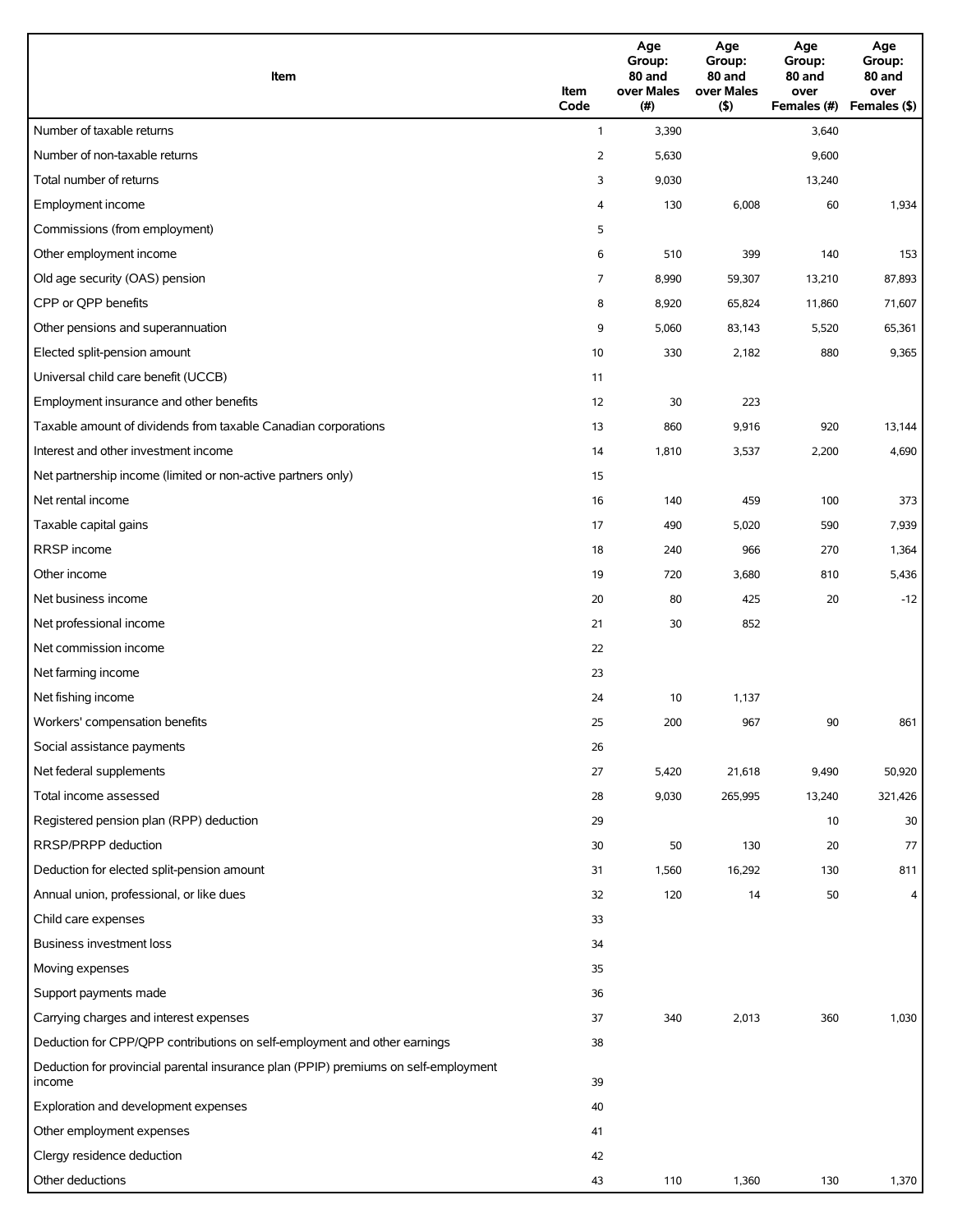| Item                                                                | <b>Item Code</b> | 80 and<br>over Males<br>(#) | 80 and<br>over Males<br>(5) | Age Group: Age Group: Age Group: Age Group:<br>80 and<br>over<br>Females (#) | 80 and<br>over<br>Females (\$) |
|---------------------------------------------------------------------|------------------|-----------------------------|-----------------------------|------------------------------------------------------------------------------|--------------------------------|
| Total deductions before adjustments                                 | 44               | 1,900                       | 20,158                      | 650                                                                          | 3,452                          |
| Social benefits repayment                                           | 45               |                             |                             | 220                                                                          | 819                            |
| Net income                                                          | 46               | 9,020                       | 245,141                     | 13,230                                                                       | 317,164                        |
| Canadian Forces personnel and police deduction                      | 47               |                             |                             |                                                                              |                                |
| Security options deductions                                         | 48               |                             |                             |                                                                              |                                |
| Other payments deduction                                            | 49               | 5,510                       | 22,607                      | 9,520                                                                        | 51,775                         |
| Non-capital losses of other years                                   | 50               |                             |                             |                                                                              |                                |
| Net capital losses of other years                                   | 51               | 100                         | 423                         | 90                                                                           | 270                            |
| Capital gains deduction                                             | 52               |                             |                             |                                                                              |                                |
| Northern residents deductions                                       | 53               | 100                         | 544                         | 70                                                                           | 333                            |
| <b>Additional deductions</b>                                        | 54               | 80                          | 295                         | 190                                                                          | 1,497                          |
| Farming/fishing losses of prior years                               | 55               |                             |                             |                                                                              |                                |
| Total deductions from net income                                    | 56               | 5,740                       | 24,283                      | 9,740                                                                        | 54,882                         |
| Taxable income assessed                                             | 57               | 9,010                       | 220,895                     | 13,200                                                                       | 262,295                        |
| Basic personal amount                                               | 58               | 9,030                       | 103,535                     | 13,240                                                                       | 151,876                        |
| Age amount                                                          | 59               | 8,870                       | 61,054                      | 13,080                                                                       | 91,091                         |
| Spouse or common-law partner amount                                 | 60               | 1,240                       | 2,936                       | 110                                                                          | 598                            |
| Amount for an eligible dependant                                    | 61               |                             |                             | 20                                                                           | 155                            |
| Family caregiver amount for children under 18 years of age          | 62               |                             |                             |                                                                              |                                |
| Amount for infirm dependants age 18 or older                        | 63               | 20                          | 83                          |                                                                              |                                |
| CPP or QPP contributions through employment                         | 64               |                             |                             |                                                                              |                                |
| CPP or QPP contributions on self-employment and other earnings      | 65               |                             |                             |                                                                              |                                |
| Employment insurance premiums                                       | 66               | 60                          | 23                          | 20                                                                           | 5                              |
| PPIP premiums paid                                                  | 67               |                             |                             |                                                                              |                                |
| PPIP premiums payable on employment income                          | 68               |                             |                             |                                                                              |                                |
| PPIP premiums payable on self-employment income                     | 69               |                             |                             |                                                                              |                                |
| Volunteer firefighters' amount/search and rescue volunteers' amount | 70               |                             |                             |                                                                              |                                |
| Canada employment amount                                            | 71               | 620                         | 268                         | 200                                                                          | 106                            |
| Public transit amount                                               | 72               |                             |                             |                                                                              |                                |
| Children's arts amount                                              | 73               |                             |                             |                                                                              |                                |
| Home accessibility expenses                                         | 74               | 10                          | 38                          |                                                                              |                                |
| Home buyers' amount                                                 | 75               |                             |                             |                                                                              |                                |
| Pension income amount                                               | 76               | 5,260                       | 9,616                       | 6,060                                                                        | 11,093                         |
| Caregiver amount                                                    | 77               | 40                          | 224                         | 40                                                                           | 235                            |
| Disability amount                                                   | 78               | 830                         | 6,633                       | 1,100                                                                        | 8,782                          |
| Disability amount transferred from a dependant                      | 79               | 40                          | 329                         | 50                                                                           | 410                            |
| Interest paid on student loans                                      | 80               |                             |                             |                                                                              |                                |
| Tuition, education, and textbook amounts                            | 81               |                             |                             |                                                                              |                                |
| Tuition, education, and textbook amounts transferred from a child   | 82               |                             |                             |                                                                              |                                |
| Amounts transferred from spouse or common-law partner               | 83               | 2,860                       | 18,904                      | 810                                                                          | 3,929                          |
| Medical expenses                                                    | 84               | 2,290                       | 11,753                      | 2,980                                                                        | 17,816                         |
| Total tax credits on personal amounts                               | 85               | 9,030                       | 32,317                      | 13,240                                                                       | 42,931                         |
| Allowable charitable donations and government gifts                 | 86               | 2,460                       | 4,160                       | 2,790                                                                        | 3,538                          |
| Eligible cultural and ecological gifts                              | 87               |                             |                             |                                                                              |                                |